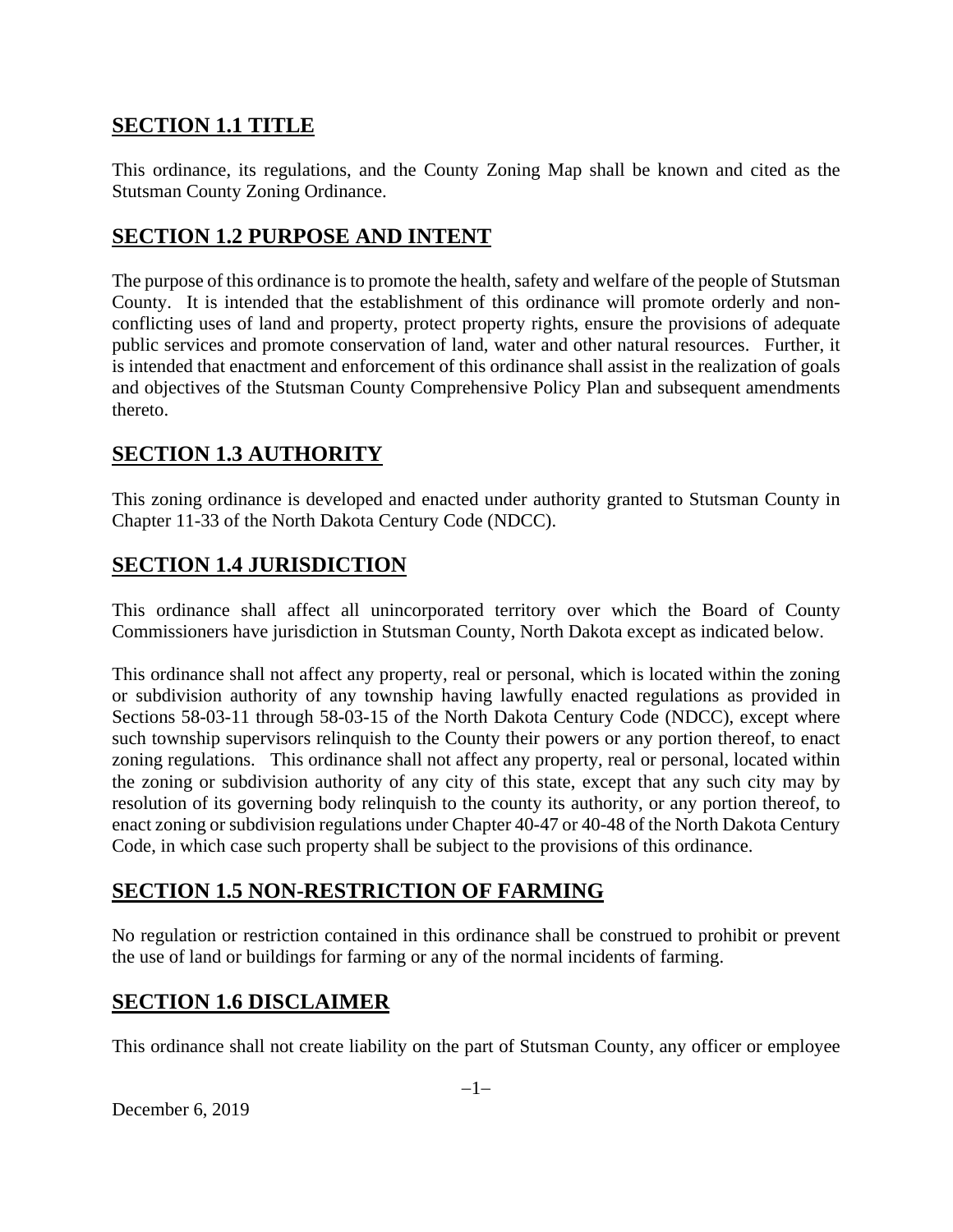thereof, or the Federal Insurance Administration for any damage that results from reliance on this ordinance or any administrative decision lawfully made thereunder.

# **SECTION 1.7 SEPARABILITY**

If any part or provision of this ordinance or the application thereof to any person, property or circumstance is adjudged invalid by any court of competent jurisdiction, such judgement shall be confined in its effect to that part, provision, section, phrase or application expressly involved in the controversy and shall not affect or impair the integrity or validity of the remainder of the ordinance or its application to other persons, property or circumstances.

The County Commission of Stutsman County, North Dakota, hereby declares that it would have enacted the remainder of this ordinance even without the affected part, provision, section, phrase or application.

# **SECTION 1.8 DEFINITION OF TERMS**

Generally, terms and words used herein shall be interpreted such that the present tense includes the future tense, the singular number includes the plural, and the plural number includes the singular. Further, the word **shall** is mandatory and the word **may** is permissive. The word **used** or **occupied** includes the words **intended**, **designed** or **arranged to be used or occupied**. The words **district** and **zone** are used interchangeably.

The meaning of specific terms or words shall be as follows:

### **Abutting**

Land having a common property line or district line or separated only by a private street, alley or easement.

### **Accessory**

Incidental and subordinate, helpful but not essential(Webster).

### **Accessory use or structure**

A use or structure that is subordinate or incidental to the principal use or structure of the premises.

## **Agriculture**

The preparation of soil, crops and livestock for man's use.

## **Agricultural building or structure**

A building or structure which is used principally for the practice of agriculture or operation of a farm.

## **Airport**

A tract of land or water that is maintained for the landing and takeoff of aircraft in accordance with all applicable Federal Aviation Agency standards and regulations.

### **Amendment**

Any change, revision or modification of either the text of this ordinance or the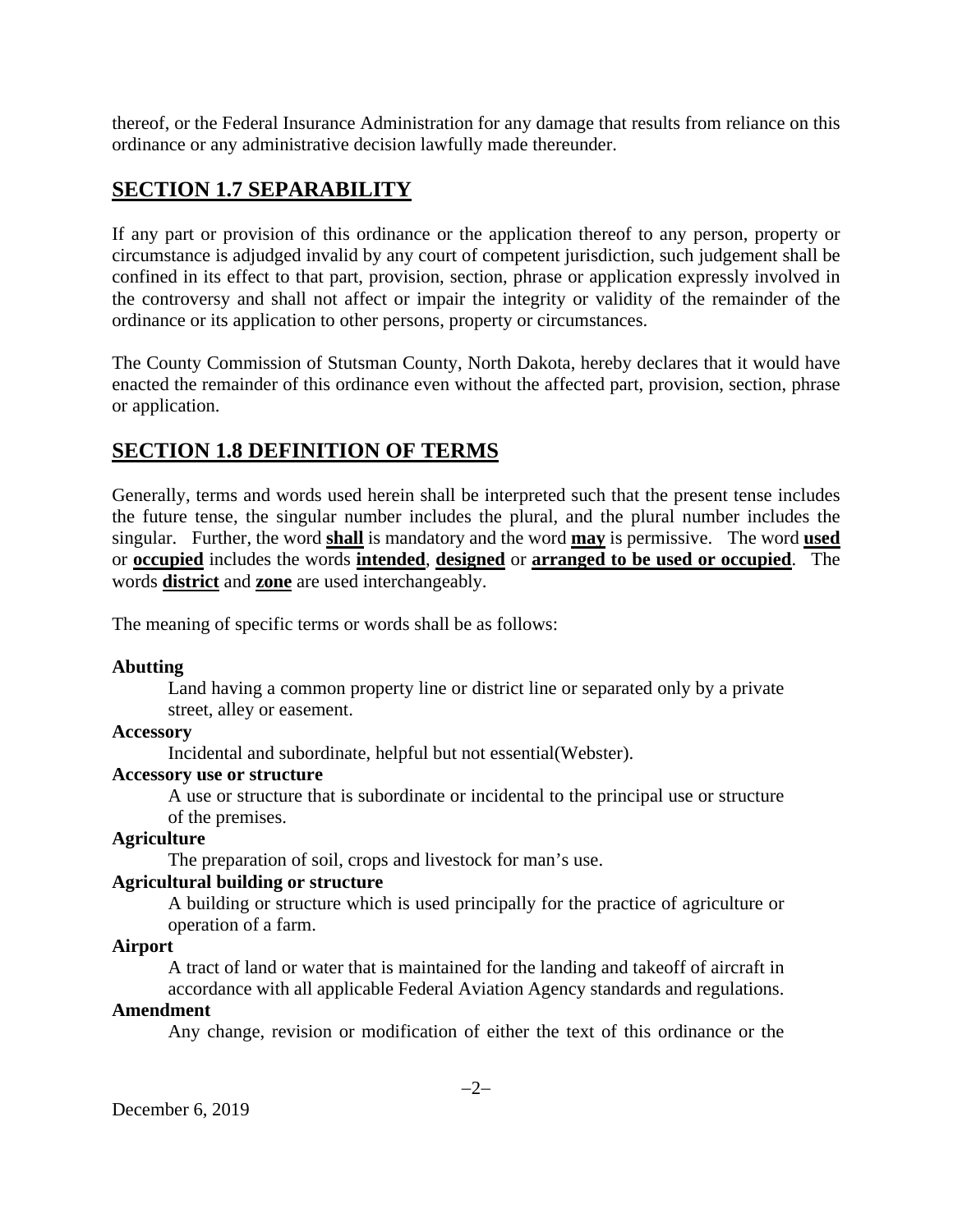official zoning map.

#### **Animal hospital or clinic**

An establishment where animals are admitted principally for examination, treatment, board and care by a Doctor of Veterinary Medicine.

### **Area of special flood hazard**

The land in a flood plain which is subject to a one percent or greater chance of flooding in any given year.

### **Base flood**

The flood having a one percent chance of being equaled or exceeded in any given year.

#### **Board of Adjustment and Appeals**

The body authorized to hear appeals concerning the enforcement of this ordinance.

# **Building**

Any structure designed and constructed to house people or property and having a roof and enclosed by three or more walls.

### **Building heights**

The distance measured from the average grade at the point where the walls, foundation walls, footings or piers of a building meet the ground to the highest point of the building roof line, parapet walls or buildings facade, but excluding chimneys or antennae.

#### **Campground**

Any parcel of land containing three or more lots intended for occupancy by travel trailers or tents.

#### **Cemetery**

Land used or intended to be used for the burial of the human dead, including crematories and mausoleums if operated in connection with and within the boundaries of such cemetery.

#### **Conditional use**

An exception from permitted uses which may be allowed if a Conditional Use Permit is issued which specifies the location, use and conditions of such use, pursuant to Section 4.5 of this ordinance.

#### **County**

The county of Stutsman, North Dakota

#### **Crops**

Plant or animal products grown and harvested extensively for profit or subsistence.

# **Development**

Any man made change to improved or unimproved real estate including but not limited to buildings or other structures, mining, dredging, filling, grading, paving, excavation or drilling operations.

#### **Dwelling**

Any building or portion thereof which is designed or used exclusively for residential purposes.

#### **Easement**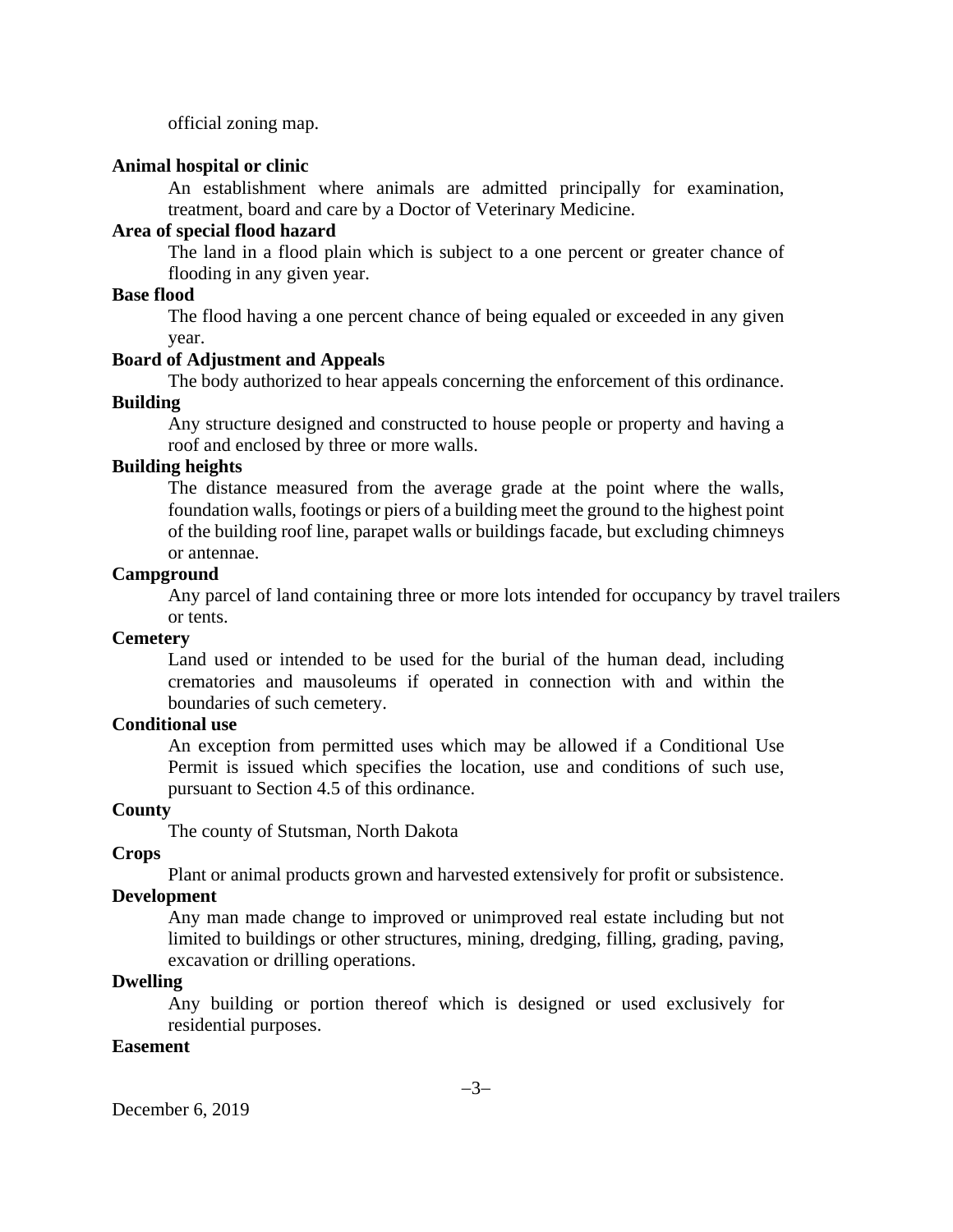A natural or acquired right to use land, other than as a tenant, for a specific purpose, such right being held by someone other than the owner who holds title to the land .

#### **Family**

One or more persons occupying premises as a single housekeeping unit.

#### **Farm**

A tract of land of not less than five acres which is devoted to agricultural activities.

# **Feedlot**

Any livestock feeding, handling or holding facility in which forage is not grown and where either more than 200 animal units are held or where less than 600 square feet of space is available per animal unit.

## **Flood or flooding**

A general and temporary condition of partial or complete inundation of normally dry land areas from:

- 1. The overflow of inland or tidal waters and/or
- 2. The unusual and rapid accumulation or runoff of surface waters from any source.

#### **Foreign substance**

Substance not normally occurring in a particular place or situation.

#### **Frontage road**

Minor roadway which is adjacent to county or township maintained roadways, and which provides access to abutting properties and protection from through traffic.

## **Home occupation**

Small scale business venture(s) which occupy no more than 30 percent of the floor area of a residential home, including the areas of garages, basements and storage sheds as well as normally occupied rooms, when such businesses are operated by the residents of said home.

#### **Housing unit**

Those rooms or portions of a building exclusively used by a family as living quarters.

#### **Junk and/or salvage yard**

A tract of land, structure or part thereof, used primarily for the collecting, storage and sale of scrap or discarded material or for the collecting, dismantling or storing and salvaging of machinery or vehicles not in running order or for the sale of parts thereof.

#### **Kennel, commercial**

Any lot or building in which four or more dogs and/or cats at least four months of age are kept commercially for board or propagation or treatment.

### **Livestock**

Large domestic animals such as horses, cattle, pigs, sheep and goats.

### **Livestock sales arena**

An enclosure or structure designed or used for holding livestock for the purpose of sale or transfer by auction, consignment or other means.

**Lot**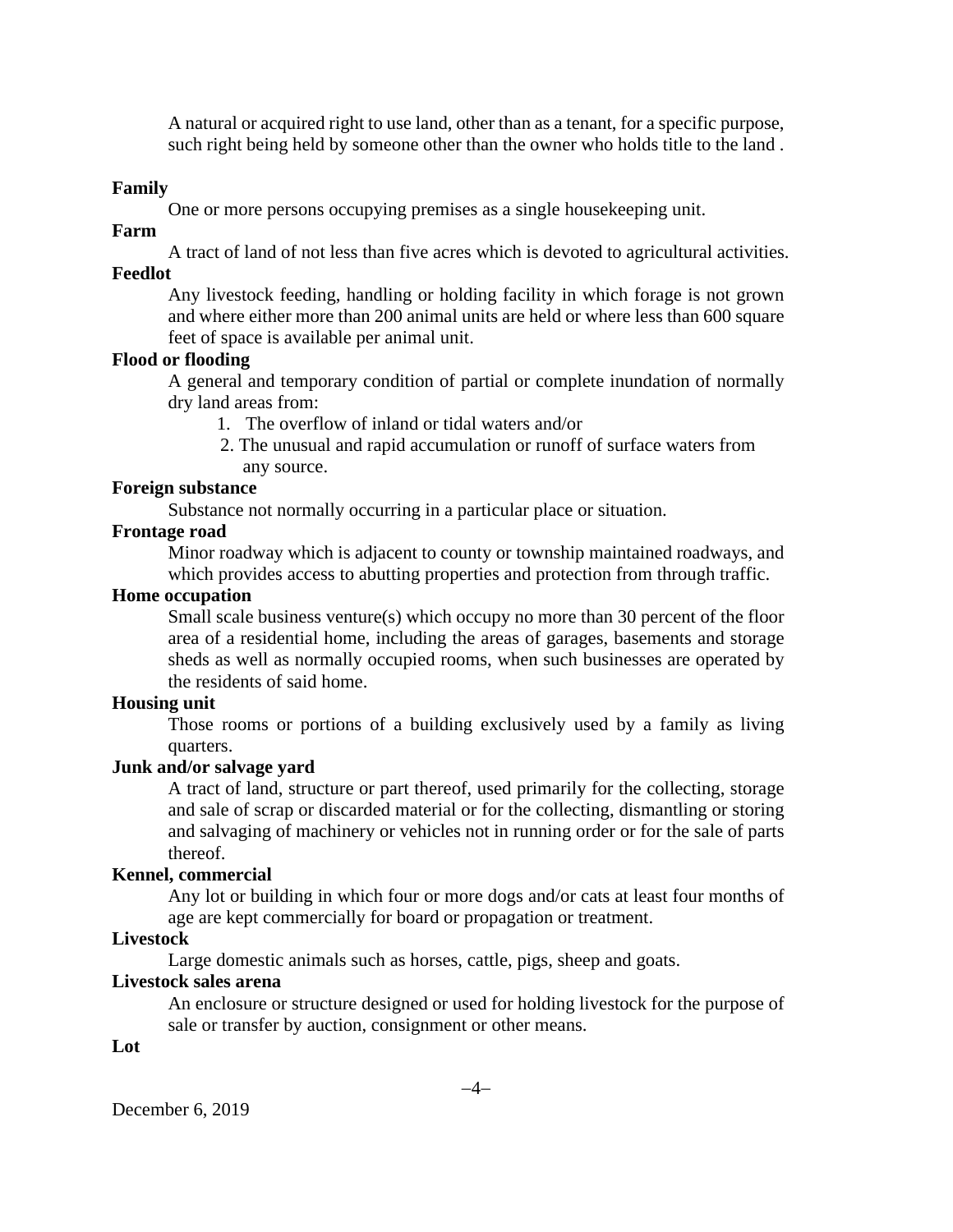A tract of land under singular ownership of at least sufficient size to meet minimum zoning requirements for use, coverage and area, and to provide such yards and other open space as are herein required.

#### **Lot of record**

A parcel of land which is recorded and platted at the office of the County Recorder. **Mobile home**

A structure that is transportable in one or more sections, built on a permanent chassis and designed to be used with or without a permanent foundation as a dwelling when connected to the required utilities. Recreational vehicles or travel trailers are not included.

#### **Mobile home court**

Any privately owned place where mobile homes are placed in such a manner as not to qualify as single family residences pursuant to Section 2.3 of this ordinance.

#### **Non-conforming uses and buildings**

Uses and buildings which do not conform to the provisions of this ordinance for the zone in which said uses or buildings are located.

#### **Off-street parking**

Space allotted on private property for use as a spot to temporarily keep vehicles.

#### **Park**

An area open to public access which may or may not include facilities to enhance recreational use such as archery ranges, beaches, boat docks, tennis courts, playground equipment and hiking trails. Park facilities do not include commercial or retail establishments or residential structures.

#### **Ranch**

Same as "farm".

#### **Recreational Vehicle**

A vacation trailer or other vehicular or portable unit which is either self-propelled or towed or is carried by a motor vehicle and which is intended for human occupancy and is designed for vacation or recreational purposes but not a residential use.

#### **Right of way**

A strip of land dedicated or acquired for use as a public thoroughfare, which normally includes streets, sidewalks and other public utilities or service areas.

#### **Sanitary landfill**

A tract of land used for disposal of solid and liquid waste not produced on the site and subsequent burial of such waste according to regulations and provisions of this ordinance.

#### **Sign**

Any structure or device for visual communication that is used for the purpose of bringing the subject thereof to the attention of the public, but not including any flag, badge or insignia of any government or governmental agency.

### **Slaughterhouse**

A building used for the killing, butchering or processing of animals for human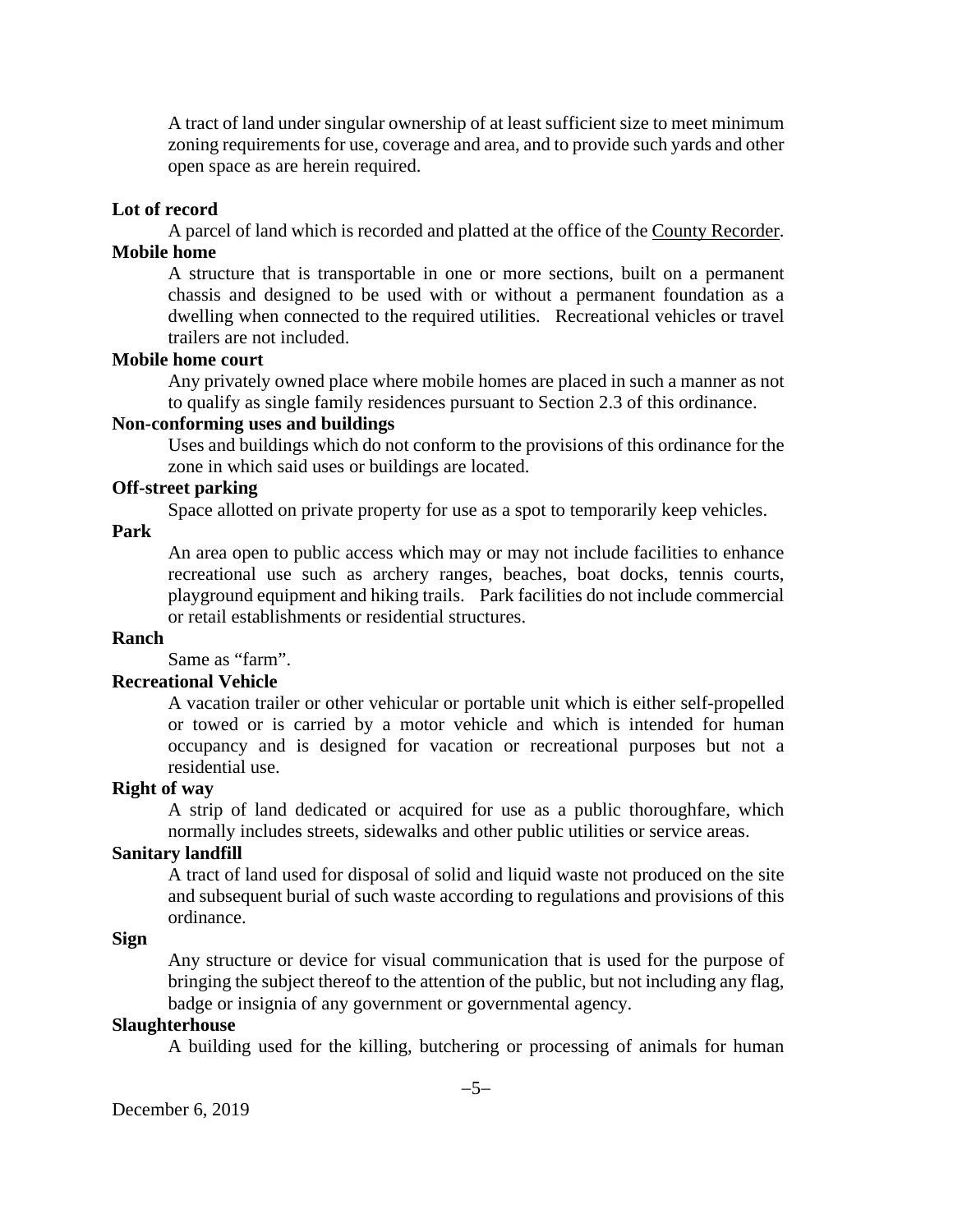consumption.

#### **Street**

A public thoroughfare which affords the principal means of access to abutting properties.

#### **Structure**

A combination of materials constructed and erected permanently on the ground or attached to something having a permanent location on the ground. Not included are residential fences less than six feet in height, retaining walls, rockeries and similar improvements of a minor character less than three feet in height.

#### **Substantial Improvement**

Any repair, reconstruction or improvement of a structure, the cost of which equals or exceeds 50 percent of the market value of the structure either:

- 1. Before the improvement or repair is started, or
- 2. If the structure has been damaged and is being restored, before the damages occurred. For the purposes of this definition "substantial improvement" is considered to occur when the first alteration of any wall, ceiling or floor or other structural part of the building commences, whether or not that alteration affects the external dimensions of the structure.

### **Trailer Park**

Any parcel of land containing three or more lots intended for occupancy by travel trailers. **Travel Trailer**

Any portable unit designed to be used as a temporary dwelling for travel or recreational purposes. The term travel trailer includes the following:

- a. An independent travel trailer, which is a travel trailer containing toilet and lavatory facilities.
- b. A dependent travel trailer, which is a travel trailer containing either toilet or lavatory facilities or having neither facility.

### **Utilities**

Installations for conducting water, sewage, gas, electricity, television, storm water and similar facilities providing service to and used by the public.

### **Variance**

A relaxation of the requirements of the Zoning Ordinance as to lot size, lot coverage, width, depth, setback distances, road access, building height or other ordinance provisions, not to include the allowance of any use other than those allowed under existing district regulations and boundaries.

# **SECTION 2.1 ACCESSORY USES**

Accessory uses, as defined in Section 1.8 of this ordinance, shall be allowed in any zone district to which the ordinance applies.

# **SECTION 2.2 HOME OCCUPATIONS**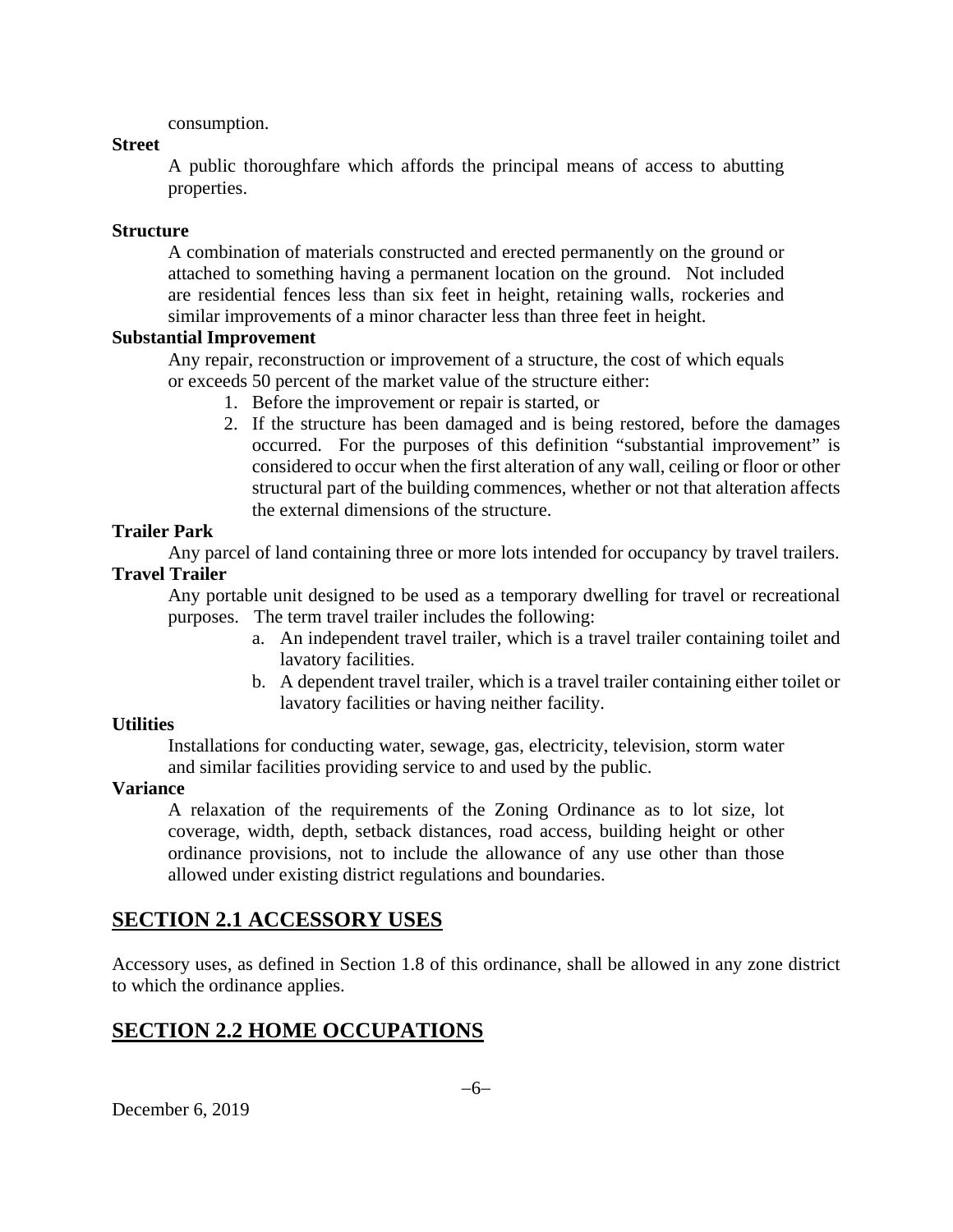Home occupations, as defined on page 4 are permitted as a conditional use in any zoning district and shall require a Conditional Use Permit. The procedure for application and issuance of a Conditional Use Permit is presented in Section 4.5 of this ordinance.

# **SECTION 2.3 MOBILE HOMES AND MOBILE HOME COURTS**

When not located in a designated mobile home court, mobile homes and prefabricated housing shall be considered single-family residences for the purposes of this ordinance and are therefore subject to all regulations and inferences applied to such residences as defined for each zone herein established. In addition, it is hereby established that garages used for parking and/or storage of motor vehicles shall be unattached to any mobile home whether located in or outside of a mobile home court.

Operation of a mobile home court shall require an Operator's Permit which may be obtained from the Planning and Zoning Commission.

The following provisions must be met prior to issuance of an Operator's Permit:

- 1. Mobile home courts shall be a minimum of 20 acres in area;
- 2. Individual mobile home lots shall be a minimum of 6,000 square feet in and be a minimum of 60 feet in width.
- 3. No more than one single-family mobile home shall be placed on each lot;
- 4. Minimum setback of mobile homes or other structures shall be 25 feet from any roadway and 10 feet from any lot line;
- 5. Maximum intensity of buildings or other structures shall not exceed 40 percent of the lot area;
- 6. Underground utility hookups shall be provided for each lot. These utilities include water, sewer, electricity and telephone. Water and sewer systems must meet minimum county, state and federal standards for health and sanitary conditions;
- 7. Individual streets, separate from existing public roads, shall be required to serve all lots in any mobile home court. Access to previously existing public roads from any mobile home court shall be limited to one access per 1/4 mile. A frontage road shall be required along all frontage of a mobile home court which lies along a previously existing public road;
- 8. Where individual mobile home units in a mobile home park are served by a private street system, those streets shall:
	- a. where parking is to be allowed on both sides of the street, provide a driving surface of forty-four feet within an easement of fifty feet;
	- b. where parking is prohibited on both sides of the street, provide a driving surface of twenty-four feet within an easement of thirty feet;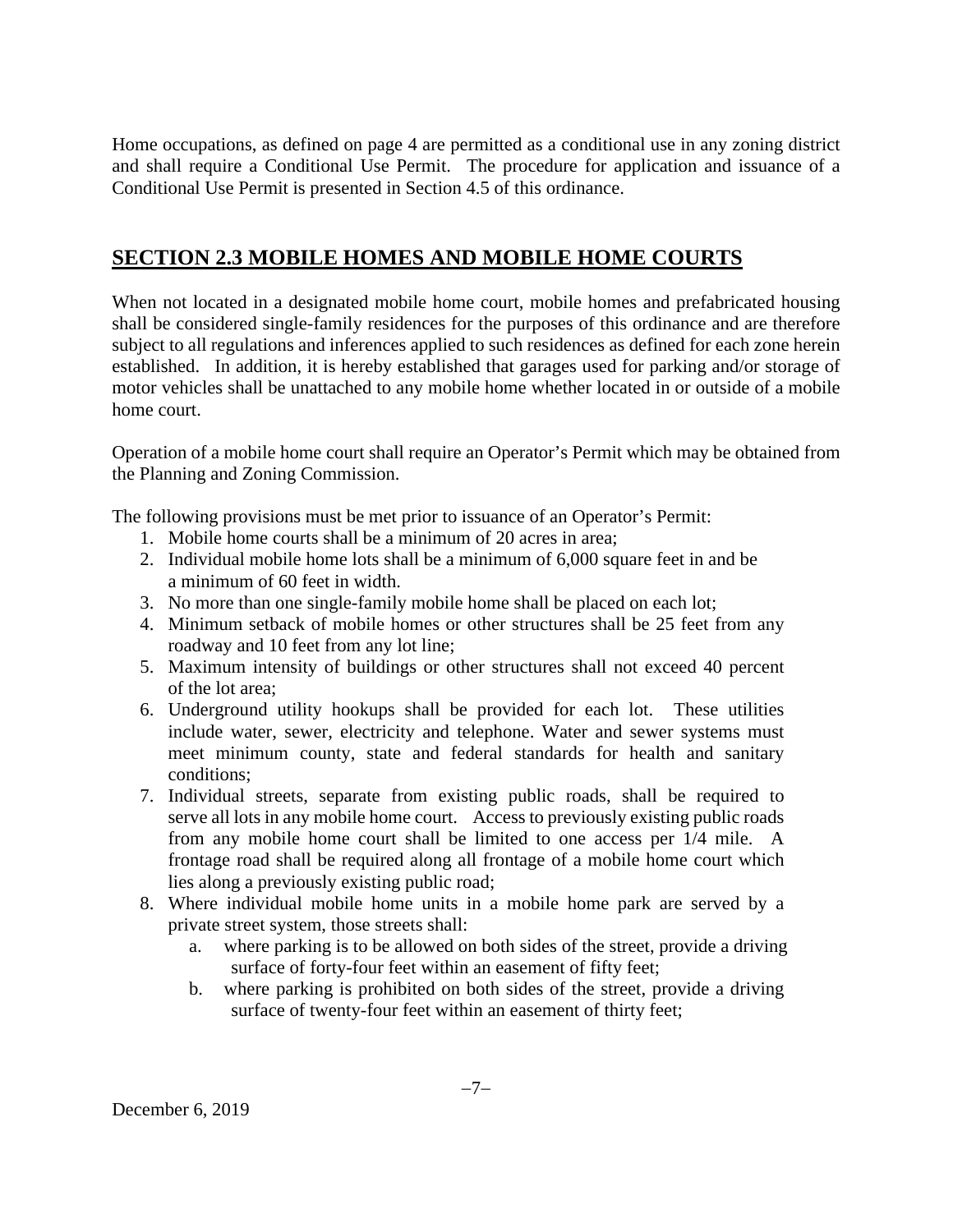- c. provide an additional easement width sufficient to accommodate a four foot wide pedestrian walkway on one side of the street;
- d. all streets and walkways shall be hard surfaced;
- e. be accessible at all times to emergency vehicles.
- 9. All entrances, exits and streets shall be lighted by electricity. At least one sixty watt light shall be provided for each one hundred lineal feet of street.

# **SECTION 2.4 SEWAGE DISPOSAL**

Certain soil types in Stutsman County have severe limitations for soil absorption disposal systems (septic tanks) as is indicated in the maps and tables of the Soil Conservation Service Survey of Stutsman County Soils. Said soils shall be avoided when designing a septic tank system. If said soils cannot be avoided, proof that adequate precautionary steps will be taken, shall be provided to the Planning and Zoning Commission.

All soil absorption systems shall adhere to the following restrictions:

- 1. Soil absorption systems shall be located at a point lower than elevation grade of any nearby water well or spring;
- 2. Soil absorption systems shall not be located within fifteen(15) feet of a dwelling, within one hundred(100) feet of a private water supply, or within one hundred(100) feet of any public water supply, stream, river, lake, reservoir or other water area;
- 3. No part of a seepage pit or drain field shall be located closer than fifteen(15) feet to any property line nor closer than one hundred twenty(120) feet to any lake or drainage ditch.

A soil absorption system shall not be constructed on any lot smaller than one(1) acre  $(43,560)$ square feet) in soils with slight limitations; nor on any lot smaller than two(2) acres (87,120 square feet) in soils with severe sewage disposal limitations.

Inspection and approval by the County Sanitarian of any proposed sewage disposal system site shall be required prior to the issuance of a building permit for said site or to the installation of any sewage disposal system. Disapproval of any such site by the County Sanitarian may be appealed to the County Planning and Zoning Commission, which shall then either uphold or reverse the decision of the County Sanitarian.

The County Sanitarian and/or the County Planning and Zoning Commission may require percolation testing of the proposed site prior to its decision. The costs of said testing shall be borne by the developer of the test site(s).

# **SECTION 2.5 STRUCTURES IN FLOOD PRONE AND FLOOD HAZARD AREAS**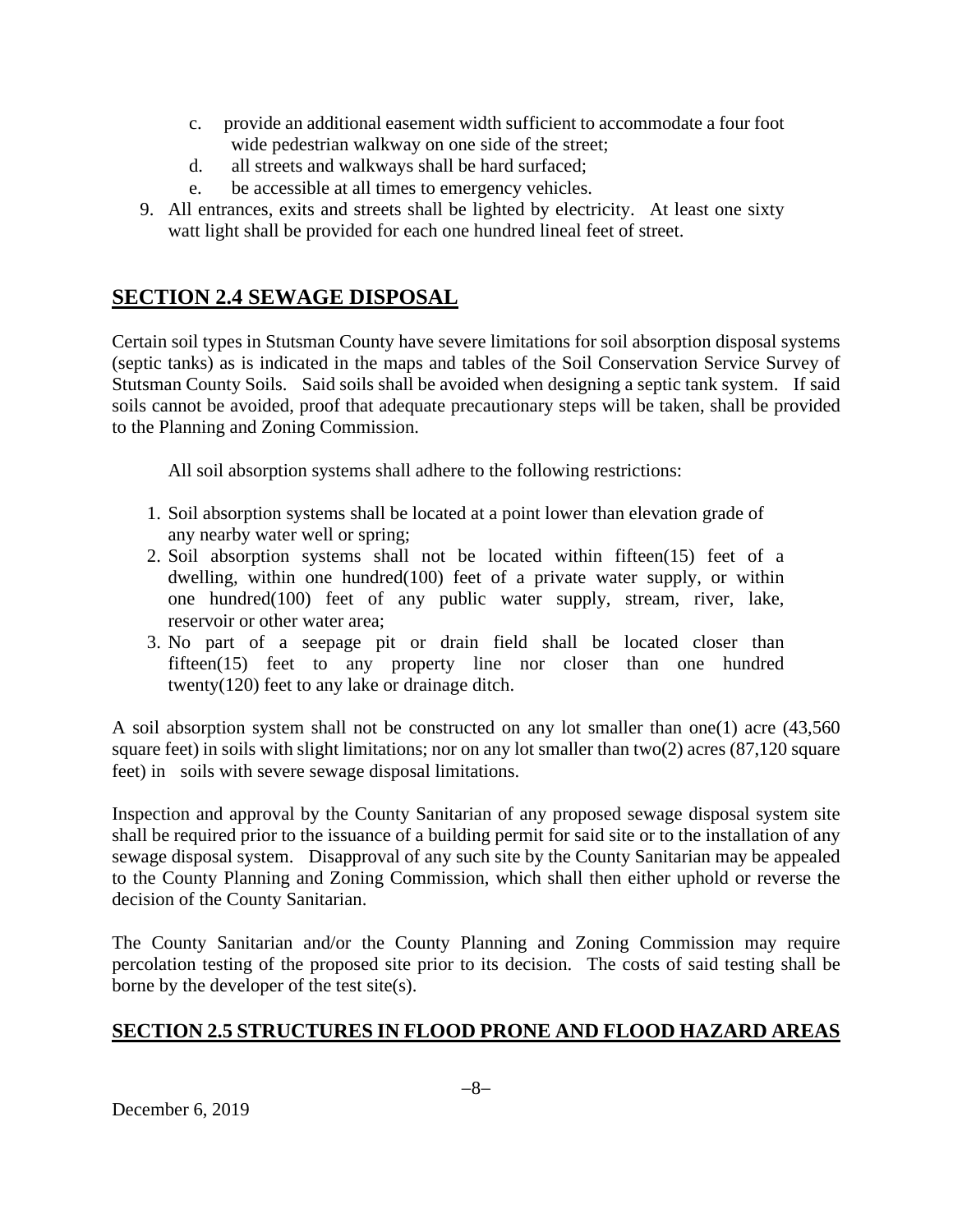Construction of any structure other than agricultural buildings in flood prone areas and flood hazard areas identified by the Federal Insurance Administration, the State Water Commission or other government body shall be in accordance with the regulations set forth in this section.

## **Description**

The flood hazard areas in Stutsman County are subject to periodic inundation which results in loss of life and property, health and safety hazards, disruption of commerce and governmental services, extraordinary public expenditures for flood protection and relief and impairment of the tax base.

## **Methods of Reducing Flood Losses**

In order to limit flood damages in Stutsman County, this ordinance has provisions for restricting, prohibiting or guiding development activities that are subject to flood damage.

### **Permit Review**

All building permit applications shall be reviewed by the County Planning and Zoning Commission to determine if the proposed development adversely affects the flood carrying capacity of a flood prone area to assure that all development sites are reasonably safe from flooding. All applications shall also be reviewed to determine if all necessary permits have been obtained from those Federal, State or Local agencies from which prior approval is required. For the purposes of this ordinance, "adversely affects" means damage to adjacent properties because of rises in flood stages attributed to physical changes of the channel and the adjacent over-bank areas.

- a. If it is determined that there is no adverse effect and the development is not a building, then the permit may be granted.
- b. If it is determined that there is an adverse effect, then technical justification (i.e., a registered professional engineer) for the proposed development shall be required.
- c. If the proposed development is a building, then the following provisions of this ordinance shall apply:

### **General Standards**

 If a proposed building site is located in a flood prone area, all new construction and substantial improvements (including the placement of prefabricated buildings and mobile homes) shall conform to the following standards:

### **1. Anchoring**

 a. All new construction and substantial improvements shall be anchored to prevent flotation collapse or lateral movement of the structure.

### **2. Construction Materials and Methods**

a. All new construction and substantial improvements shall be

constructed using methods and materials that minimize flood damage.

### **3. Utilities**

a. All new and replacement water supply systems and sanitary sewage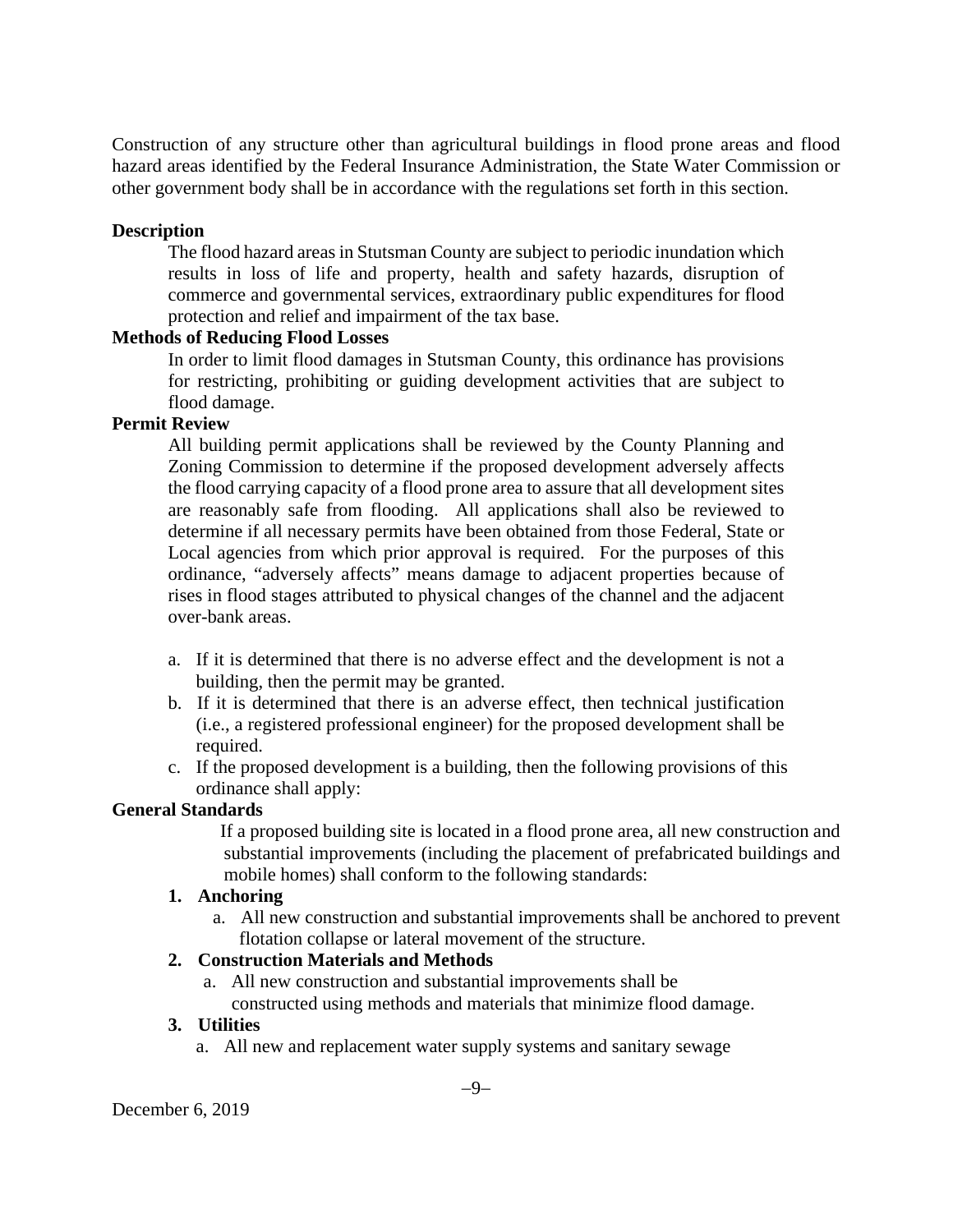systems shall be designed to minimize or eliminate infiltration of flood waters into the system;

b. On-site waste disposal systems shall be located to avoid impairment to them or contamination from them during flooding.

## **4. Subdivision Proposal**

- a. All subdivision proposals shall be consistent with the need to minimize flood damage;
- b. All subdivision proposals shall have public utilities and facilities such as sewer, gas, electrical and water systems located and constructed to minimize flood damage;
- c. All subdivision proposals shall have adequate drainage provided to reduce exposure to flood damage.

# **SECTION 2.6 GEOPHYSICAL EXPLORATION REQUIREMENTS**

Any persons intending to carry out geophysical (including seismic) exploration activities in Stutsman County shall obtain a Geophysical Exploration permit at least two weeks prior to commencement of such activities. In addition, a copy of the surety bond filed with the ND Industrial Commission shall be affixed to the permit. Only the County Commission may issue a Geophysical Exploration permit, it may also at its discretion suspend or revoke said permit, with or without prior notice to the permit holder or other parties. The fee for geophysical exploration shall be as follows:

Suspension or revocation of a Geophysical Exploration Permit shall be accompanied by cessation of all activities at all sites covered by said permit, excepting those activities specifically allowed to continue, which shall be specified in written form. Notice of suspension or revocation of any Geophysical Exploration Permit shall be delivered to the permit holder or any of his agents at any site covered by the permit or at any office of the permit holder. Any damages, special meeting costs, or other costs associated with any Geophysical Exploration Permit or exploration activities which are incurred after issuance of said permit may be assessed against the permit holder.

Geophysical exploration activities are further required to be conducted in compliance with all State and Federal laws and regulations relating thereto, including but not limited to those summarized in Appendix I.

# **SECTION 2.7 NON-CONFORMING USES AND BUILDINGS**

Any building, structure or use which is/was lawful prior to the passage of this ordinance, but does not conform to the provisions of the ordinance, shall be regarded as a non-conforming use. The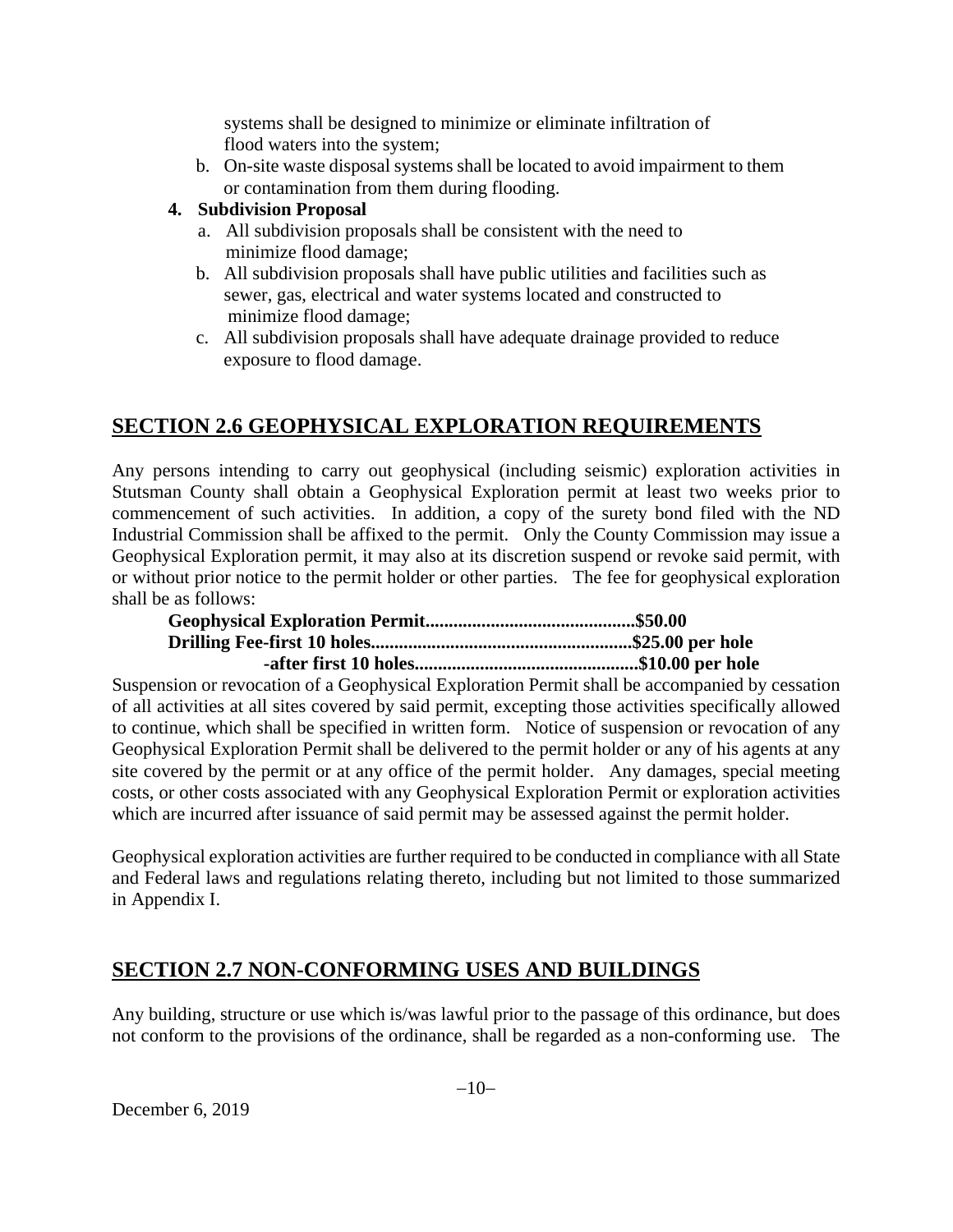continuation of non-conforming uses shall be allowed, except as elsewhere provided in this chapter.

If a non-conforming use is discontinued for a period of 24 consecutive months, any subsequent use of the property shall conform to the regulations of that zoning district in which the property is located, unless a Conditional Use Permit is obtained.

Repair or restoration of non-conforming structures or portions thereof shall be allowed, provided that the structure's volume when it became non-conforming is not increased. Any structural alteration that would reduce the degree of non-conformity, or change the use to a conforming use, shall be permitted. If a non-conforming structure is damaged to the extent that the cost of repairs is greater than 50 percent of the replacement cost, the use shall be discontinued.

A non-conforming use may not be changed to another non-conforming use, nor enlarged or extended except as cited above.

If two or more lots or a combinations of lots and portions of lots with continuous frontage or abutting boundaries in single ownership are of record at the time of enactment of this ordinance, and if all or part of the lots do not meet the requirements established for the zoning district in which they are located, the lands involved shall be considered to be an undivided parcel for the purpose of this ordinance.

No portion or parcel of land shall be used or sold in a manner which diminishes compliance with the terms of this ordinance.

# **SECTION 2.8 SIGNS**

All signs must be erected in compliance with any and all state and federal laws and regulations applying thereto. All signs shall be located in commercial or industrial zoning districts or within 600 feet on either side of the roadway of an operating commercial or industrial site. No two signs shall be placed less than 300 feet apart. No sign may be located on nor suspended above any public road right-of-way. Any sign upon which the face of the sign is located less than 12 feet above grade at the lowest point of said sign face must be located a minimum of 75 feet from the centerline of the nearest vehicular traffic lane. Signs may not be located in a manner as to obscure or otherwise physically interfere with the effectiveness of an official traffic sign, signal or device or obstruct or physically interfere with the driver's view of approaching, merging or intersecting traffic. Erection of signs shall require a building permit. Alteration of the advertising upon the face of the sign shall not require any further permit nor consultation. Upkeep of signs shall be the responsibility of the owner. Failure to maintain signs in acceptable appearance may result in revocation of the owner's Certificate of Compliance. The County may subsequently cause such signs to be removed and the cost of the removal shall be billed to and paid by the owner.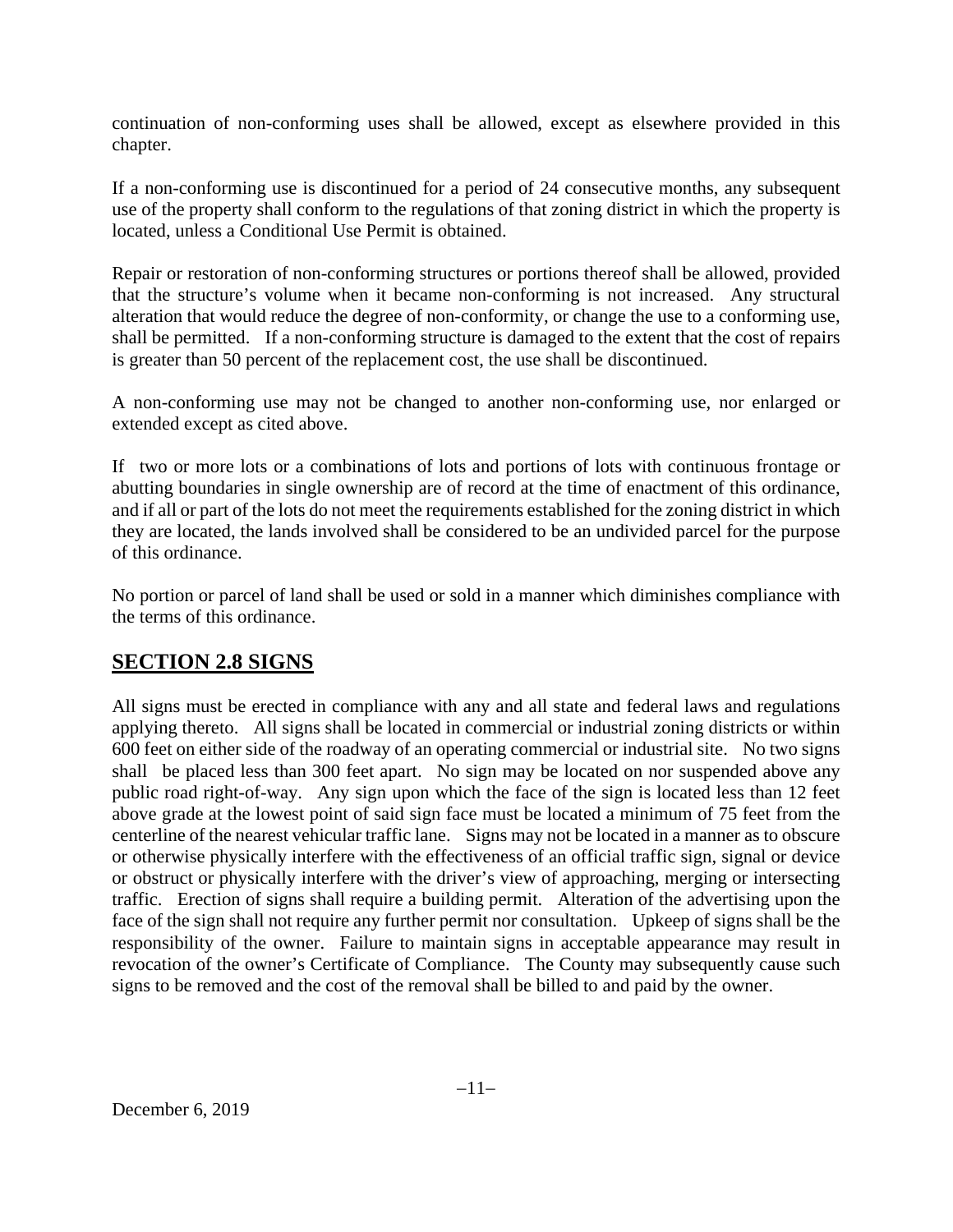# **SECTION 2.9 ANIMAL FEEDING OPERATIONS**

- 1. General Provisions
	- A. Definitions
	- B. Equivalent Animal Numbers C. Environmental Provisions
		- D. Holding Facilities
	- E. Enforcement
	- F. Penalty
	- G. Severability
	- H. Closure and Abandonment
	- I. Complaints
- 2. Setback Requirements A. Odor Setbacks
- 3. Conditional Uses
	- A. Permit Procedures
	- B. Fees
	- C. Application Requirements

# **2.9.1 GENERAL PROVISIONS**

## **2.9.1A Definitions**

Terms used in this ordinance have the same meaning as given by the laws and rules of the state of North Dakota, specifically chapter 33-16-03 of the North Dakota Administrative Code. The definitions for these terms and for additional terms (bold print) are:

**"Agriculture (Farming, Ranching)"** means the art or science of cultivating the soil and activities incidental thereto; cultivating land for production of agricultural crops or livestock; raising, feeding, or producing livestock, poultry, milk, or fruit. The term shall include incidental retail selling by the producer of products raised on the premises, provided that space necessary for parking of vehicles of customers shall be furnished off the public right-of-way. The term does not include producing timber or forest products, nor does the term include a contract whereby a processor or distributor of farm products or supplies, provides grain, harvesting grain, or other farm services. See also Section 11-33-02 of the North Dakota Century Code.

This definition shall replace the definition of agriculture as stated on page 2 of these Ordinances.

"**Animal feeding operation"** means a place where: livestock have been, are or will be confined, concentrated and fed for 45 or more days in any 12-month period; pasture, crops or other vegetation are not normally managed or sustained for grazing during the normal growing season; and, animal waste or *manure* accumulates. This term does not include an *animal wintering operation*. Two or more feeding operations under common ownership shall be considered a single animal operation, if they use a common system for manure handling.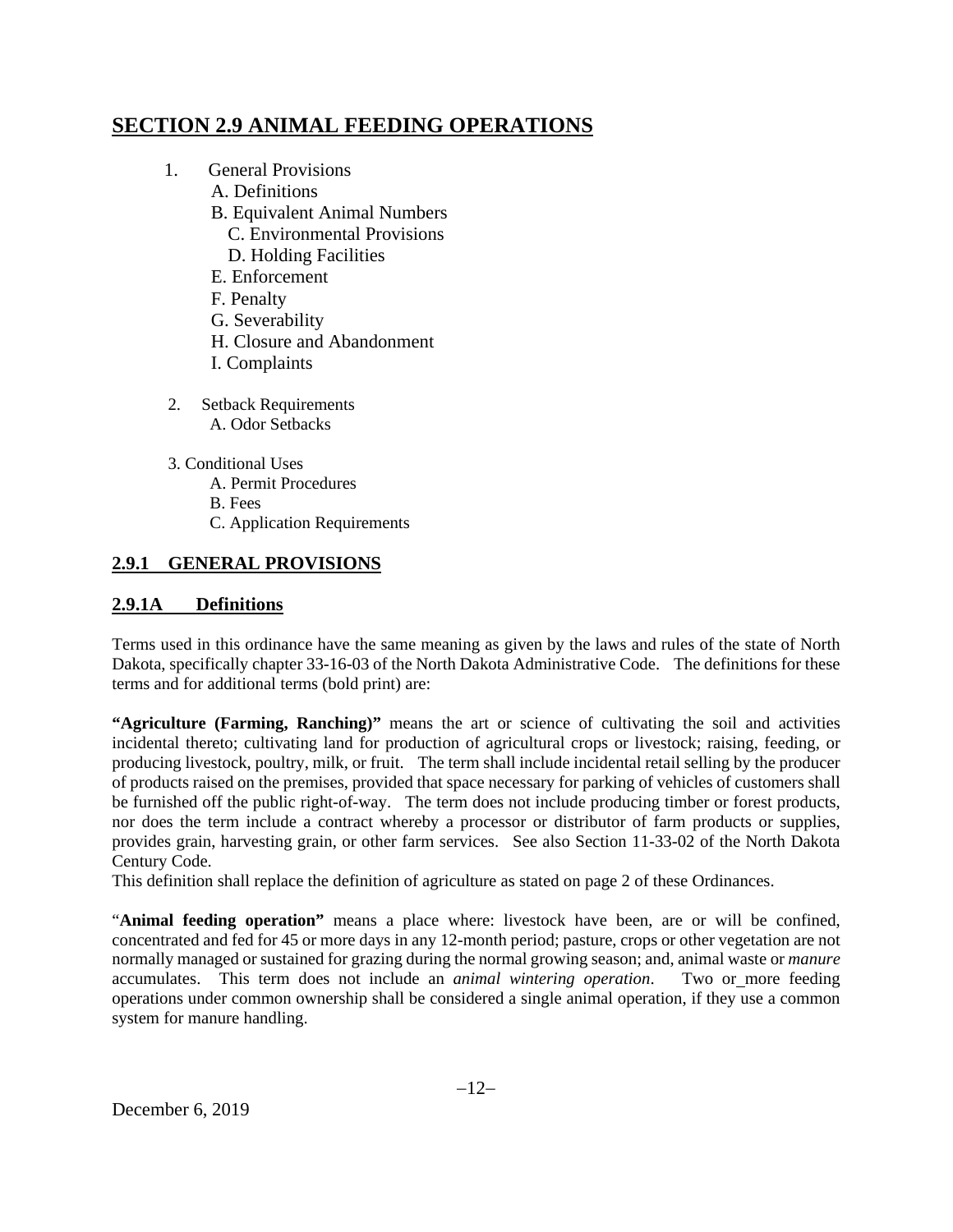**"Animal Feeding Operation Structure"** means lagoon, formed manure storage, wash water storage structure, earthen manure storage basin, or any animal confinement building.

**"Animal wintering operation"** means the confinement of cattle or sheep used or kept for breeding purposes in a feedlot or sheltered area at any time between October 15 and May 15 of each production cycle under circumstances in which these animals do not obtain a majority of their feed and nutrients from grazing. The term includes the weaned offspring of cattle and sheep, but it does not include (1) breeding operations of more than 1,000 animal units or (2) weaned offspring which are kept longer than 150 days and that are not retained for breeding purposes.

**"Applicant"** means an individual, corporation, group of individuals, partnership, joint venture, owners, or any other business entity having charge or control of one or more animal feeding operations.

**"Aquifer"** means a geologic formation, group of formations, or part of a formation capable of storing and yielding ground water to wells and springs.

**"Closure"** means taking of those actions to close and reclaim a feedlot. Closure actions may include, but are not limited to, cleaning of buildings, disposal of manure, and demolition and/or removal of all manure storage structures.

"**Due process**" involves two essential elements; (1) notice and (2) an opportunity for a hearing. The notice must adequately describe the potential action that might affect the person(s) being notified and it must provide the person(s) a reasonable time to respond. If the person(s) request(s) a hearing, the hearing must be fair and allow the person(s) to present relevant evidence and arguments.

**"Earthen Manure Storage Basin"** means an earthen cavity, either covered or uncovered, which, on a regular basis, receives waste discharges from an animal feeding operation and from which accumulated wastes from the basin are removed at least once a year.

**"Established Residence"** means any residence established by a personal presence, in a fixed and permanent dwelling with an intent to remain there.

**"Existing"** means an animal unit handling facility in place on the date this ordinance is effective.

**"Farming"** - see Agriculture

**"Feedlot"** - delete definition as found on page 4 of these Ordinances.

**"Flood plain"** means lowland and relatively flat areas adjoining inland and coastal waters that are inundated by a one-hundred (100) year flood.

**"Ground Water"** means water below the land surface in a geological unit in which soil pores are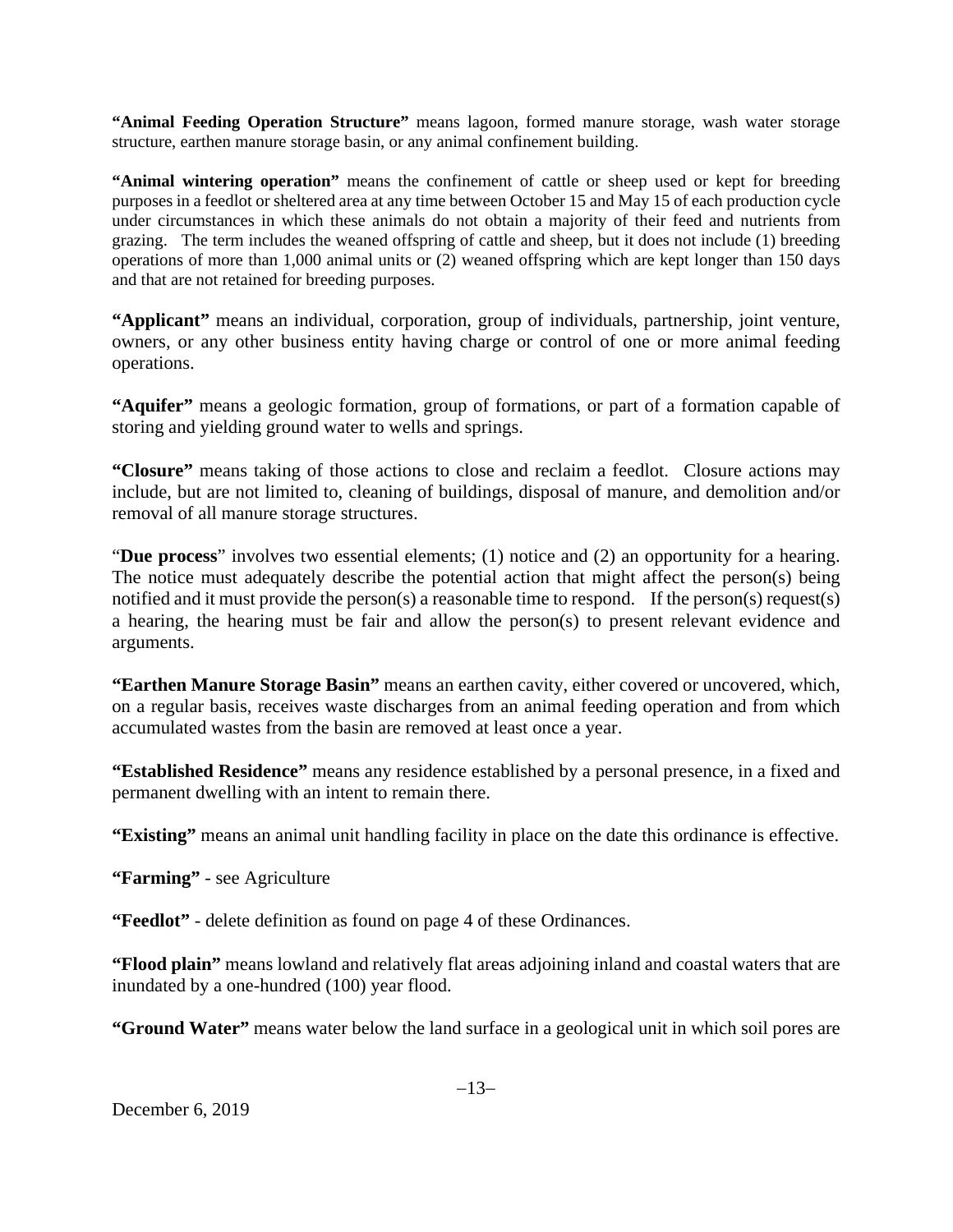filled with water and the pressure of that water is equal to or greater than atmospheric pressure.

**"Lagoon"** means an impoundment made by excavation or earth fill for biological treatment of animal or other agricultural wastes. Lagoons can be aerobic, anaerobic or facultative, depending on their loading and design.

**"Livestock"** means any animal raised for food, raw materials or pleasure, including but not limited to, beef and dairy cattle, bison, sheep, swine, poultry and horses. Livestock also includes fur animals raised for pelts.

This definition shall replace the definition of livestock as defined on page 5 of these Ordinances.

**"Manure"** means fecal material and urine from livestock, as well as animal-housing wash water, bedding material, rainwater or snow melt that comes in contact with fecal material or urine.

**"Operator"** means an individual or group of individuals, a partnership, a corporation, a joint venture, or any other entity owning or controlling one or more *animal feeding operations* or *animal wintering operations*.

**"Pollution, Air"** means the presence in the outdoor atmosphere of one or more air contaminants in such quantities and duration as is or may be injurious to human health, welfare, or property, animal, or plant life or which unreasonably interferes with the enjoyment of life or property.

**"Pollution, Water"** means manmade or man-induced alteration of the physical, chemical, biological integrity of any Waters of the State.

**"Shall"** means that the requirement is mandatory, rather than optional.

**"Source-Water Protection Area"** means a boundary which defines the surface and subsurface area surrounding a water well or a well field, which supplies a public water system and through which contaminants are likely to move toward and reach such water well or field.

**"Stream"** means any running body of surface water that ordinarily flows within a channel. This includes both perennial and intermittent streams.

**"Surface water"** means *water of the state* located on the ground surface such as lakes, reservoirs, rivers and creeks.

**"Waters of the state"** means all waters within the jurisdiction of this state, including all streams, lakes, ponds, impounding reservoirs, marshes, watercourses, waterways, wells, springs, irrigation systems, drainage systems, and all other bodies or accumulations of water, surface or underground, natural or artificial, public or private, situated wholly or partly within or bordering upon the state, except those private waters that do not combine or effect a junction with natural surface or underground waters just defined.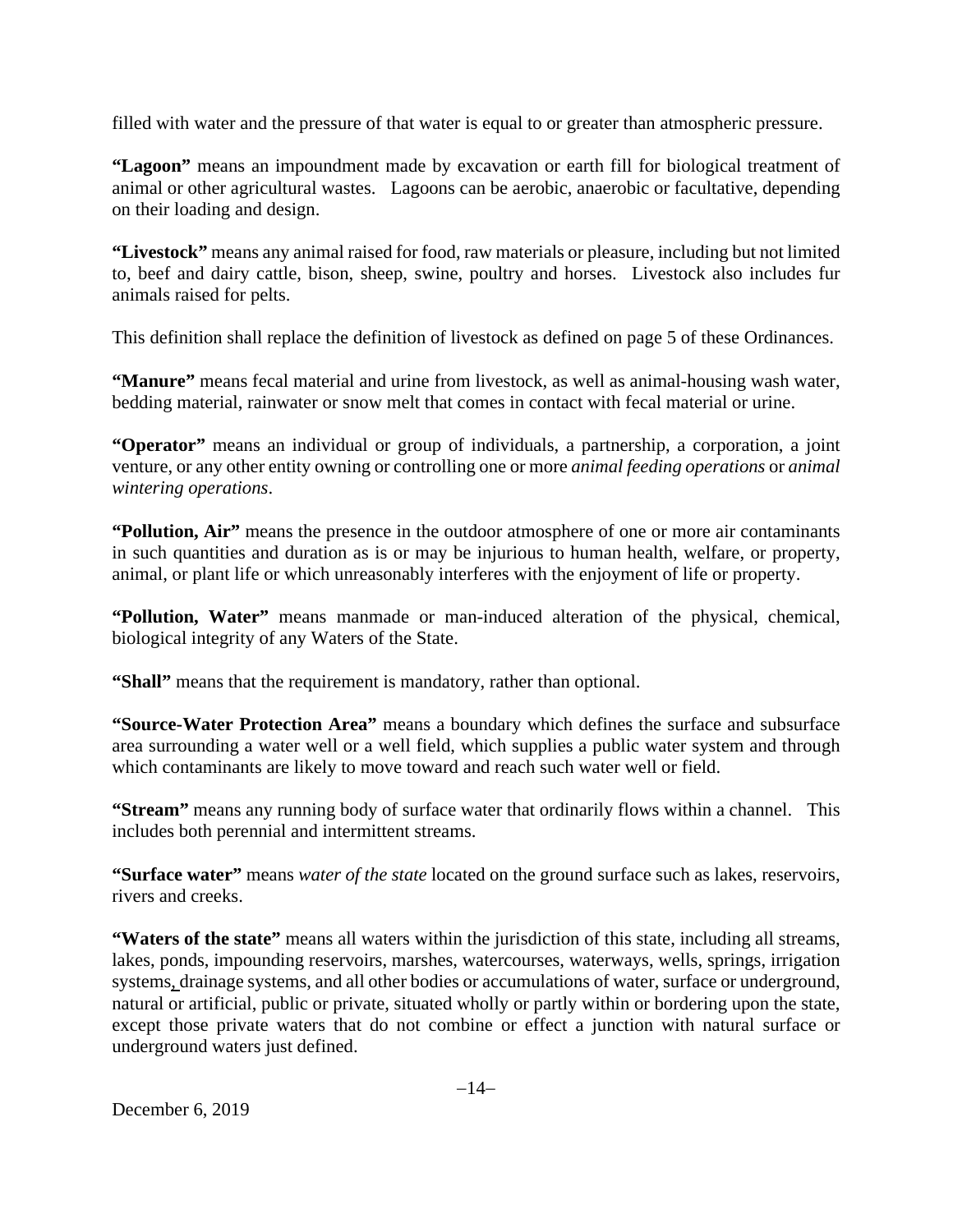# **2.9.1B Equivalent Animal Numbers**

An "animal unit equivalent" is a unitless number developed from the nutrient and volume characteristics of *manure* for a specific *livestock* type. The term "animal units" is used to normalize the number of animals (e.g., head) for each specific livestock type which produce comparable bulk quantities of *manure*. The animal unit equivalents for types of *livestock* and the numbers of *livestock* for facility size thresholds of 500 animal units (a.u.) and so forth, are listed in the following table.

|                                                                                                  |                              | Equivalent Numbers of Livestock (hd) for Four Sizes (a.u.)<br>of Animal Feeding Operations |            |            |            |
|--------------------------------------------------------------------------------------------------|------------------------------|--------------------------------------------------------------------------------------------|------------|------------|------------|
| Livestock Type                                                                                   | Animal<br>Unit<br>Equivalent | 500 a.u.                                                                                   | 1,000 a.u. | 2,000 a.u. | 5,000 a.u. |
| 1 mature dairy<br>cow                                                                            | 1.33                         | 375 hd                                                                                     | 750 hd     | 1500 hd    | 3750 hd    |
| 1 dairy cow, non-<br>mature                                                                      | $\mathbf{1}$                 | 500                                                                                        | 1,000      | 2,000      | 5,000      |
| 1 weaned beef<br>animal                                                                          | 0.75                         | 666                                                                                        | 1,333      | 2,667      | 6,667      |
| 1 cow-calf pair                                                                                  | $\mathbf{1}$                 | 500                                                                                        | 1,000      | 2,000      | 5,000      |
| 1 swine, $>$ 55 lbs                                                                              | 0.4                          | 1,250                                                                                      | 2,500      | 5,000      | 12,500     |
| 1 weaned swine, <<br>55 lbs                                                                      | 0.1                          | 5,000                                                                                      | 10,000     | 20,000     | 50,000     |
| 1 horse                                                                                          | $\overline{2}$               | 250                                                                                        | 500        | 1,000      | 2,500      |
| 1 sheep or weaned<br>lamb                                                                        | 0.1                          | 5,000                                                                                      | 10,000     | 20,000     | 50,000     |
| 1 turkey                                                                                         | 0.0182                       | 27,500                                                                                     | 55,000     | 110,000    | 275,000    |
| 1 chicken                                                                                        | 0.01                         | 50,000                                                                                     | 100,000    | 200,000    | 500,000    |
| 1 duck or goose                                                                                  | 0.2                          | 2,500                                                                                      | 5,000      | 10,000     | 25,000     |
| *Any weaned livestock not listed in the table above equals 1.0 animal unit per each one thousand |                              |                                                                                            |            |            |            |

pounds, whether single or combined animal weight.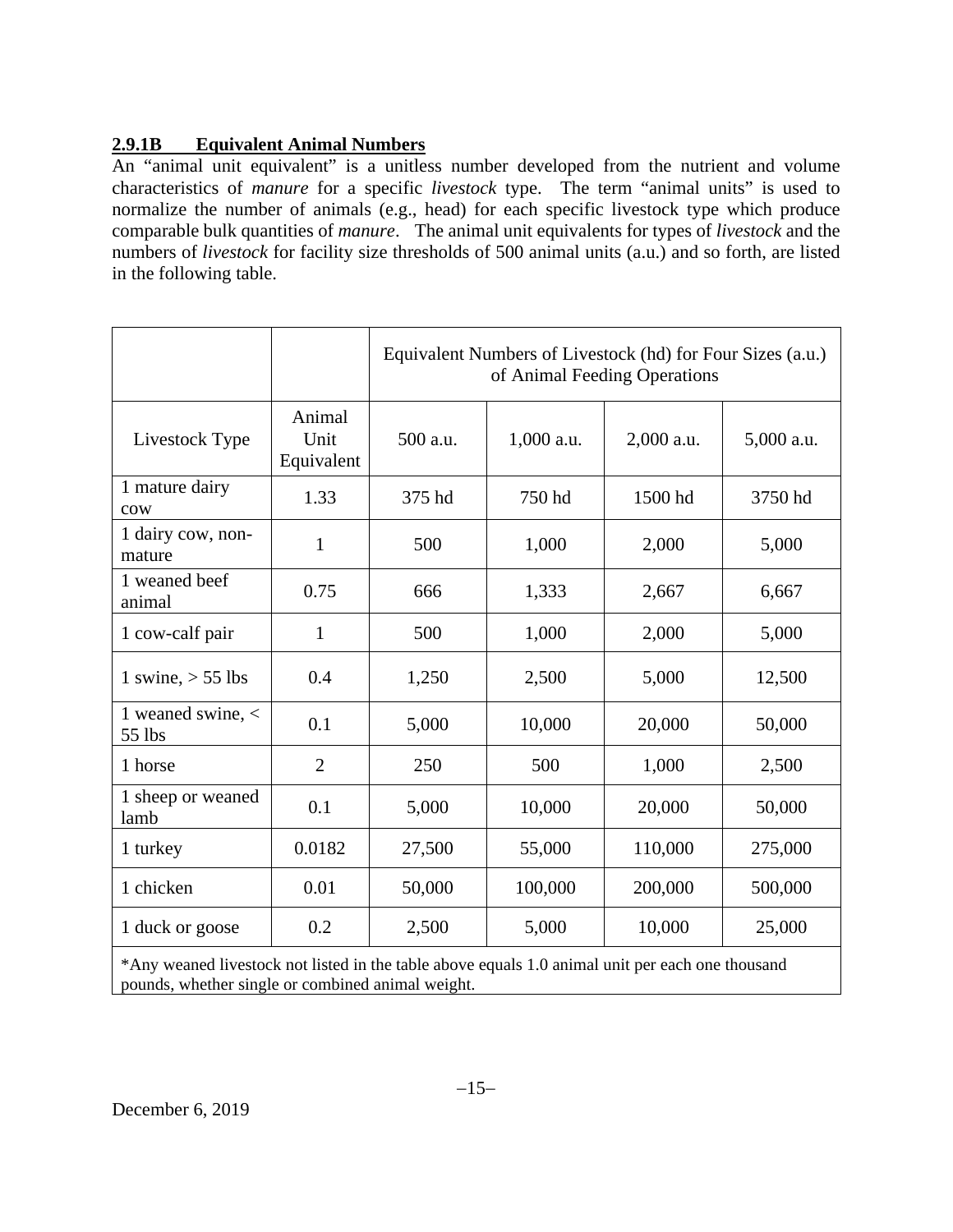## **2.9.1C Environmental Protection**

The *operator* of a new facility for animal feeding is expected to locate, construct, operate and maintain the facility so as to minimize, reduce or abate effects of pollution on environmental resources and on public safety and health. The *operator* of an existing facility is expected to operate and maintain the facility so as to minimize, reduce or abate effects of pollution on environmental resources and on public safety and health. Each *operator* shall comply with applicable state laws and rules, including the laws and rules administered by the North Dakota Department of Health and with any permits granted by that department.

## **2.9.1E ENFORCEMENT**

## **2.9.1E(1) County Zoning Administrator**

This Animal Feeding Operation Ordinance shall be administered by the County Board with supervisory assistance from the County Zoning Administrator and supplemental assistance from other County departments. The Zoning Administrator shall have the following duties.

- (a) Conduct preliminary administrative reviews of permits, management plans and other information as required by this Ordinance and forward recommendations for disposition to the County Board.
- (b) If there is probable cause to believe work is being done or a condition exists that is contrary to the provisions of this Ordinance, the Zoning Administrator may recommend to the County Board that a stop work order be issued. Such notice shall be served upon the owner and/or operator in accord with the provisions of Rule 4 of the North Dakota Rules of Civil Procedure.
- (c) Mail notice of authorization to proceed to the owner and/or operator after the County Board has determined that a violation of this Ordinance, for which a stop work order was issued, has been remedied.
- (d) Review applications to ensure compliance with this Ordinance.
- (e) Provide open records to feedlot owners and operators and the general public concerning this Ordinance in accord with the open records laws.
- (f) Inspect feedlot operations to ensure compliance with the standards of this Ordinance.

### **2.9.1E(1) County Board**

The County Board has responsibility for decisions on zoning. Although the Board may use the Planning and Zoning Commission or the Zoning Administrator to administer files, investigate complaints, devise draft policies, and/or recommend stop work orders; final decisions on matters of zoning are matters for the discretion of the County Board; not delegation.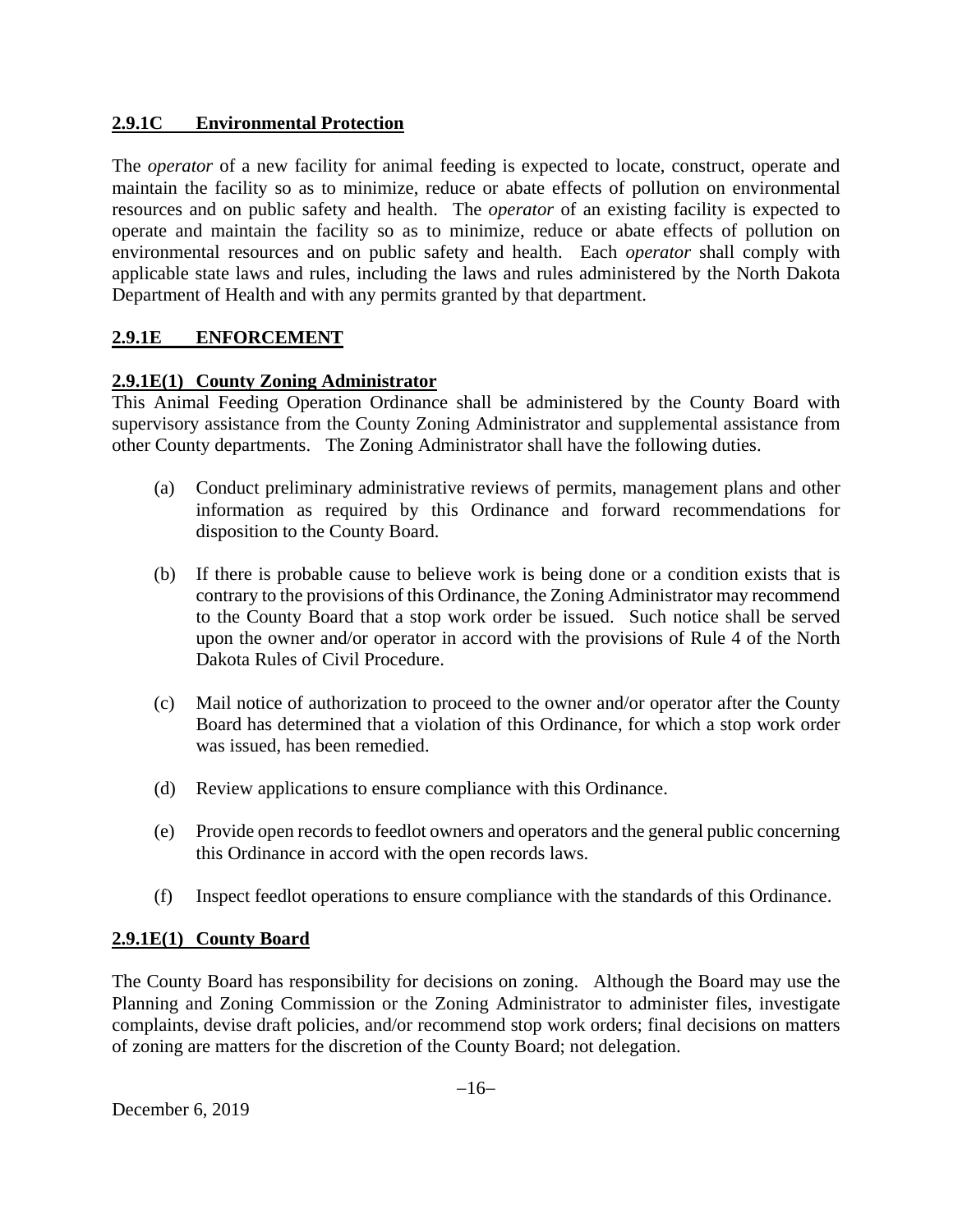In the event of a violation of this ordinance or a judgement on a civil action by the North Dakota Department of Health, the County, after due process, can order cessation of a facility for animal feeding within a reasonable period of time and until such time as the *operator* corrects or abates the cause(s) of the violation. The County may institute appropriate actions or proceedings, including but not limited to, requesting injunctive relief, to prevent, restrain, correct or abate such violations. All costs incurred for corrective action may be recovered by the County in any manner recommended by the Office of the States Attorney. These and other remedies, as determined appropriate, may be imposed upon the owner, operator or other responsible person either in addition to or separate from other enforcement actions.

# **2.9.1F Penalty**

If any Animal Feeding Operation is in violation of any portion of this Ordinance or regulation thereunder, the offending party may be criminally prosecuted under the provisions of North Dakota Century Code section 11-33-21, a class B misdemeanor.

# **2.9.1G Severability**

If any paragraph, sentence, clause or phrase of this ordinance is for any reason held to be invalid or unconstitutional by a court of competent jurisdiction, such decision shall not affect the validity of the remaining portion of this ordinance.

If the application of this Ordinance to any particular property, building, or structure is for any reason held to be invalid or unconstitutional by a decision of competent jurisdiction, such decision shall not affect the validity of any other property, buildings, or structures.

# **2.9.2 SETBACK REQUIREMENTS**

# **2.9.2A Odor Setbacks**

An owner of property shall locate and establish a residence, business, church, school, public park or zone for residential use so as to provide a separation distance from any existing *animal feeding operation.* The separation distances, or setbacks, are listed in the following table. An owner of property who is an *operator* may locate the owner's residence or business within the setbacks.

| <b>Setback Distances for Animal Feeding Operations</b> |                                      |                                      |  |  |
|--------------------------------------------------------|--------------------------------------|--------------------------------------|--|--|
| Number of Animal Units                                 | <b>Hog Operations</b>                | <b>Other Animal Operations</b>       |  |  |
| fewer than 300                                         | none                                 | none                                 |  |  |
| $300 - 1000$                                           | $0.50 \text{ mi} (0.805 \text{ km})$ | $0.50 \text{ mi} (0.805 \text{ km})$ |  |  |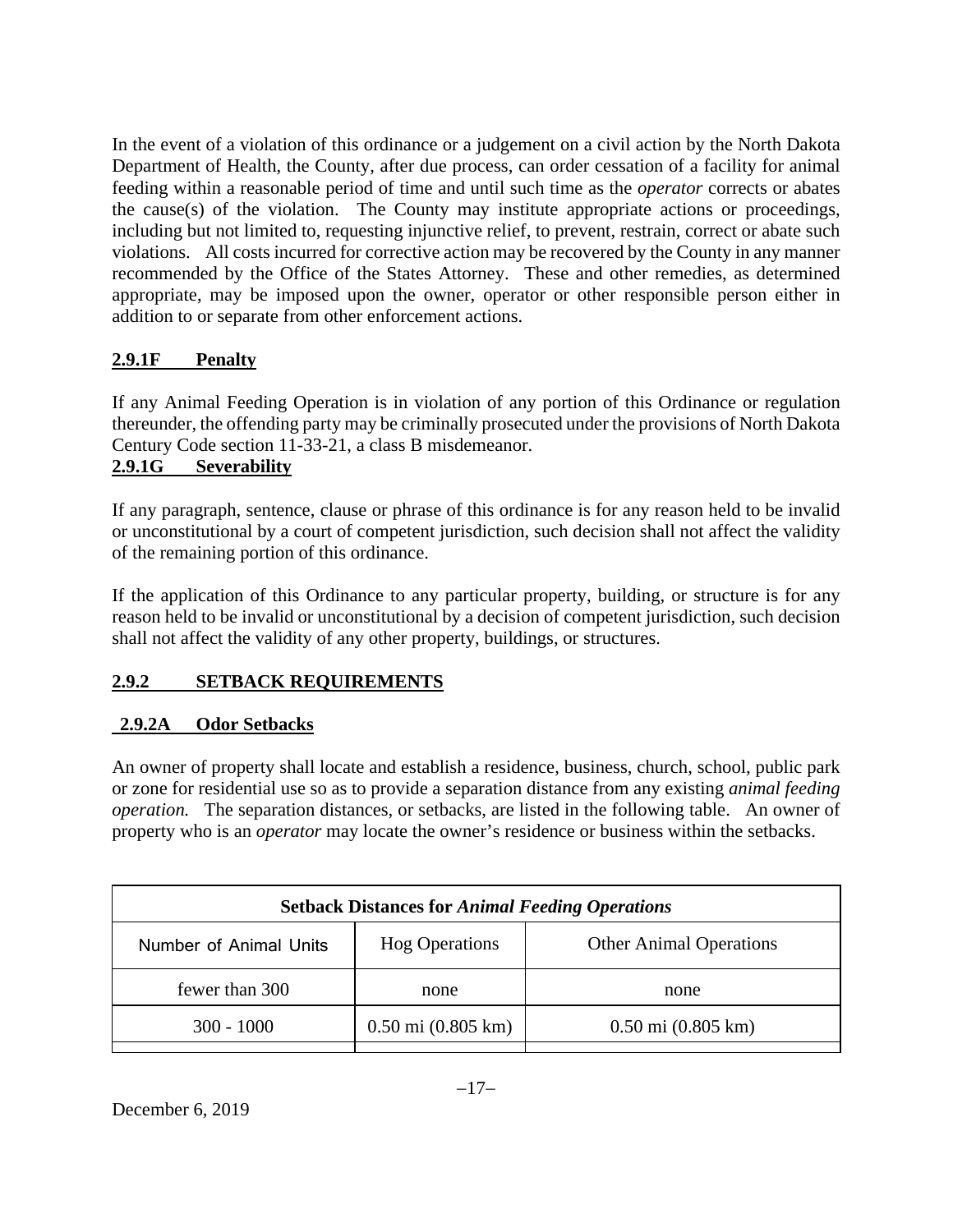| $1001 - 2,000$ | $0.75$ mi $(1.207$ km)       | $0.50$ mi $(0.805$ km)                 |
|----------------|------------------------------|----------------------------------------|
| $2001 - 5,000$ | $1.00 \text{ mi}$ (1.609 km) | $0.75$ mi $(1.207$ km)                 |
| 5001 or more   | $1.50 \text{ mi}$ (2.414 km) | $1.00 \text{ mi}$ $(1.609 \text{ km})$ |

The *operator* of a new *animal feeding operation* shall locate the site of that operation from the above stated existing areas so as to exceed the corresponding listed setback.

If notified in writing by an *operator* of a planned future expansion of an *animal feeding operation*, the local unit of government may implement the corresponding odor setback for a temporary time period not to exceed three years, after which time the setback will remain in effect only if the expansion was completed.

# **2.9.3 CONDITIONAL USES**

## **2.9.3A Permit Procedures**

## **Applicability**

The *operator* of a new *livestock* facility or an *existing livestock* facility, which meets the definition of an *animal feeding operation* and which is a conditional (or special) use of land as listed below, shall apply for a conditional (or special) use permit.

3. A new *animal feeding operation* that would be capable of handling, or that expands to handle, more than 300 animal units is a conditional (or special) use of land.

4. An existing *animal feeding operation* that expands to handle more than 300 animal units is a conditional (or special) use of land.

Whenever a signed complaint has been received by the Zoning Administrator or the North Dakota Health Department and inspection reveals that the animal feeding operator should have had a permit pursuant to this Ordinance, the operator shall apply for a Special Use Permit.

The Zoning Administrator will review permit applications and forward them with recommendation for approval or denial to the County Board. If the recommendation is denial, the Zoning Administrator will give the reasons for that recommendation in writing to the Board and the applicant. The Board's consideration of the application will be taken up at a meeting of the Board noticed in accord with the open meetings laws.

## **Procedure**

5. Application for a conditional use (or special use) permit shall be submitted to the Zoning Administrator for tentative approval. The conditional use (or special use)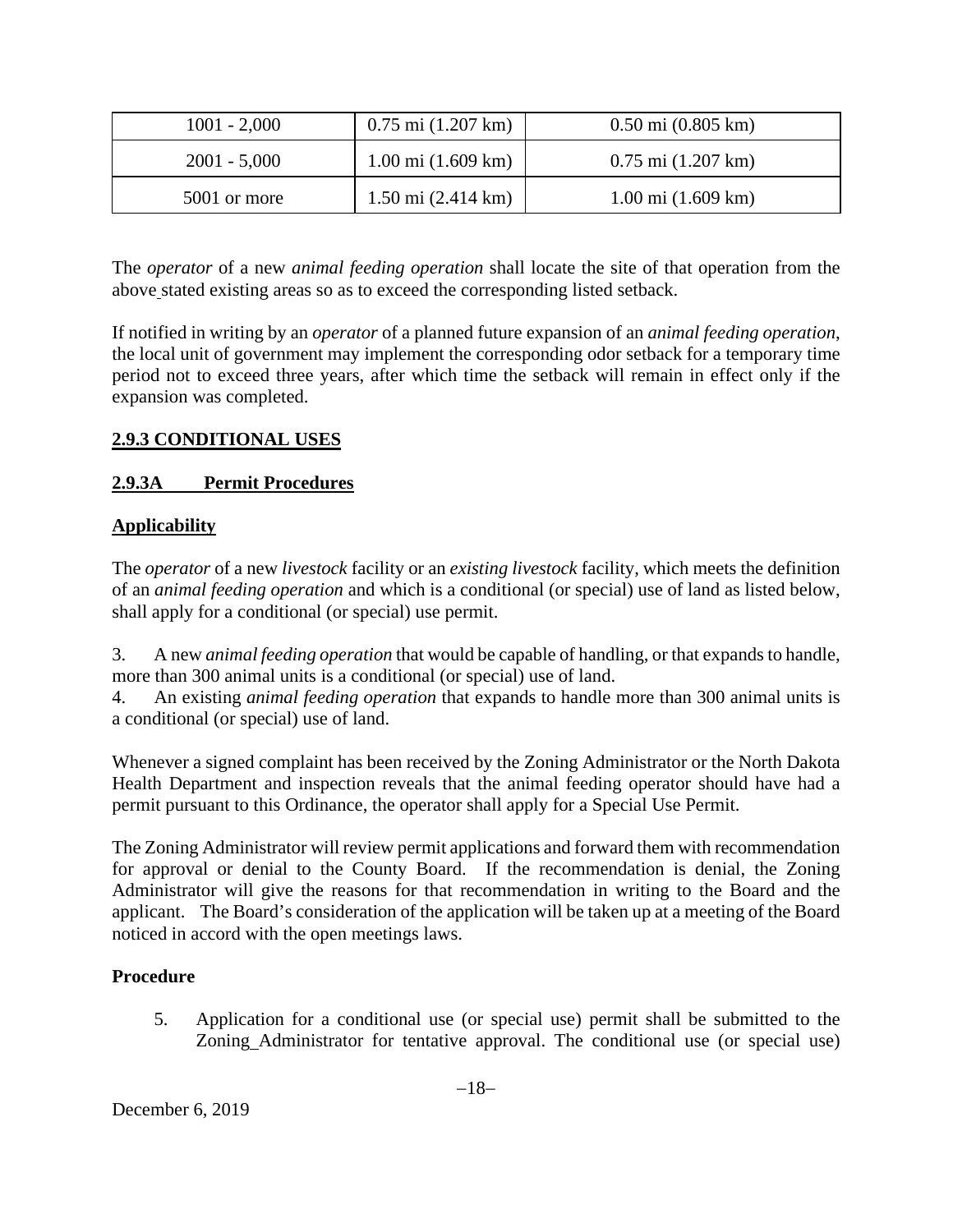permit application shall be available for public inspection at the Office of the Zoning Administrator for fourteen (14) days prior to the Public Hearing.

- 6. The Zoning Administrator shall notify by certified mail all property owners having property within the corresponding odor setback distance of a proposed new *animal feeding operation* or the expansion of an existing animal feeding operation. This notification must occur within 21 days of receiving the application. Along with the application, the applicant shall provide the names and addresses of all landowners to be notified.
- 7. Upon receipt of the Special Use Permit application, the County Planning and Zoning Commission shall hold at least one (1) Public Hearing in a location to be prescribed by the Planning and Zoning Commission. At least fourteen (14) days in advance of each hearing, notice of the time and place of such hearing shall be published in the official newspaper of the County and any other such paper as deemed necessary by the Zoning Administrator. All townships within the setback requirements shall be notified by U.S. mail as to the time and place of the Public Hearing.
- 8. The County Planning and Zoning Commission shall report its findings to the Board of County Commissioners.
- 9. The Board of County Commissioners shall make a decision on the application within sixty (60) days from the date of receiving the completed conditional use permit application.
- 10. The conditional (or special) use permit will become final following the granting of a permit by the Department of Health.
- 11. A conditional (or special) use permit granted to the operator of a new animal feeding operation shall be put into use within thirty-six (36) months, or the permit shall lapse, and the operator must re-apply.
- 12. No construction shall take place until the permit has been issued by the North Dakota Department of Health.

# **2.9.3B Fees**

Refer to Stutsman County Fee Schedule for current conditional use permit fees.

## **2.9.3C Application Requirements**

1. The application for a conditional use (or special use) permit to operate a facility for an *animal feeding operation* shall include a petition. The petition must contain a description of the nature, scope, and location of the proposed animal feeding operation and a site map showing road access, the location of any structure, and the distance from each structure to the nearest section line.

- 2. Owners name, address and telephone number.
- 3. Legal description of the site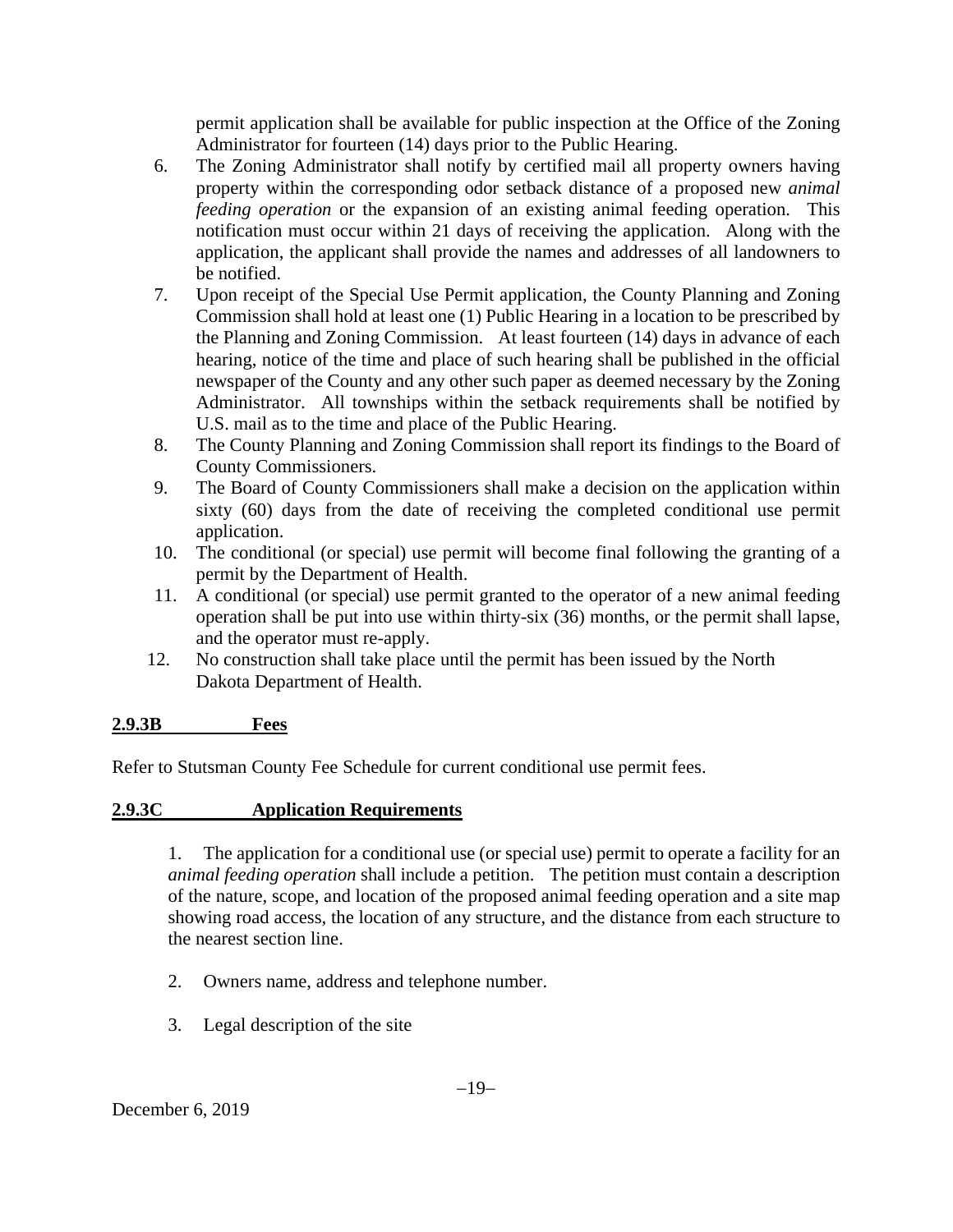4. Number and type of animals

5. Surrounding land uses and ownership, if the operation will have the capacity to handle more than 1,000 animal units.

6. A copy of the application submitted to the Department of Health

7. Other information as required in the application and/or requested by the Zoning Administrator or the Planning and Zoning Commission.

### **2.9.3D Miscellaneous**

- (1) The Planning and Zoning Commission may request information relating to an animal feeding operation not contained in these regulations.
- (2) Any and all cost to implement any additional conditions as set forth by the Planning and Zoning Commission shall be borne by the owner of the facility.
- (3) When considering an application, the Planning and Zoning Commission will take into consideration current and past violations relating to animal feeding operations that the applicant or operator has or has had an interest in.
- (4) All State and Federal regulations shall be adhered to.

# **2.10 WIND TURBINE ZONING**

### **2.10.1 Purpose**

This ordinance provides a framework for siting, construction, and operation of a wind energy facility in the County that will preserve the safety and well being of the residents and facilitate equitable and orderly development.

### **2.10.2 Regulatory Framework**

A wind energy facility may only be constructed in the County if the applicant first obtains a permit and complies with the conditions of this ordinance.

## **2.10.3 Applicability**

The requirements of this ordinance apply to a wind energy facility, or any portion of one, erected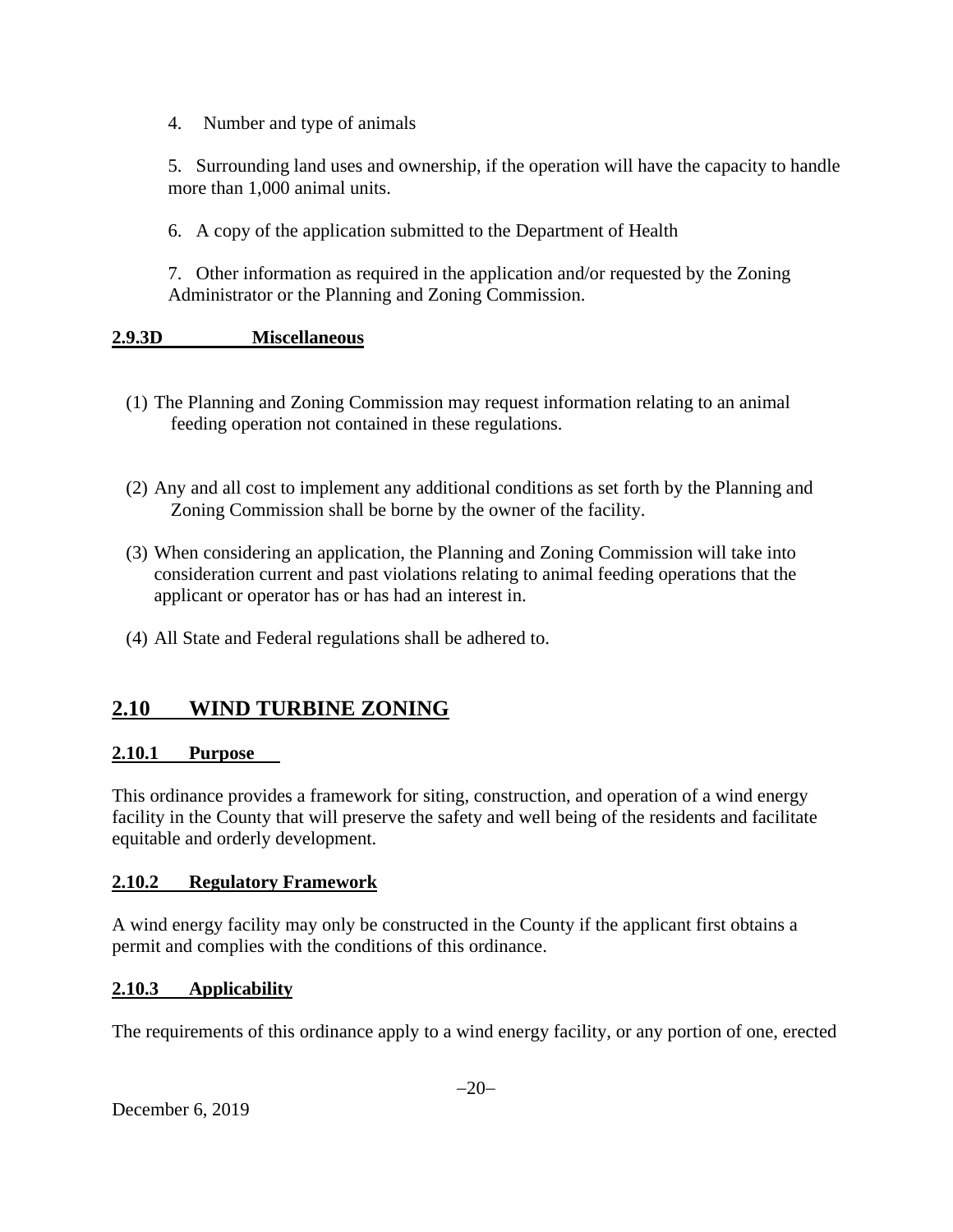in this county after the effective date of this ordinance if the facility contains any wind turbine rated at 100 kilowatts or more nameplate capacity.

# **2.10.4 Definitions**

**"adjoining land"** is real property that has a different owner than the host property and is either, contiguous to the host property at any point or segment, or is separated from the host property by an intervening fee simple interest that is less than 2RD.

**"airstrip"** is a takeoff and landing area for fixed wing aircraft, whether publicly or privately owned, that was given an FAA numerical designation sometime before 1 March 2009.

**"applicant"** is a person who filed an application for a conditional use permit.

**"commencement of commercial operations"** is the date of substantial construction of the wind project and power is sent to the power grid or destination.

**"facility owner"** means the person(s) having an equity interest in the wind energy facility.

**"feeder lines"** are power lines between a wind energy facility's collector stations or substations and the region's high voltage transmission lines.

**"gross weight"** means the weight of a vehicle without a load plus the weight of any load on it.

**"host property"** is the very lot on which a wind turbine is located. A wind energy facility may contain several host properties. The fact that adjoining properties having various respective owners are covered by related options, leases, or easements to a single facility owner does not cause the various land owners to be a single host property. Each parcel containing a turbine is a host property even if an abutting property belonging to another party contains a turbine belonging to the same facility owner.

**"hub height"** means the distance measured from the surface of the tower foundation to the height of the axis of the wind turbine hub.

**"MET tower"** means a meteorological structure used to collect data on wind and or weather conditions.

**"occupied structure"** is man made shelter in which people either live, meet, conduct business, or gather, in addition it includes but is not limited to a residence, dwelling, apartment house, condominium, residential subdivision platted and recorded under NDCC 11-33.2 its predecessor or successor law, a townsite, addition or subdivision platted and recorded under NDCC 40-50.1 its predecessor or successor law, or residential setting; any structure open to the public for business that regularly conducts business including but not limited to a hotel, motel, campground, mall, school, hospital, church, public library, store, airstrip, manufacturing facility,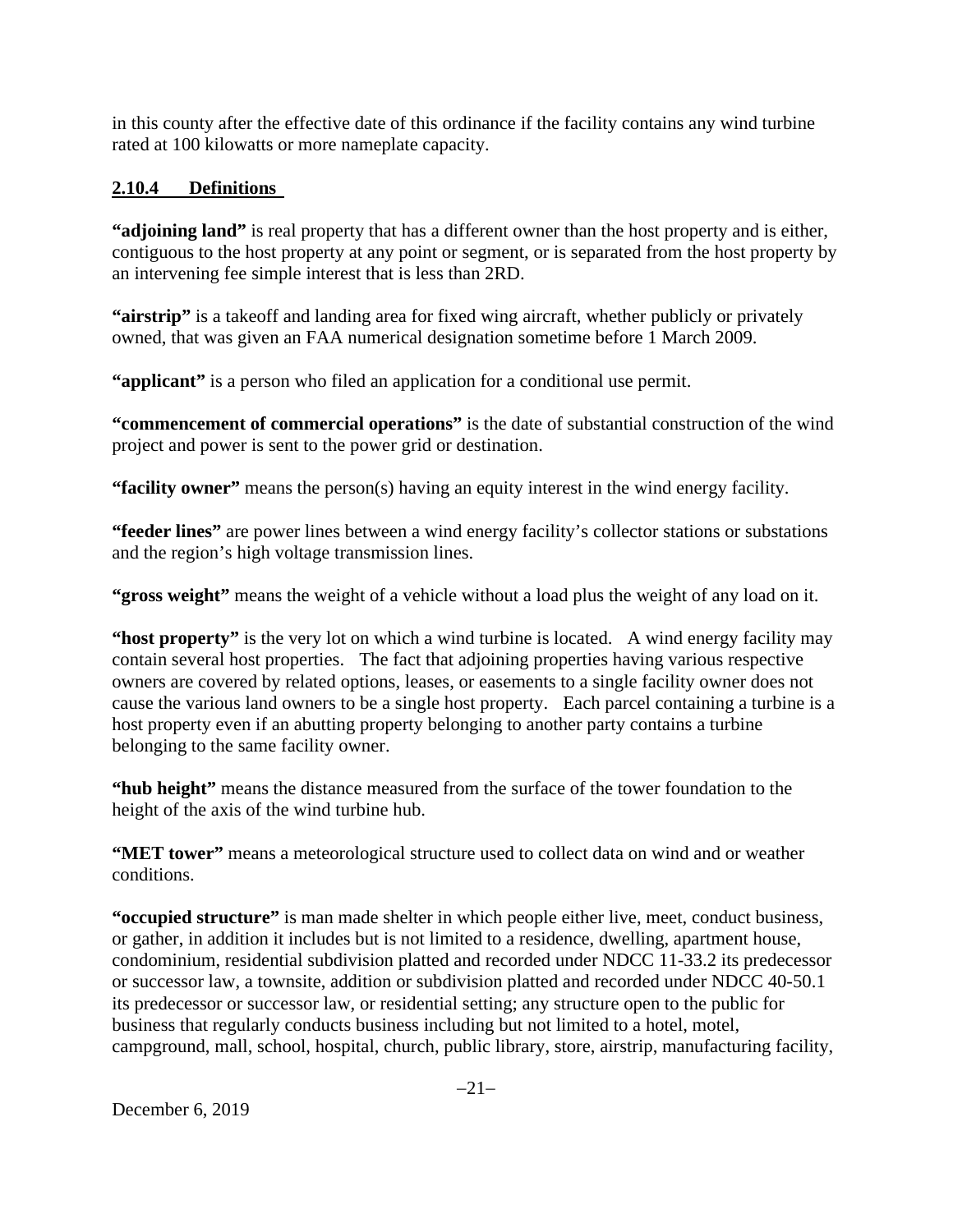or sport venue; or other structure that is either legally inhabited, in use or under substantial construction (e.g. surface has been improved in preparation for construction) at the time the permit application is submitted for use as one of the above.

**"operator"** means the person responsible for the day-to-day operation and maintenance of a wind energy facility. A facility owner may contract with or hire a person to operate it.

**"permitee"** is the person holding the conditional use permit. Permittee may include the subsidiaries, agents, subcontractors, independent contractors, and employees of the person holding the permit; i.e. for purposes of liability for road damage caused in erection or maintenance.

**"person"** means an individual, partnership, joint venture, private or public corporation, association, firm, public service company, cooperative, political subdivision, municipal corporation, government agency, public utility district, or any other entity, public or private, however organized.

**"public road"** means every way or place generally open to vehicle travel, even though it may be temporarily closed or subject to restricted travel due to construction, reconstruction, repair, or maintenance. 57-43.1-01. A section line is a public road. 24-07-03.

**"RD"** is an abbreviation for "rotor diameter" which is the distance of a line segment that bisects the center of the hub and terminates at the circle that encompasses the tips of each rotor blade that are farthest from the hub. For example, "2RD" means a distance equal to two times the rotor diameter or four times the radius and on a turbine with rotor blades 70 meters (229.6 feet) long (measured from the center of the hub) the rotor diameter will be 140 meters (459.2 feet).

**"site"** is a contiguous tract or group of parcels for which one operator and/or facility owner or a group acting in concert has option agreements, easements, and/or leases acquired to operate a turbine, wind energy facility or accessory thereto.

**"site perimeter"** is the outside boundary of the contiguous parcels all having either an option, easement, and/or lease agreement for a wind energy facility accessory to the same facility owner.

**"turbine height"** means the distance measured from the ground level surface of the tower foundation to the highest point of the turbine rotor plane.

A **"wind turbine"** [also known herein as turbine] captures kinetic energy from the wind to drive an electrical generator. Its typical components include blades, tower, accelerator platform or nacelle body.

**"wind energy facility"** means an electric generating facility, the main mechanical or electrical purpose of which is to supply electricity. It consists of one or more wind turbine and other accessory structures and buildings, including substations, meteorological towers, electrical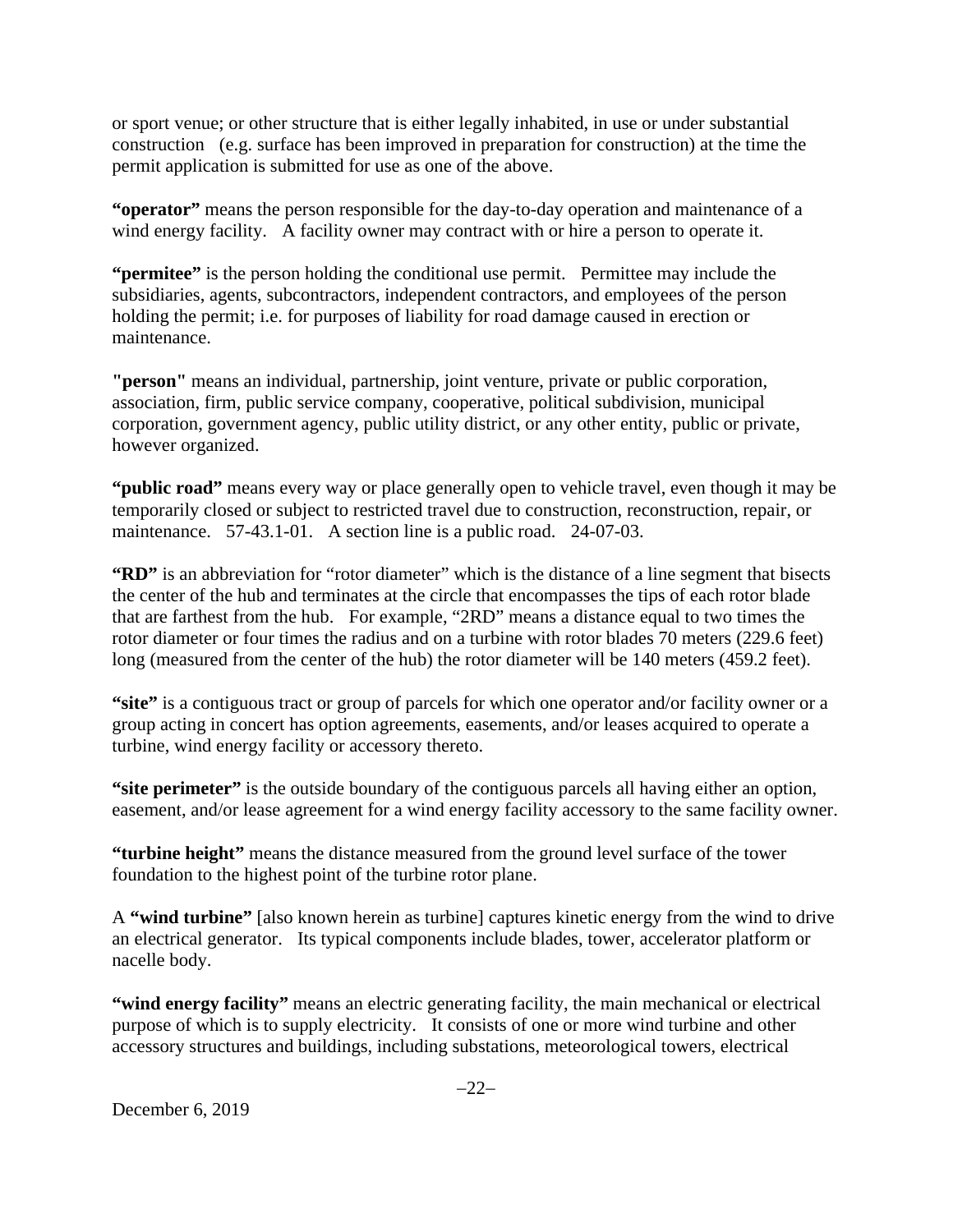infrastructure, transmission lines and other appurtenant structures and facilities.

# **2.10.5 County Zoning Administrator**

Wind turbine zoning shall be administered by the County Board with supervisory assistance from the County Zoning and Planning Commission, the County Zoning Administrator, and supplemental assistance from other county departments. The Zoning Administrator shall have the following duties.

- (A) Conduct preliminary administrative review of each permit application, variance request, and other information as required by this Ordinance and forward recommendations for disposition to County Zoning and Planning Commission or the County Board.
- (B) Schedule meetings and hearings that are required by law or by this ordinance, providing notice to the board members, the press, and the party who sought the hearing.
- (C) If there is cause to believe work is being done or a condition exists that is contrary to the provisions of this Ordinance, the Zoning Administrator shall in his discretion decide whether to investigate personally or with the assistance of the Sheriff's office and whether to recommend to the County Planning and Zoning Commission that a stop work order be issued. Any stop work order shall be served upon the owner and/or operator in accord with the provisions of Rule 4 of the North Dakota Rules of Civil Procedure, service upon the permittee's named agent for service of process is satisfactory.
- (D) Mail notice of authorization to proceed to the owner and/or operator after the County Planning and Zoning Commission has determined that a violation of this Ordinance, for which a stop work order was issued, has been remedied.
- (E) Conduct in depth appraisal of applications for conditional use or variances to ensure they satisfy the criteria for the benefit sought.
- (F) Mail any permit issued by the Planning and Zoning Commission to the facility owner.
- (G) Maintain records and permits as required by this Ordinance. Any records required to be maintained by the State shall be provided by the Zoning Administrator upon request.
- (H) Provide open records to requesters concerning this Ordinance in accord with the open records law.
- (I) Inspect wind energy facilities to insure compliance with the standards of this Ordinance. The Zoning Administrator is to rely on the Sheriff's office and its trained investigators for detailed investigations. The Zoning Administrator should consider requesting the Sheriff's assistance if there is cause to believe there is a violation of this ordinance that may require issue of a stop work notice.

## **2.10.6 Conditional Use Permit Availability by Zone**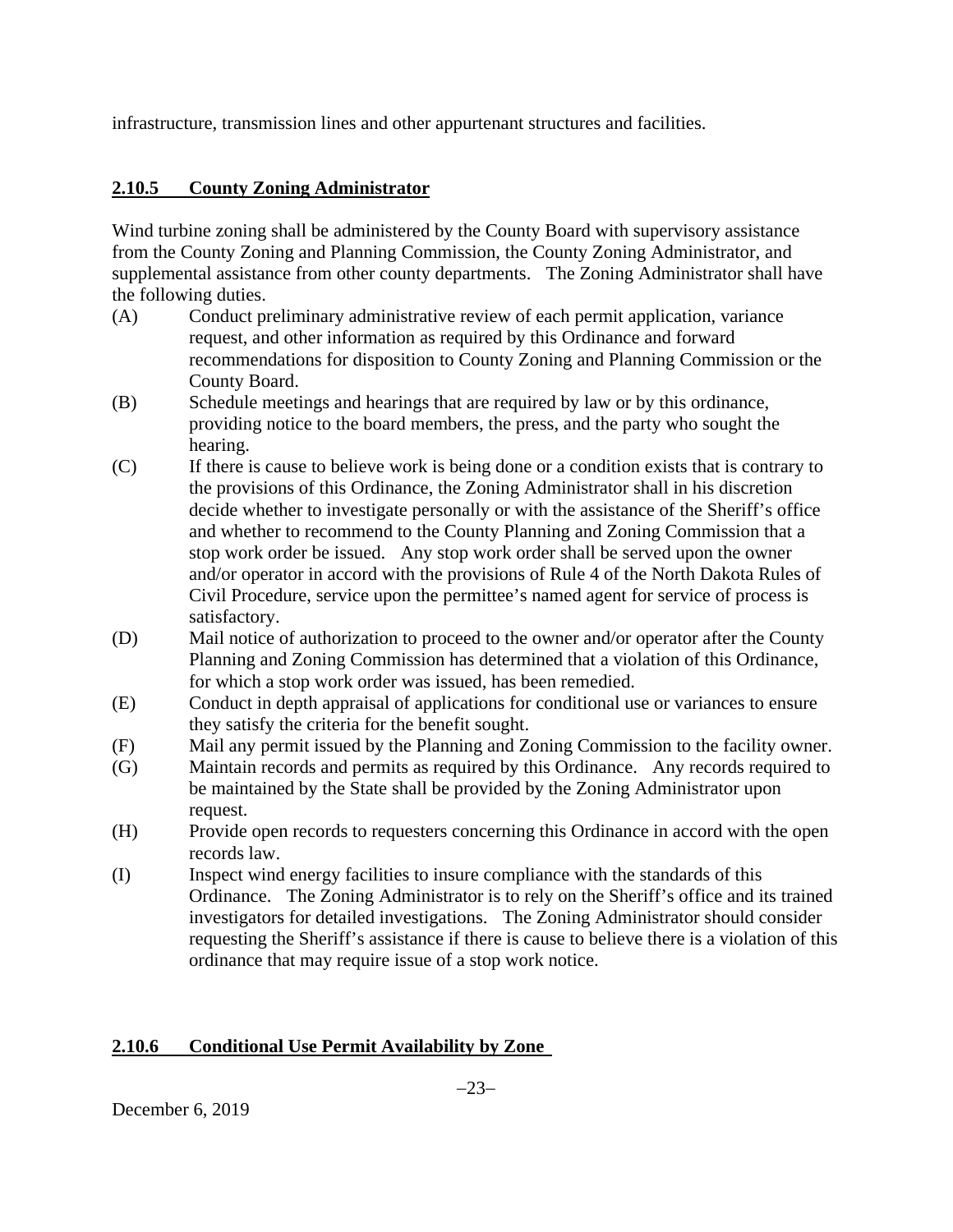A wind energy facility or part of one will be conditionally permitted or not permitted based on the generating capacity and land use district as established in the table below

| zoning district                      | not permitted | conditional use<br>permitted |
|--------------------------------------|---------------|------------------------------|
| agricultural (A)                     |               | yes                          |
| rural residential zone (RR)          |               | yes                          |
| residential community zone (RC)      |               | yes                          |
| commercial zone $(C)$                |               | yes                          |
| industrial zone (I)                  |               | yes                          |
| recreational/open space zone $(R/O)$ |               | yes                          |

# **2.10.7 Conditional Use Permit Application Process**

Work may commence to construct a wind energy facility only after a county conditional use permit has been issued by the County Board. This does not preclude wind monitoring, soil testing, or survey work prior to obtaining a permit, however, even prior to applying for or receiving a conditional use permit for a wind energy facility, MET towers must be marked with high visibility balls and flags and painted according to this ordinance.

A permit application must be submitted to the County Zoning Administrator, at the Stutsman County Auditor's office. Each application must be signed by a representative of the prospective permittee who is authorized to contractually bind the person. An application must include the following.

- (A) A check or money order for the full amount of permit fees calculated at the rate of \$500 per turbine.
- (B) The name, business address and phone number of the person in whose name the permit is to be issued and if the authorized agent for service of process is different than the permit holder, the name and North Dakota address of the agent of the person authorized to receive service of process on the person's behalf.
- (C) Evidence of the applicant's capacity to contractually bind the person seeking the permit and authority to make binding representations on the person's behalf to municipalities for purposes of zoning, siting, and construction of a wind energy facility.
- (D) A schedule for the proposed start and completion of construction of the facility which includes the applicants proposal for final repairs to public roads.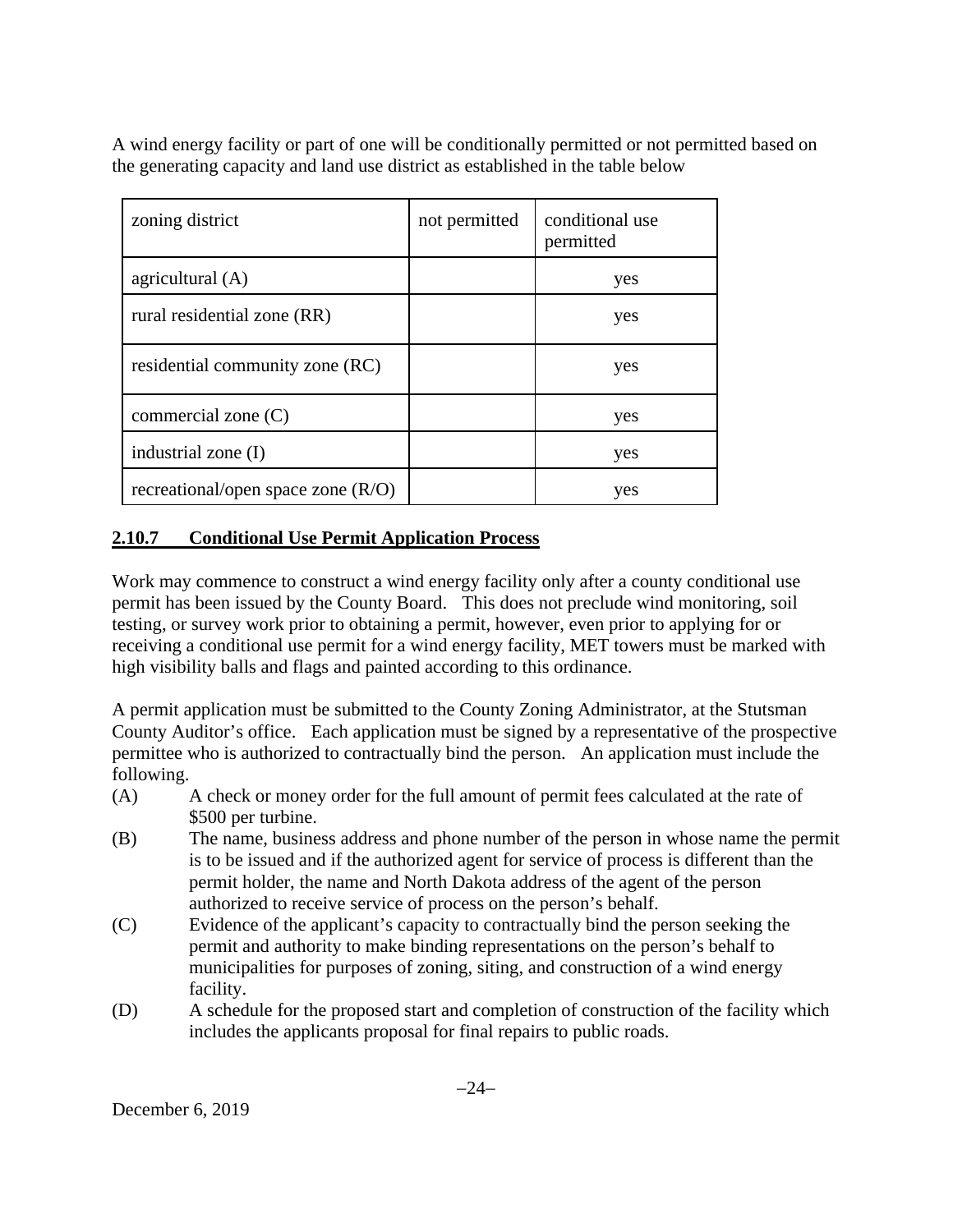- (E) The applicant shall include in the application information describing the applicant's property rights within the boundaries of the proposed site.
- (F) A road agreement approved of and executed by both the permittee and Stutsman County and/or its townships affected by the project, shall be in place prior to the permittee beginning construction of the project. The road agreement will ensure the permittee will protect and maintain county and township roads. The agreement will contain provisions requiring the permittee to dedicate, bind, commit and /or pledge collateral, surety, escrow, and/or other pecuniary security for road maintenance and repair. The type of financial arrangement and the amount must be approved by the county. The road agreement will provide for pre and post inspections by an engineer approved of by Stutsman County at the permittee's expense. It will require repairs be made as needed throughout the construction process and completed within one calendar year from the date of commencement of commercial operations of the project.
- (G) A USGS topographical map of the wind energy facility and 1,320 feet of adjoining land, non-participating land, contiguous with any proposed host property. The following shall be clearly marked on the map:
	- (1) each existing: wind turbine, wind energy facility fixture, regardless of ownership, accessory structure or building, including substation, meteorological tower, electrical infrastructure, and collector line or transmission line;
	- (2) each of the applicant's proposed improvements for the wind energy facility or accessory structure or building, including each wind turbine, MET tower, electrical line, and access road;
	- (3) each occupied structure, improvement, public road, private road, utility line, public facility;
	- (4) all section lines and any boundaries between abutting parcels, tracts, or lots owned by different parties;
	- (5) boundaries of any easement for a section line, public road, highway, that is within 5RD of any envisioned or probable wind turbine site;
	- (6) boundaries of any filed lease, easement, or option for wind energy facilities, whether they benefit the applicant, the applicant's probable operator, or an unrelated party;
	- (7) the site boundary;
	- (8) each public or private airstrip with FAA identification number, see http://www.faa.gov/airports\_airtraffic/airports/airport\_safety/airportdata\_5010/;
	- (9) natural terrain features; and
	- (10) either noted on the map and/or via a key, the names of the property owners inside the site and of the property owners for adjoining land.

## **2.10.8 Public Hearing**

After receipt of the application, the Zoning Commission will review the application and will hold at least an initial public hearing on the application within 45 days of receiving the application.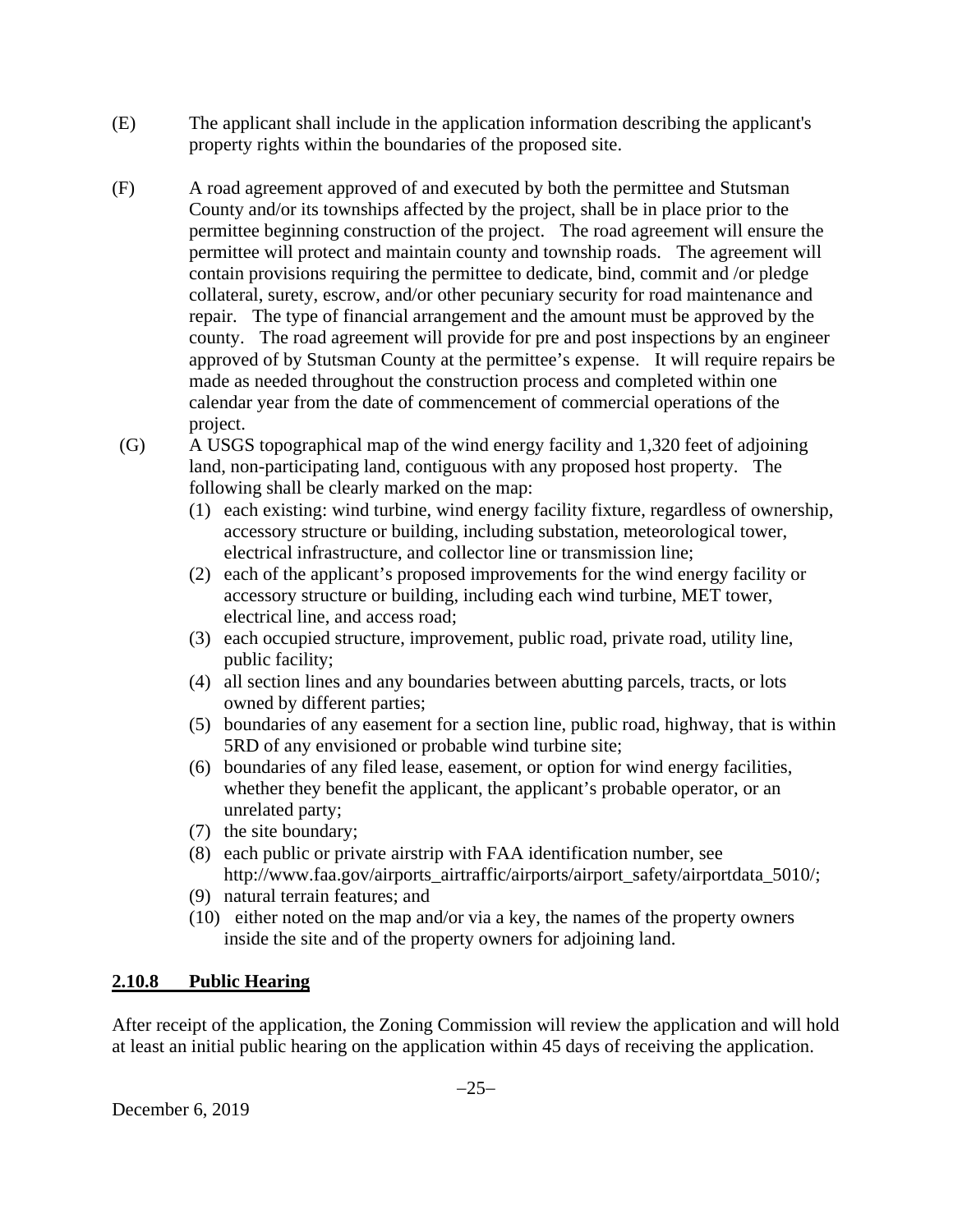The Zoning Administrator shall publish notice of the meeting in the official newspaper of the County at least 14 days prior to the hearing.

# **2.10.9 Deliberation and Decision**

If the Zoning Commission finds that the application satisfies the application criteria and is satisfied the prospective permittee will satisfy the conditions in this ordinance, then it shall issue a conditional use permit within 15 days of making that finding. The County Board stands as the Board of Adjustment and Appeals.

# **2.10.10 Demonstration of Compliance**

The Permit issued pursuant to this ordinance is conditioned on the Permitee's final demonstration of compliance with the requirements of the ordinance following completion of construction of the facility. Within 90 days of facility construction completion, the Permitee shall submit to the Zoning Commission an updated and final USGS topographical map, or survey if available, providing all information pursuant to 2.10.7 and demonstrating actual compliance with the requirements and conditions of the Permit. Once granted, a conditional use permit may be revoked due to a violation of or failure to comply with a condition in this ordinance and or a condition or obligation in the road agreement.

# **2.10.11 Appearance, Lighting, Sound, Agricultural Operations, Roads, and Power Lines**

- (1) Wind turbines shall be painted a non-reflective coating and in a non-obtrusive color.
- (2) Turbines shall not display any advertising.
- (3) Each turbine will be marked with an identification number large enough to assist identification of the turbine number in an emergency.
- (4) Turbines are to be lighted to the extent advised by the FAA in FAA Advisory Circulars 47 CFR §§ 17.21-17.58 or their successors.
- (5) At wind energy facilities, the location and construction of access roads and other infrastructure shall, to the extent reasonably possible, not disrupt farming, agricultural operations, or the landscape. In order to preserve the integrity of fields and capacity for efficient tilling, planting, and harvesting, access roads should be built parallel or perpendicular to existing roads, not diagonally across fields for mere convenience of the shortest route to a turbine.
- (6) The Permitee shall promptly replace or repair all fences or gates removed or damaged during all phases of the Wind Energy Facility's life, unless otherwise negotiated with the affected landowner. When the Permitee installs a gate where electric fences are present, the Permitee shall provide for continuity in the electric fence circuit.
- (7) The Permitee shall place electrical lines, known as collectors, and communication cables underground when located on private property, unless the Permittee either first obtains a waiver from the private land owner and the Permittee provides clear and convincing evidence to the Planning and Zoning Commission that satisfies the Permittee's heavy burden of proving there are either geographic and/or geologic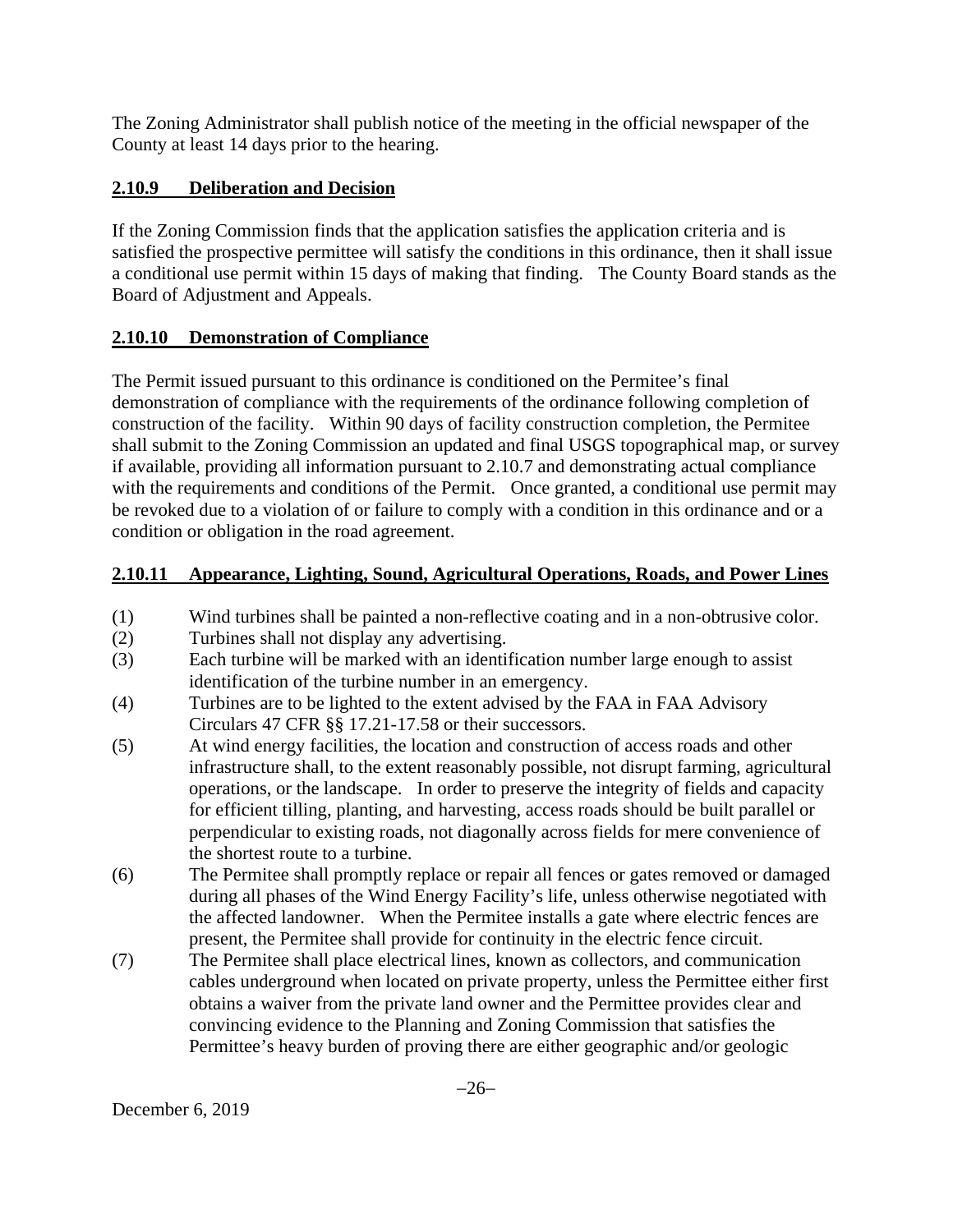conditions present that make underground location impossible, impractical or infeasible, in which case a variance would be granted. Similarly, where the Permittee obtains a waiver from the landowner and can show by clear and convincing evidence presented to the Planning and Zoning Commission that the physics of conductivity will cause such a power loss due to transmitting over such a long distance underground, a variance will be granted. Use of the public right of way must be in compliance with the associated governing body's criteria for use. Collectors and cables shall also be placed within or adjacent to the land necessary for wind turbine access roads, unless otherwise negotiated with the affected landowner. Feeder lines are excepted from the requirements in this paragraph.

- (8) The Permitee shall place overhead feeder lines on public rights-of-way, if a public right-of-way exists, or the Permitee may place feeder lines on private property. A change of routes may be made as long as the feeder remains on public right of way and approval has been obtained from the government responsible for the affected right-ofway. When placing a feeder on private property, the Permitee shall place the feeder in accordance with the easement negotiated with the affected landowner.
- (9) MET towers 100 feet or more tall must be marked in a way that satisfies FAA advice set out in FAA Advisory Circulars 47 CFR §§ 17.21-17.58 or their successors. http://wireless.fcc.gov/antenna/documentation/faadocs/7460-1K.pdf The drafters of this ordinance understand perfectly well that the FAA only requires painting for towers 200' or taller. Those who erect, maintain, own or operate a MET tower in Stutsman County that is 100 feet or taller must apply the advice, methods and guidance in the FAA circulars to any tower 100 feet or higher. Neither an environmental statement nor assessment is required. In lieu of lighting, using the following combination of balls, flags, and sleeves is allowed.
	- (a) One high visibility cable ball at least 21" (53cm) in diameter on each outer guywire placed at about half the height of the MET tower;
	- (b) four high visibility flags at least 24" x 12" (78cm x 40cm) on each outer guy-wire placed at intervals that segment the guy wire evenly;
	- (c) high visibility sleeves, one per each anchor and one installed at 26 feet or (7.93m) height on each of the guy wires.
- (10) This ordinance adopts EPA guidelines on noise levels. The guidelines are contained in the EPA publication, *Information on Levels of Environmental Noise Requisite to Protect Public Health and Welfare With an Adequate Margin Of Safety*. Operation of the wind energy facility must not cause any EPA level for activity interference or hearing loss to be exceeded either inside or within 50 feet of an occupied structure.

### **2.10.12 Setbacks**

These setbacks apply to all wind turbines in a wind energy facility.

Setbacks are measured from the vertical or nearly vertical surface of the wind turbine's tower at ground level to the closest near vertical surface of the occupied or unoccupied structure, improvement, or the nearest point of a boundary, bridge, line, or the center line of the improved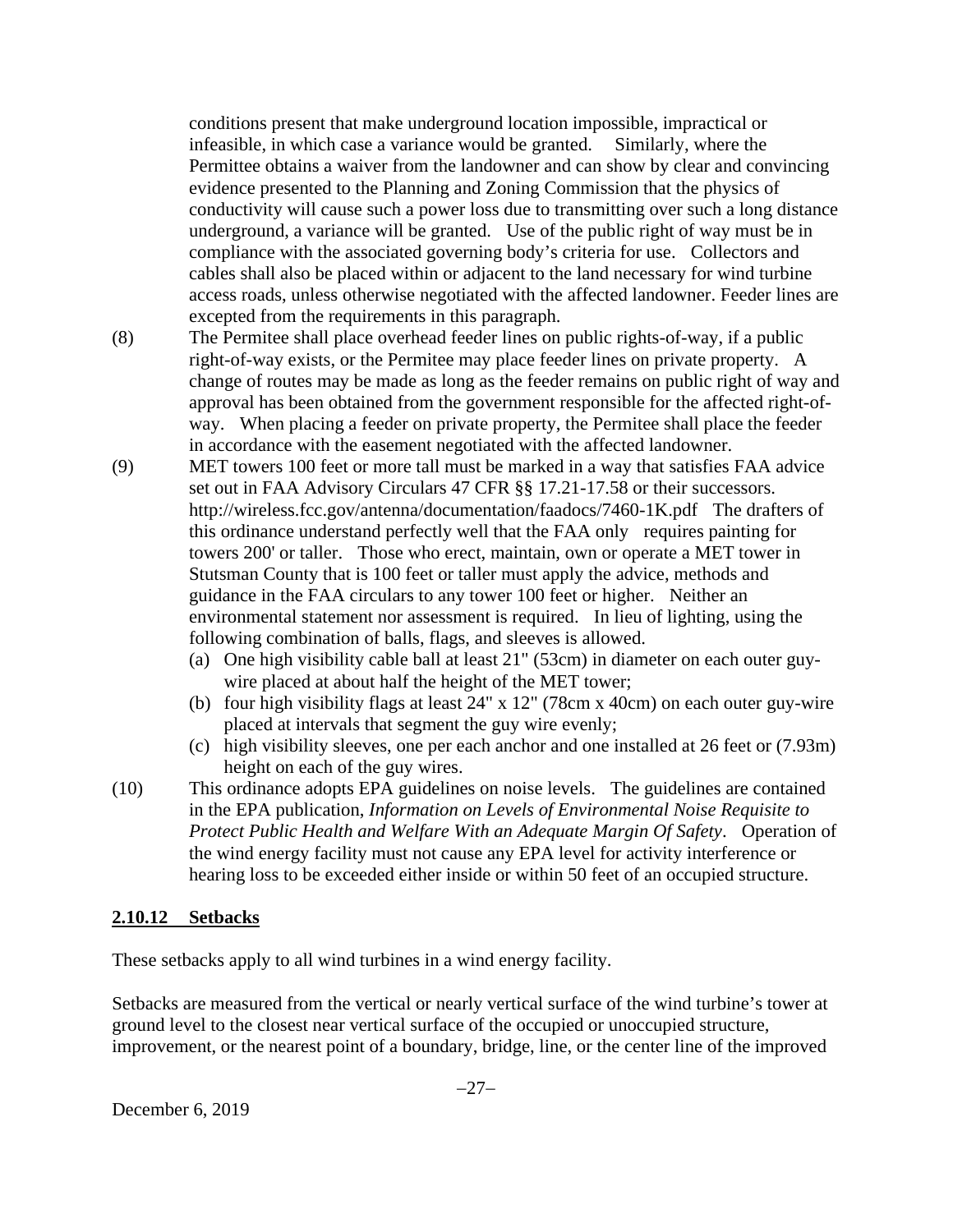surface of a road or airstrip.

- (1) Each wind turbine must be set back at least 5RD from any **occupied structure**.
- (2) Each wind turbine must be set back at least 1.1 times the turbine height from any: public road or bridge; rail line; above ground electrical or communication line. Turbines must be set back at least 1.1 times the turbine height from each antenna, tower, unoccupied structure, or improvement with an estimated value over \$25,000. The Planning and Zoning Commission can estimate the value without appraisal, but interested parties may timely submit an appraisal.
- (3) Each wind turbine must be set back at least 2RD from the boundary between the host property and any property that adjoins the host property. Public roads are excepted from this 2RD setback requirement but have an applicable setback above.

# **2.10.12A Variance to Setback**

A Variance to a setback related to private property may be granted if the Permitee and the affected party sign a waiver agreement.

The Planning and Zoning Commission may issue a variance from a set back requirement regarding an occupied structure if that structure has not been used as an occupied structure in a year or more prior to submission of the permit application or request for variance. The act of providing this particular example of one reason a variance to a setback can be issued does not limit the Commission to issuing variances for only that reason.

# **2.10.12B Notice of hearing on application for variance to a setback**

It is the obligation of the party seeking the variance to the setback requirement to serve notice of the initial hearing on the application, in accord with the ND Rules of Civil Procedure, to all property owners land located inside the setback area sought to be diminished. Proof of service must be filed with the Zoning Commission prior to the hearing. The Zoning Commission can authorize notice by publication according to the Rules of Civil Procedure.

# **2.10.12C Waiver of Setback**

Where the provisions for variances on wind turbines differs from the general variance provision in section 4.5 of this ordinance, this wind turbine's special provision governs for wind turbine issues.

A permit applicant, permittee, or host property owner may apply for a variance from a setback requirement involving an occupied structure, unoccupied structure, improvement, antenna, tower, road, or bridge.

# **2.10.12D Contents of setback waiver**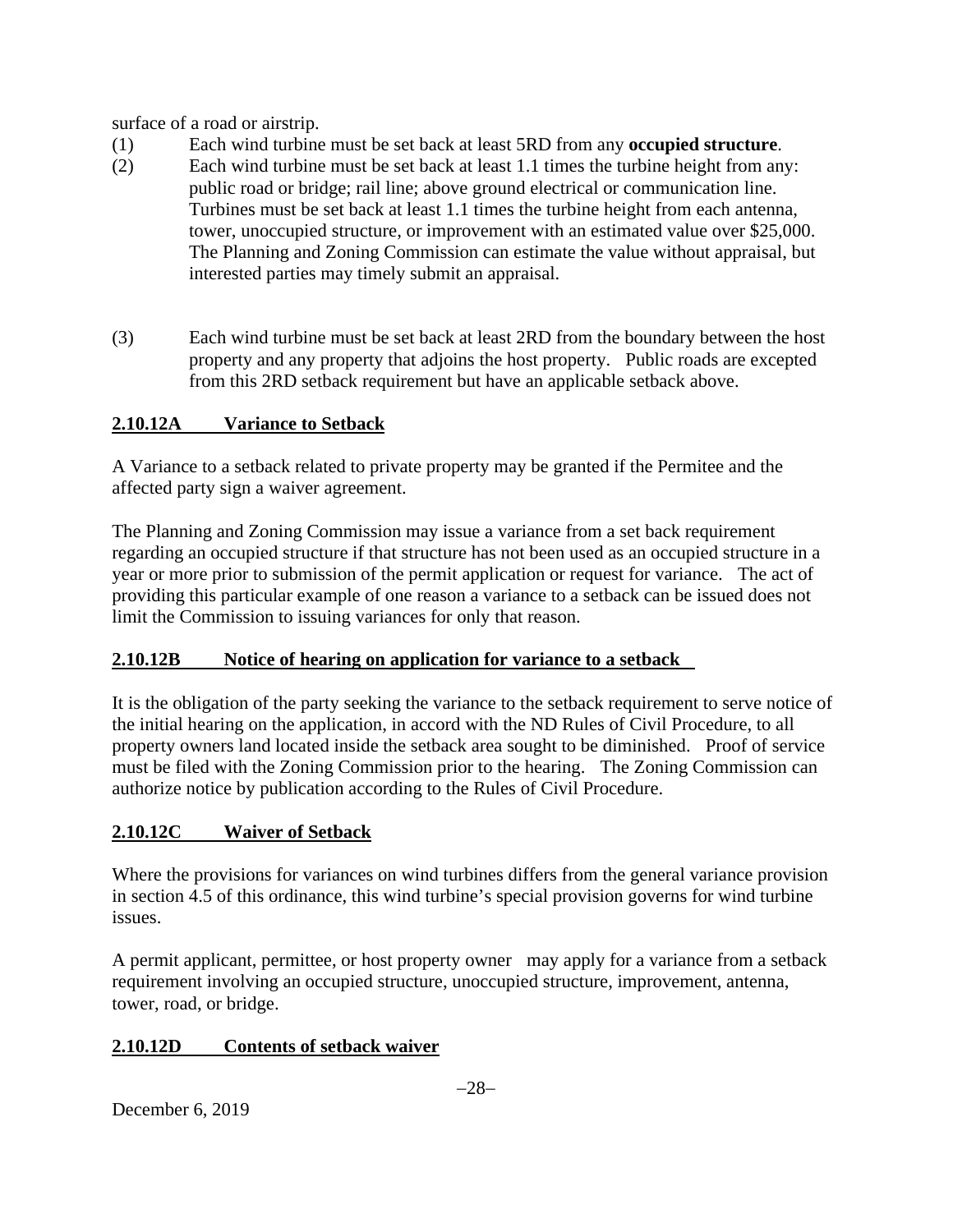The party seeking the variance from the setback must attempt to obtain from the effected property owner and should provide to the Planning and Zoning Commission a waiver executed by each affected owner sought to be removed from the applicable setback protection. The waiver should be for a period of time equal to or greater than the greatest period of time granted to the operator in the lease, easement, option or the greatest combination thereof given by the host property owner.

The setback waiver signed by the effected property owner must contain a notice to the property owner of the setback required by this ordinance, describe how the proposed wind turbine location is not in compliance with the setback, and clearly state that consent is granted for the wind turbine or accessory to be closer to the owner's property than allowed by the ordinance. The waiver must also contain the following notice.

*A wind turbine absorbs energy from a stream of wind. Once the stream of wind passes through the rotors of a turbine, it loses energy, becomes disarrayed, and until the wake is calmed and the stream reinvigorated, is less useful to another turbine set up down wind from the first. Wind wakes can extend more than 5 rotor diameters down wind from a turbine. So, if your neighbor has a turbine up wind from you and within 5 rotor diameters of your boundary, it will probably be unfeasible for you to place a turbine on your property close to the boundary in the wake of your neighbor's turbine. To protect you from having a neighbor and a power company place a turbine so close to your property that it saps the potency of the wind before it arrives over your land, Stutsman County passed a setback requiring all turbines to be placed at least two rotor diameters (2RD) from any property boundary. You may waive that setback protection. You may want to strike an agreement with a neighbor and a power company that gives you a part of the proceeds of the turbine in exchange for allowing your neighbor to place the turbine less than 2RD from your property. You may wish to charge the neighbor or the power company for your waiver. You probably ought to contact a private attorney before you sign a setback waiver.* 

## **2.10.12E Required Dignities of Valid Variance**

A setback variance is only valid if granted by duly passed motion of the Planning and Zoning Commission, issued in writing, and signed by either the chairman of the Planning and Zoning Commission or the Zoning Administrator.

### **2.10.13 Minimum Ground Clearance**

The blade tip of any Wind Turbine shall, at its lowest point, have ground clearance of no less than seventy-five (75) feet.

### **2.10.14 Restoration of Property**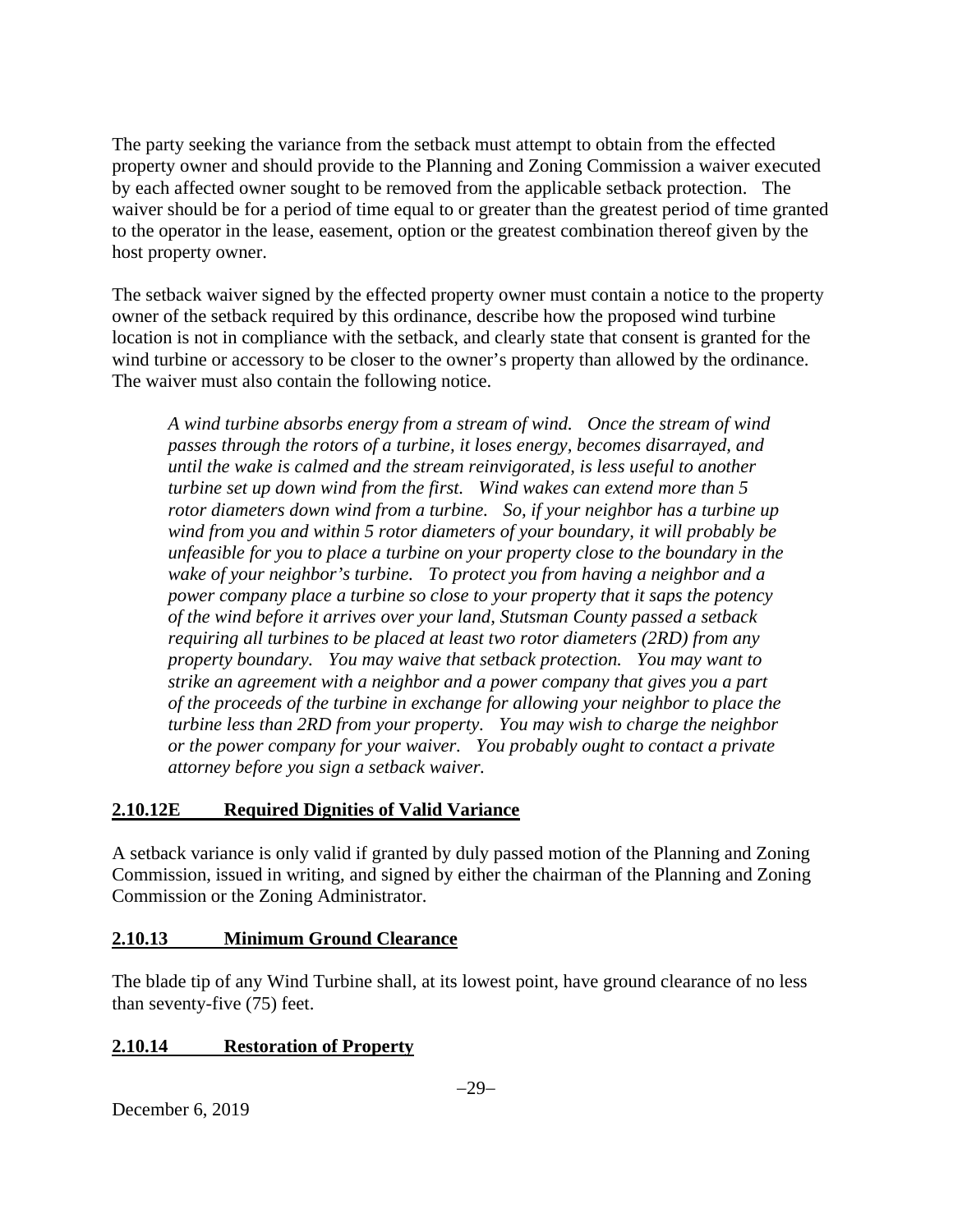Within one hundred and eighty (180) days of termination or abandonment of leases or easements for a wind energy facility in the County, the Permitee shall cause, at its expense, removal of all structures to a depth of three feet below preconstruction grade.

## **2.10.15 Road Protection**

The permittee is responsible for abiding by the State and local overweight load permitting process. See NDCC chapter 39-12 and Stutsman County Highway Department (701) 252-9040. A conditional use permit issued under this ordinance to erect a wind energy facility does not negate a hauler's obligation to obtain an overweight load permit prior to hauling.

Any road damage caused by the permittee, its independent contractor, employee, agent, contractor, or subcontractor shall be promptly repaired at the permittee's expense so as to return each road to as good or better condition, as determined by the Stutsman County Highway Superintendent based on the pre and post inspections required pursuant to Section 2.10.7(F) of this ordinance and, as a guide for design and construction practices, standards set out in the NDDOT's Standard Specifications for Road and Bridge Construction. [\(http://www.dot.nd.gov/dotnet/supplspecs/StandardSpecs.aspx\)](http://www.dot.nd.gov/dotnet/supplspecs/StandardSpecs.aspx).

## **2.10.16 Transfer of Wind Energy Facility Siting Permit**

In the event of a change in ownership or controlling interest in a wind energy facility and the transfer of the Permit, any successors and assigns of the original Permitee must agree to abide by and comply with the requirements and conditions of the Permit for the duration of operation of a wind energy facility permitted in the County, or give notice of intent to not honor it and forfeit the permit and its rights. Within thirty (30) days of such change in ownership or controlling interest of any entity owning a wind energy facility, the Permitee shall notify the County Zoning Administrator aka County Auditor. If the new entity has a different agent for service of process in the state, then the new agent's address and name need to be provided at the same time. A change of ownership that results in either inability, unwillingness, or failure to abide by the conditions of this ordinance can be a basis for revocation of the permit.

# **2.11 CREW HOUSING ZONING**

# **2.11.1 Definitions**

As used in this Ordinance:

(1) "Crew camp" means a conglomerate of portable modular quarters (PMQ) and their appurtenances, erected, co-located, and/or assembled by an owner or operator offered to others for purchase or at a fee as temporary sleeping rooms,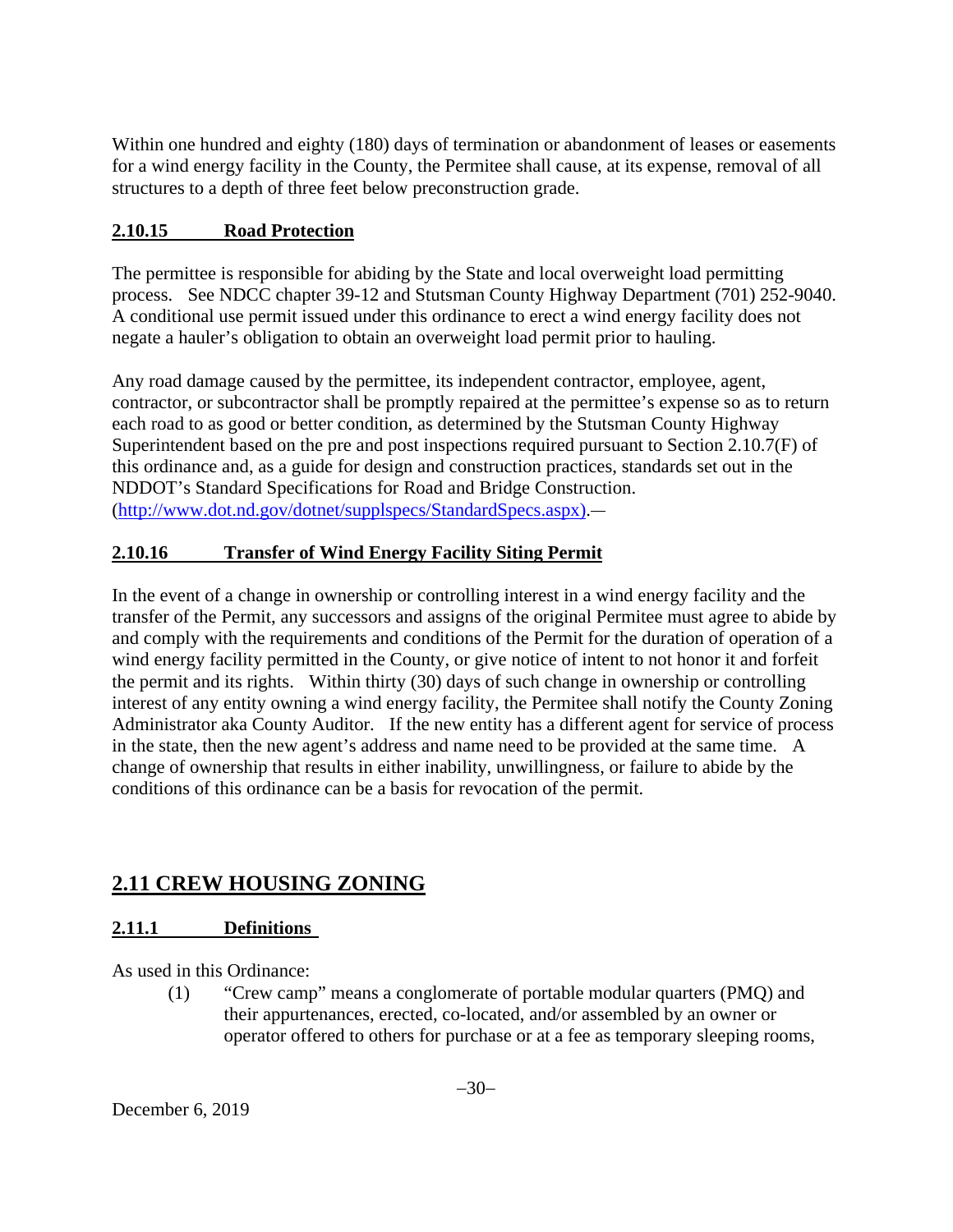regardless of whether meals are provided on site. A crew camp's PMQs are not constructed on nor permanently affixed to either a concrete block or cement foundation with a footing extending below the frost line.

(2) A "crew camp permit" is a revocable conditional authorization issued by the Stutsman County Board of Commissioners to the holder allowing construction and/or operation of a crew camp.

(3) "Occupied structure" as used in this crew camp section of the ordinance means a structure in which people live on a permanent basis. It includes but is not limited to a residence, dwelling, apartment house, condominium, residential subdivision platted and recorded under NDCC 11-33.2 its predecessor or successor law, a town site, addition or subdivision platted and recorded under NDCC 40-50.1 its predecessor or successor law. It includes a lot that is being developed for use as a structure in which people will live on a permanent basis that is under construction (e.g. surface has been improved in preparation for construction) at the time the application for the crew camp permit is submitted to the county zoning administrator.

(4) "Portable modular quarters" (PMQ) means a structure or container that is used as a sleeping room or dwelling, that can stand alone or be integrated into a series, which when prefabricated is towed to or carried to the site, or when not prefabricated is assembled on site, but regardless of where it is manufactured or assembled it is not designed as a permanent single family dwelling or a permanent multiple family dwelling and when in use it is not placed on nor permanently affixed to a foundation with a footing that extends below the frost line.

(5) "Utility service" means supply of water, sewage, electric or other power, that is located externally to the structure and is capable of serving more than one structure or a conglomerate of structures.

#### **2.11.2 Crew Camp Permit**

(1) Possession of a crew camp permit does not authorize the holder to construct or operate a crew camp anywhere in a township the holder pleases. A township may limit its relinquishment of zoning authority over crew camps so as to retain authority to specify in which zoning district(s) crew camps are a permitted use or a conditional use.

(2) The Crew Camp Permit is issued by the Stutsman County Board of Commissioners. The Board may rely on the Stutsman County Planning and Zoning Commission, the Stutsman County Zoning Officer and other County officers or bodies for administration and recommendations related to crew camp permits.

(3) A crew camp permit does not exempt the holder from constructing, maintaining, and operating the crew camp in accordance with applicable law, rules, codes, and/or regulations; nor from obtaining building permits or regulatory inspections.

(4) A crew camp permit authorizes construction and operation of a crew camp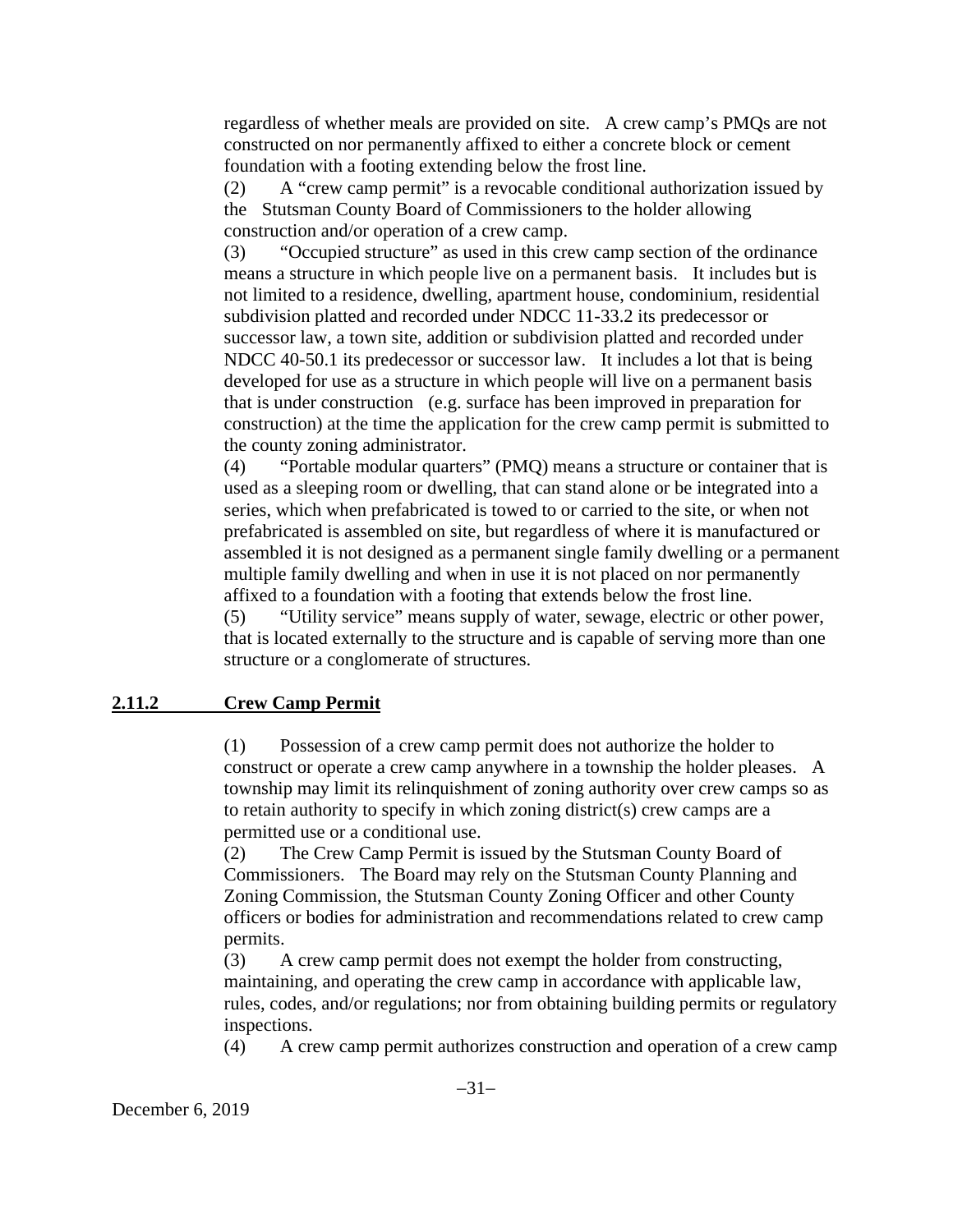not to exceed the design approved. After the permit is issued, any modification of the crew camp that would increase the bed capacity must first be approved by the Stutsman County Board of Commissioners. Failure to gain prior approval is a violation of this Ordinance.

(5) A crew camp permit is issued for 24 months. After the initial issue of a 24 month permit, the permit may renewed by the County Board a limit of two times with each renewal having a duration of 24 months. A holder must apply for renewal 90 days or more prior to the expiration of its permit. Failure to apply 90 or more days before expiration is grounds for denial of the request to renew or other sanction available under this Ordinance or remedy available by law. When, in the process of reviewing a request for renewal the County Board determines the holder is failing or has in the past failed to satisfy the obligations imposed by this ordinance, including but not limited to the obligation to abide by applicable law, code and regulation, the County Board may deny the request for renewal. No crew camp permit may be renewed more than twice. No crew camp may be permitted to construct and operate a total exceeding 72 months.

(6) Transfer of the permit must be approved by the Stutsman County Zoning and Planning Commission. In order for the Commission to authorize transfer, the transferee must exhibit to the Commission that the transferee has satisfied or will soon satisfy all the applicable responsibilities of this Ordinance. The Commission may approve transfer of the Permit prior to satisfaction of the obligations if the Commission reasonable ascertains the transferee is well prepared to satisfy all requirements in an acceptable amount of time. Should a transfer be approved on the understanding that shortcomings will be remedied promptly, failure of the transferee to promptly remedy the shortcomings is grounds for termination, suspension, or other administrative under this Ordinance or action under the law in general.

#### **2.11.3.1 Application Procedure**

- (1) The application for a Crew Camp Permit must be submitted to the Stutsman County Zoning Officer who will conduct a preliminary review and if satisfied the major obligations imposed by this Ordinance seem to have been satisfied the Zoning Officer will forward it to the Stutsman County Planning and Zoning Commission for review.
- (2) A report of inspection documenting the preconstruction condition of the proposed crew camp site, adjoining properties, and the roads servicing the proposed crew camp will be made by the Zoning Administrator with assistance from the Stutsman County Highway Department if needed. This report shall serve as a basis to which the property shall be restored to following decommissioning of the crew housing facility. In the event that the property owner requests that improvements remain intact, approval must be granted according to local zoning ordinances prior to the decommissioning process.
	- (3) The Planning and Zoning Commission will hold at least one public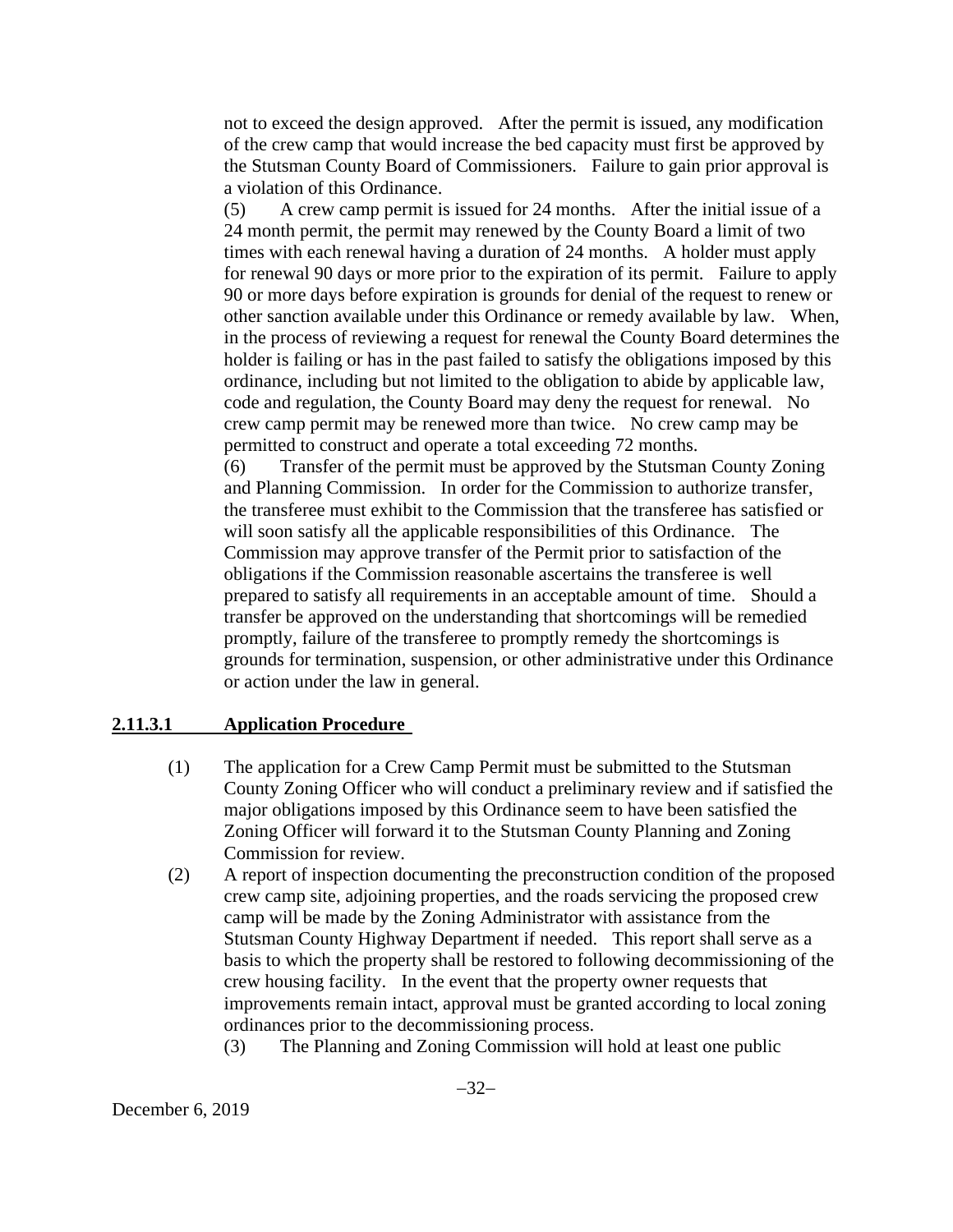meeting on the application. The Planning and Zoning Commission will eventually make a recommendation for approval, denial, or any other appropriate action to the Stutsman County Board of Commissioners. An application will be approved only after the County Board of Commissioners is satisfied all the conditions precedent in this ordinance have been satisfied.

#### **2.11.3.2 Application Contents**

An application for a crew camp permit must be signed by the owner of the land, the lessor of the property, or an authorized representative and shall include the following information.

(1) The legal description of the property on which the crew camp will be located.

(2) A copy of the current lease for any real property involved.

(3) A copy of all required permits, or approval, including but not limited to those issued by the North Dakota State Health Department, Stutsman County Rural Water District, and Central Valley Health District including fresh water. (4) Plans drawn to scale showing, PMQs, structures, setbacks, utilities, drainage, ingress and egress, parking, screens, buffers, fencing, emergency service roads, names of streets, the number assigned to each structure and each PMQ, and the occupancy capacity of each PMQ and each common room.

A. Plans must describe a facility numbering system for all structures that clearly identifies each structure and all roads in the facility for purposes of emergency responses. PMQs shall be numbered from low to high in proximity to the main entrance that is clearly and easily identified on the side of each structure using reflective lettering and/or numbering.

- (5) A description of the how the PMQs, the common areas, and the appurtenant structures will be manufactured/constructed, and if anchored or affixed to the earth, how.
- (6) A statement of the total number of beds the facility will contain.
	- A. A breakdown of the types of PMQs.
	- B. Floor plans for the various PMQs and the common areas.

C. A summary of square footage of the entire facility's structures and PMQs.

(7) A site security plan that includes the following

A. A statement of permission to enter and inspect the facilities at reasonable times for purposes of determining number of beds and compliance with this ordinance with permission being given to Stutsman County, its officials, employees, and designees including but not limited to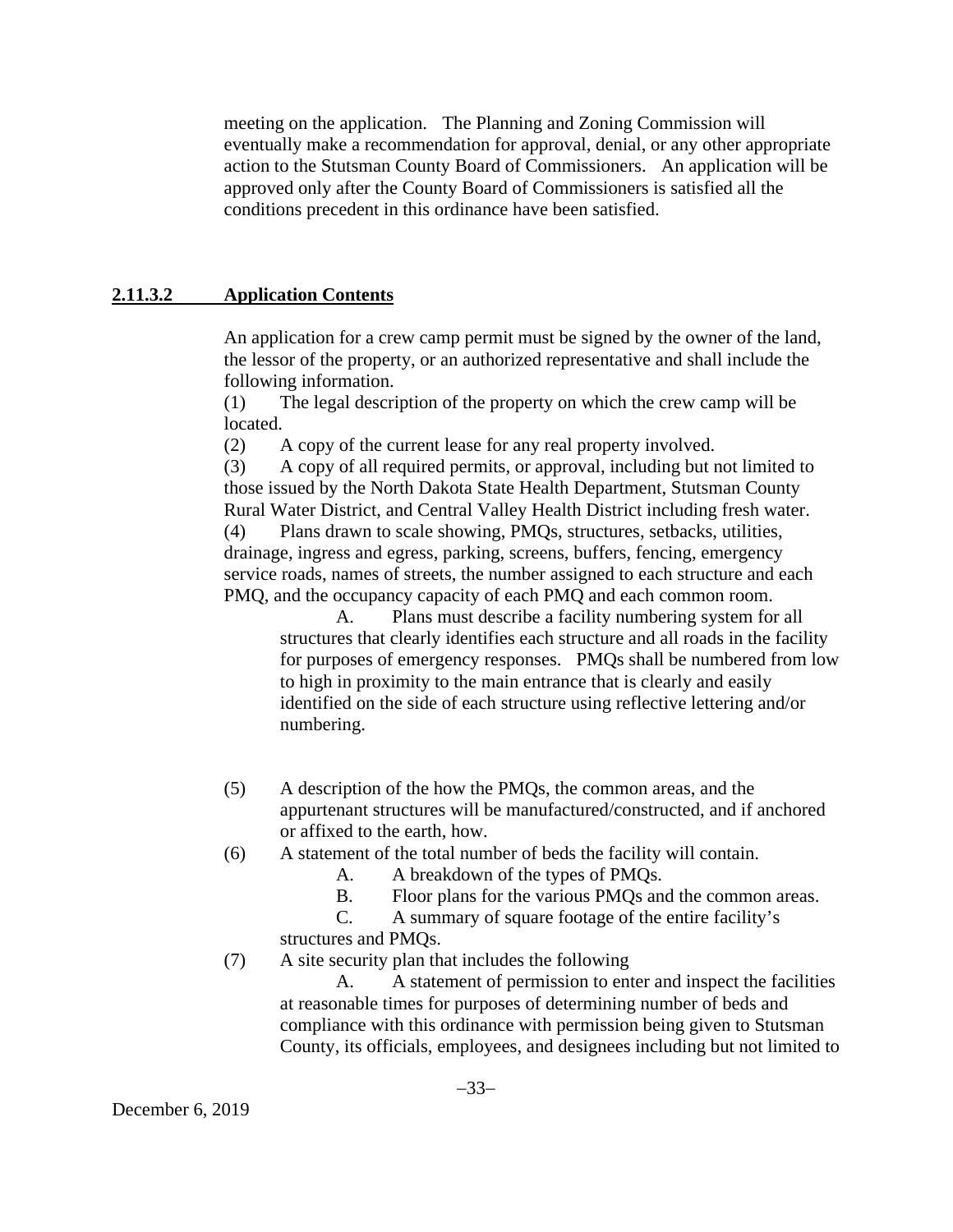the sheriff and deputies, the zoning officer, the county board members, zoning and planning committee members, the state's attorney, and the county auditor

B. A method of controlling entrance to the crew camp which includes construction and maintenance of a contiguous perimeter fence that is six feet high.

C. A method for accounting for all residents and staff on premises at any given time by name.

(8) A list of crew camp rules and regulations including the following.

A. Storage or possession of a firearm or a dangerous weapon as defined at NDCC § 62.1-01-01 or its successor, in a PMQ or other part of the residential area is prohibited. Storage or possession of a firearm on the crew camp property is prohibited except when the firearm is lawfully possessed, locked inside or locked to a private motor vehicle in a parking lot, and the person possessing the firearm is lawfully in the area. See NDCC § 62.1-02-13. Possession of secured firearm--Prohibition by employer prohibited.

B. Alcohol consumption or possession on the premises is prohibited.

C. Any resident or employee who is convicted of committing any criminal offense on the crew camp premises or a felony regardless of the location of the offense must be immediately and permanently ejected, and/or evicted and in the case of an employee terminated.

D. The camp will not tolerate criminal or disorderly conduct. (9) A statements describing adequate methods of providing these utilities and services.

- A. Potable water supply.
- B. Power supply. If a camp is to be supplied with electricity through generators, the plan must describe how they will be housed or otherwise sound proofed.
- C. Effluent management, particularly sewage and grey water handling.
- D. Refuse disposal.
- E. Fire and emergency evacuation.

(10) The applicant's name, address, phone number, and email address. When the applicant is a corporation or other business association, the applicant shall submit the names of the officers and directors of the corporation and satisfactory proof of the authority of the signatory to the application to bind the corporation as well as the name and address in the State of North Dakota for the agent for service of process.

(11) The on site manager's name, address, phone number, and email address as well as the same for an alternate emergency point of contact.

- (12) Plans for site recovery, including the following.
	- A. What will be done with the PMQs, the common areas, and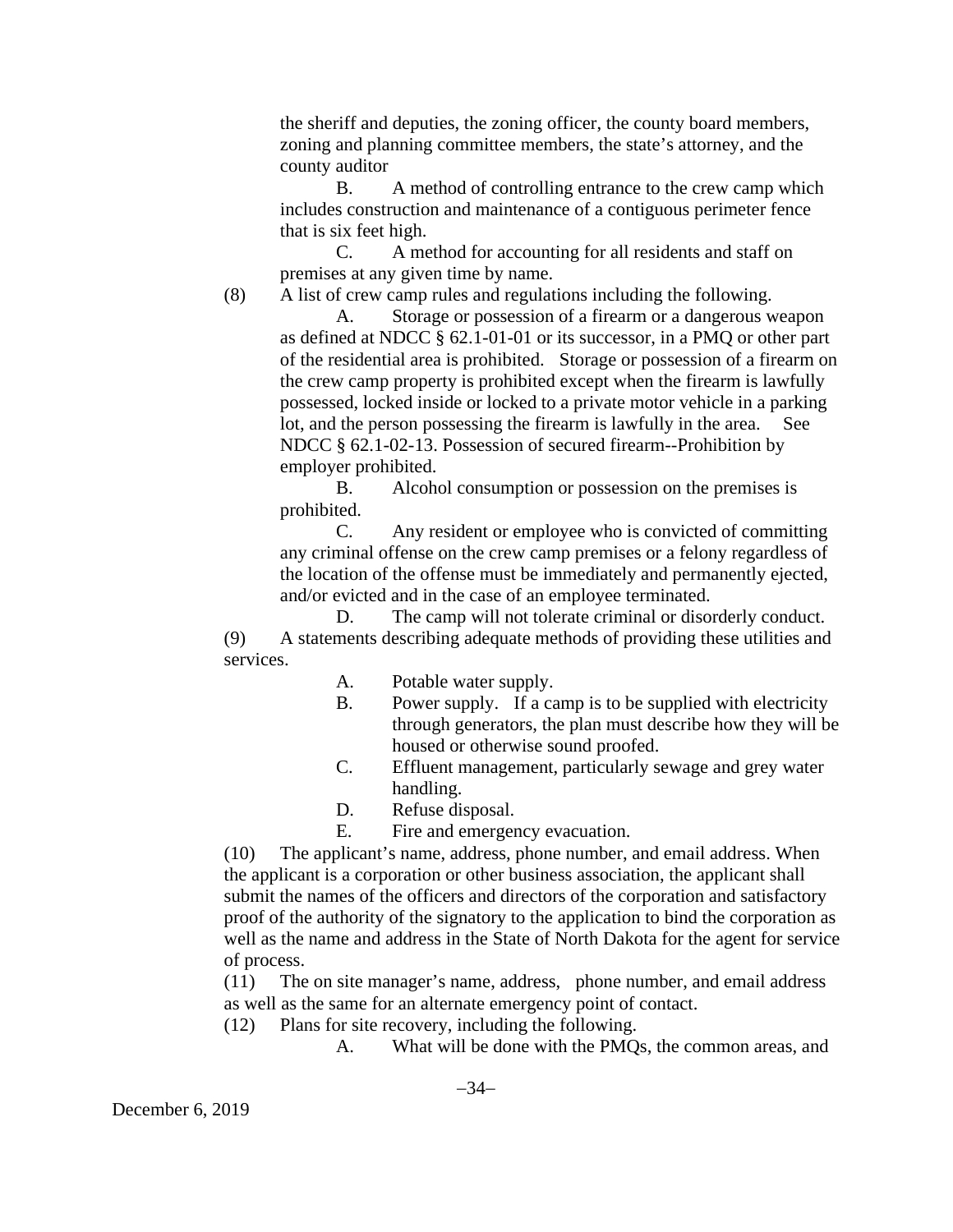supporting structures and appurtenances. B. How the improvements will be removed.

#### **2.11.4 Unsuitable Applicant or Premises**

The Stutsman County Board of Commissioners may at its discretion deny an application for a crew camp permit, or renewal thereof, when, the applicant's character or experience is insufficient or if the premises itself is geologically, ecologically, or practically unfit for a crew camp.

### **2.11.5 Prohibited Housing Types**

Use of recreational vehicles or mobile homes as PMQs in a crew camp is prohibited.

### **2.11.6.1 Prohibited Activities**

(1) Storage or possession of a firearm or a dangerous weapon as defined at NDCC § 62.1-01-01 or its successor, in a PMQ or other part of the residential area is prohibited. Storage or possession of a firearm on the crew camp property is prohibited except when the firearm is lawfully possessed, locked inside or locked to a private motor vehicle in a parking lot, and the person possessing the firearm is lawfully in the area. See NDCC § 62.1-02-13. Possession of secured firearm- -Prohibition by employer prohibited.

(2) Alcohol consumption or possession on the premises is prohibited.

(3) All residents and employees are prohibited from being convicted of any criminal offense on the crew camp premises or a felony regardless of the location of the offense.

- (4) Parking vehicles between the PMQs is prohibited.
- (5) Pets are prohibited.

(6) Allowing garbage, junk, litter, debris, unused construction materials, or refuse to accumulate or remain on site is prohibited. Storage of equipment or materials that are not directly related to the crew camp's purpose of housing workers is prohibited.

(7) Falsifying any statement or portion of the application or failing to provide material information in the application that is mandated by the application procedure are prohibited acts and omissions.

(8) Violation of any law, statute, code, rule, or regulation regarding operation and maintenance of a facility such as this, including but not limited to those having to do with crime, health, sanitation, taxes, labor, and employment is prohibited.

(9) Conducting business on the premises, or allowing it to be conducted in a manner that causes a nuisance, public or private, see NDCC 42-01, or in a manner that constitutes a crime is prohibited.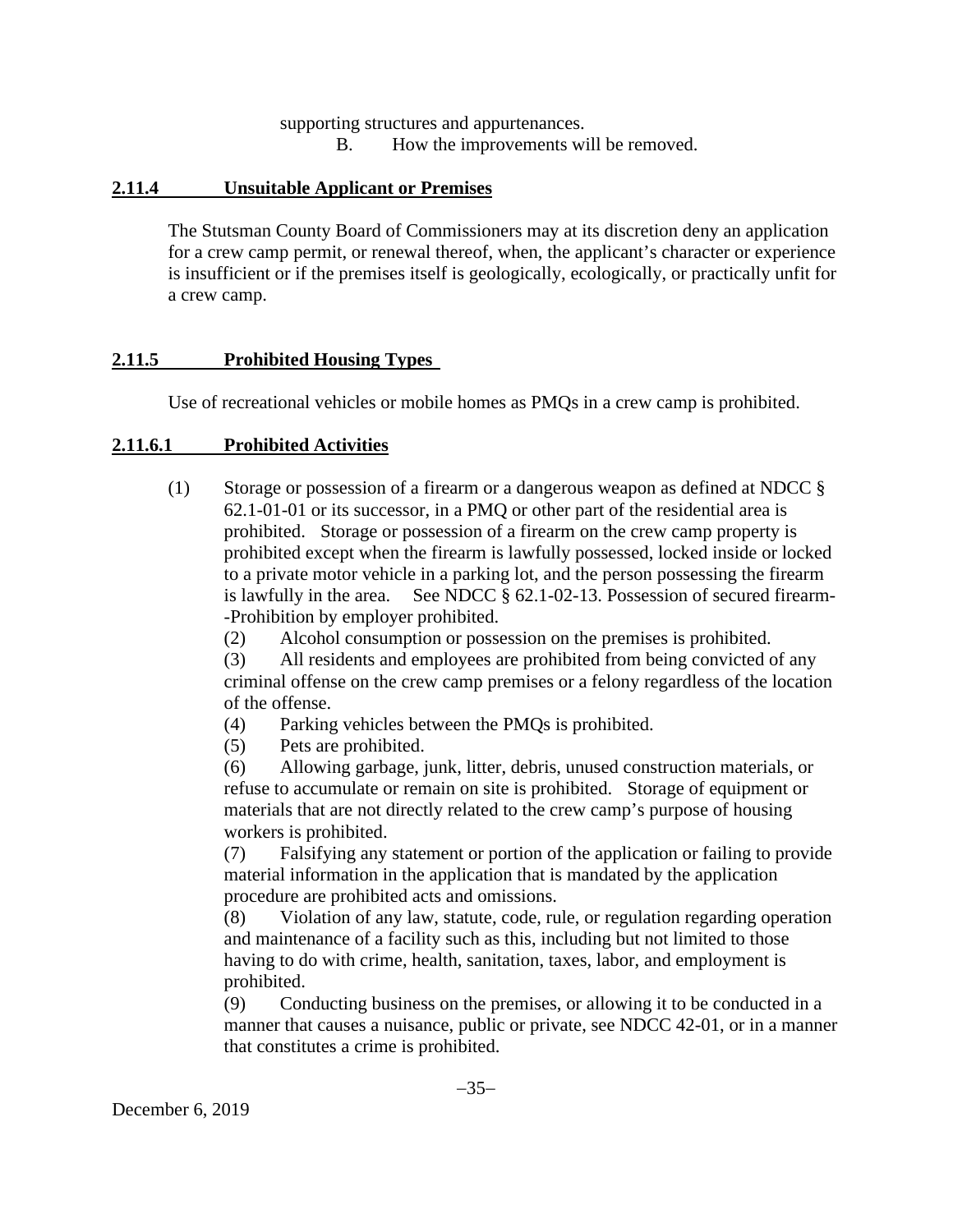(10) Failure of the holder, it's officers or directors to maintain good standing is prohibited. Misdemeanor or felony conviction of the holder, or any of its officers or directors for conduct taking place on the crew camp premises or directly related to the holder's capacity to conduct affairs of the nature of a crew camp is prohibited.

(11) The holder must remain solvent. Filing for bankruptcy by the holder is prohibited.

(12) Transfer of responsibility for conduct of the operation, of the real property or lease providing the basis for the operation, or substitution of a substantial portion of officers, directors, or shareholders of the holding corporation without first gaining the County Board of Commissioner's authorization to transfer the permit is prohibited.

(13) Failure to keep either the bond or the insurance policy required by this Ordinance in effect at the full amount required by this Ordinance is prohibited. Failure to replenish, replace, or otherwise reacquire a bond at the full amount required by this Ordinance, including but not limited to after all or a part of the bond has been assessed, seized, or otherwise collected by action of Stutsman County is prohibited.

(14) Adding to the total number of beds specified in the crew camp application without prior approval or authorization of the County Board is prohibited.

(15) Failure to pay on time taxes, fees, Workforce Safety and Insurance premiums, or employees is prohibited.

(16) Failure to keep the service road open to 25 feet is prohibited.

#### **2.11.6.2 Mandated Conditions**

(1) A crew camp must have a perimeter fence that is six feet high. All PMQs, emergency service streets, and appurtenant facilities such as resident parking, common areas, recreational areas, laundry, food preparation, dinning, maintenance, and storage facilities must be contained within the perimeter fence.

(2) A crew camp's perimeter fence must be set back 1320 feet from every other property owner's occupied structure(s). A crew camp perimeter fence may be set back less than 1320 feet when the applicant/holder has obtained waivers from any landowner directly affected and the applicant/holder provides them to the County Board who then duly approves the exception. In the case of a platted subdivision and/or auditor's lot, the 1320 foot setback must be from the exterior property line of the platted subdivision and/or auditor's lot to the nearest point on the perimeter fence.

(3) The building intensity inside the perimeter fence must be at least 3 square feet of open space for every 1 square foot of structure. For purposes of this calculation paved areas such as a parking lot, a covered picnic pavilion, a tennis court or a basketball court will not be considered a structure.

(4) At least one off street parking spot must be provided for every bed in the facility as well as one for every employee. Parking stalls must be at least 8'6"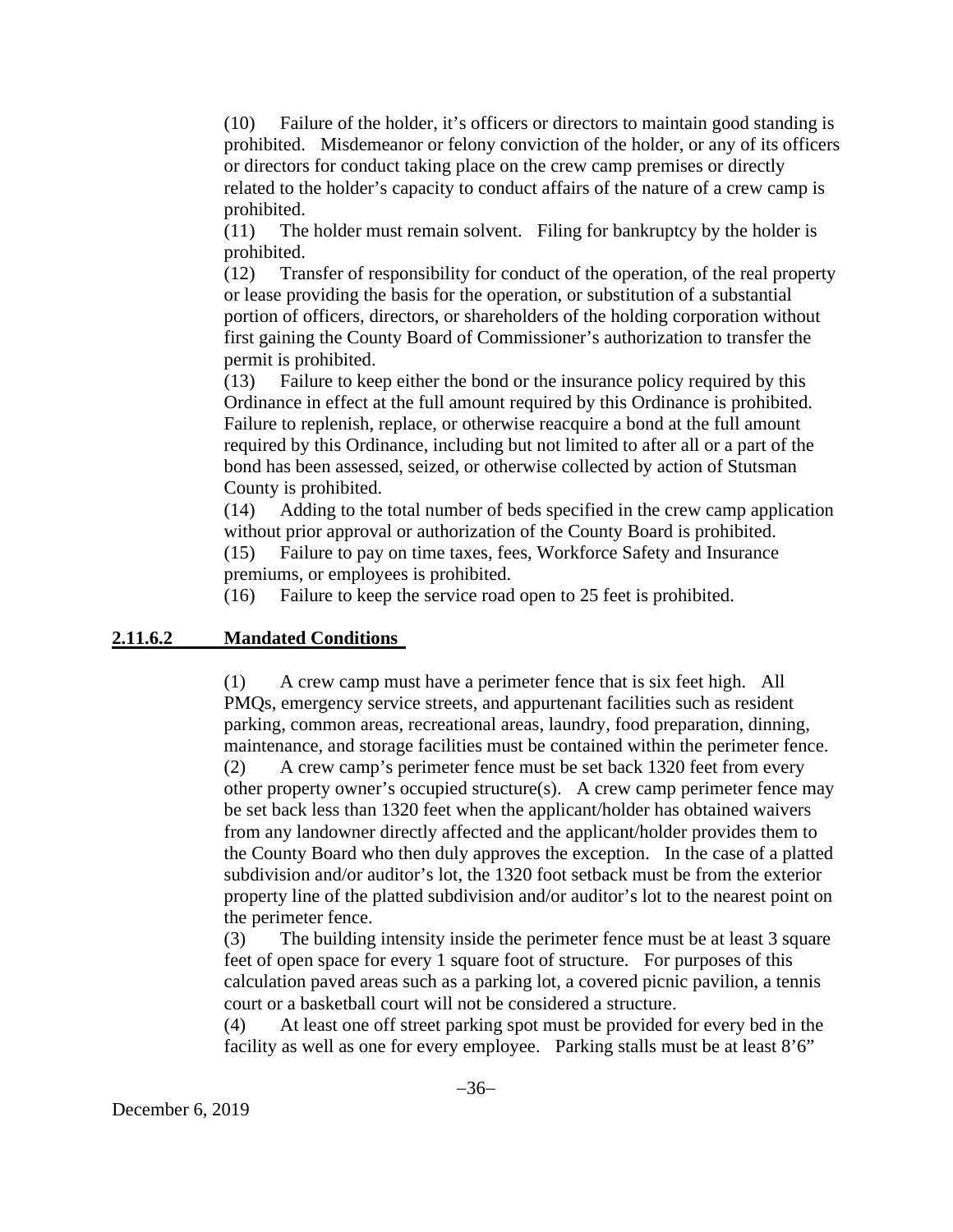wide and 18' long. Crew and employee parking must be contained inside the perimeter fence. In addition, another area must be provided for trailers and oversized vehicles.

(5) All PMQs and common areas will be within 200 feet of an emergency service street or parking area served by a road that is at least 25 feet wide. The 25 foot road must be kept passable, and clear of debris and obstructions.

(6) The holder must implement and maintain a numbering system for all structures and PMQs that includes a durable easily readable reflective plate being affixed to each PMQ. The numbering scheme must comply with the requirements specified in section, "2.11.3.2 Application Contents" and the number plates must be kept clean and free of obstructions.

(7) The permit holder must maintain the premises and conduct the operation in accordance with the assertions, indications, and limits set out in its application, including but not limited to:

- A. Maintaining ownership or a leasehold interest in the property.
- B. Complying with all applicable federal, state, and local laws, rules, regulations, and codes.
- C. Constructing and maintaining the premises and buildings as indicated in the plans and in a clean and orderly manner.
- D. Allow inspection by Stutsman County and it's designees.
- E. Operate the camp in accordance with:
	- (i) the site security plan;
	- (ii) camp rules and regulations; and
	- (iii) the description of methods of providing services and utilities.
- G. Recover the site to pre construction and pre operation condition.

(8) The holder of the crew camp permit is responsible for satisfying all obligations imposed by the Century Code on an owner of "temporary work camp housing" including but not limited to the obligations of site recovery set out in NDCC 54-21.3-04.3(3) and its successor versions.

(9) When this Ordinance establishes a higher standard of care for the holder than one set out by state statute, or other applicable law, code, or regulation, the holder is legally bound to fulfill the higher standard in this Ordinance.

## **2.11.6.3 Surety Bond**

Initial issue, retention, and/or any subsequent renewal of a crew camp permit is conditioned on the applicant/holder providing documentary proof that it has acquired and holds a surety bond in the amount of \$1,000,000 payable to Stutsman County. The bond must be structured to require payment from the surety to Stutsman County for any failure of the applicant/holder to uphold an obligation whether mandated or prohibited, set out in this ordinance or other law. The bond must assure the applicant/holder will conduct its construction and operation in conformity with this Ordinance and that the holder of a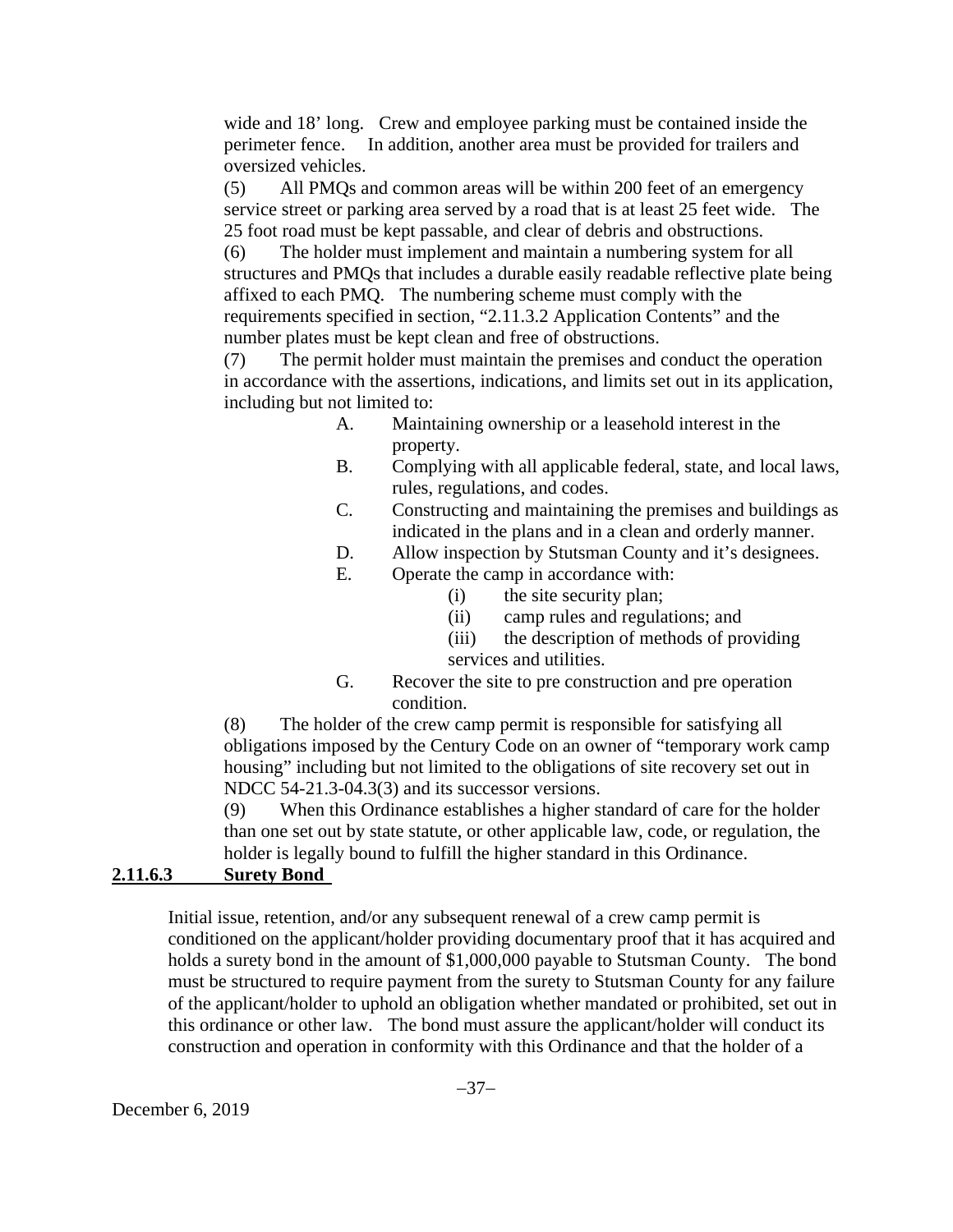crew camp permit will satisfactorily restore the site prior to the expiration of the temporary crew camp permit. The holder of the crew camp permit must keep in place this \$1,000,000 bond at all time from the initial issuance of the permit, through operation, during any and all renewals of the crew camp permit, and through final County approval of restoration.

#### **2.11.6.4 Liability Insurance**

Initial issue, retention, and/or any subsequent renewal of a crew camp permit is conditioned on the applicant/holder obtaining and keeping in place at all time from issuance of the permit through any renewal of the permit and the County's approval of site recovery a \$2,000,000 general premises and activities liability insurance policy. This policy is distinct from and in addition to the previously mentioned surety bond.

#### **2.11.6.5 Administration Fee**

An annual \$300 per bed administrative zoning fee must be paid by the permit holder to Stutsman County and is due at the time the permit is issued. The annual fee must be paid to the Stutsman County Treasurer within 12 months of the initial issuance of the crew camp permit and submitted at the time any application for renewal is advanced. The administrative fee does not relieve the holder/applicant or owner of the land from the obligation to pay property tax on the earth but does relieve the holder/applicant or owner from paying tax on the improvements on the land made for the purposes of the crew camp operation and only so long as there is a crew camp permit.

#### **2.11.7 Revocation, Suspension, and Administrative Sanctions**

(1) Obligations of the holder, prohibited conduct, and conditions are expressed throughout this Ordinance. In some instances a statement to the effect that failure to fulfill the obligation or commission of the prohibited act is grounds for termination is included in the same paragraph as the obligation or prohibition. Whether or not that warning is specified in close proximity to the obligation or prohibition, failure to accomplish any obligation expressed in this Ordinance or commission of any conduct prohibited under this Ordinance constitutes grounds for termination or any other applicable dispositional alternative specified in this Ordinance including Appendix II. Failure to satisfy or implement either the conditions listed in the "Prohibited Activities" section 2.11.6.1 or the "Mandated Conditions" section 2.11.6.2, are grounds for termination, suspension, or sanction, but they are not the exclusive grounds. Failure to comply with any obligation in this ordinance constitutes grounds for revocation, suspension, and/or administrative action.

(2) Upon cause and due process as specified in Appendix II of this Ordinance, the County Board of Commissioners may in addition to other legal options provided by the law of the State of North Dakota impose an administrative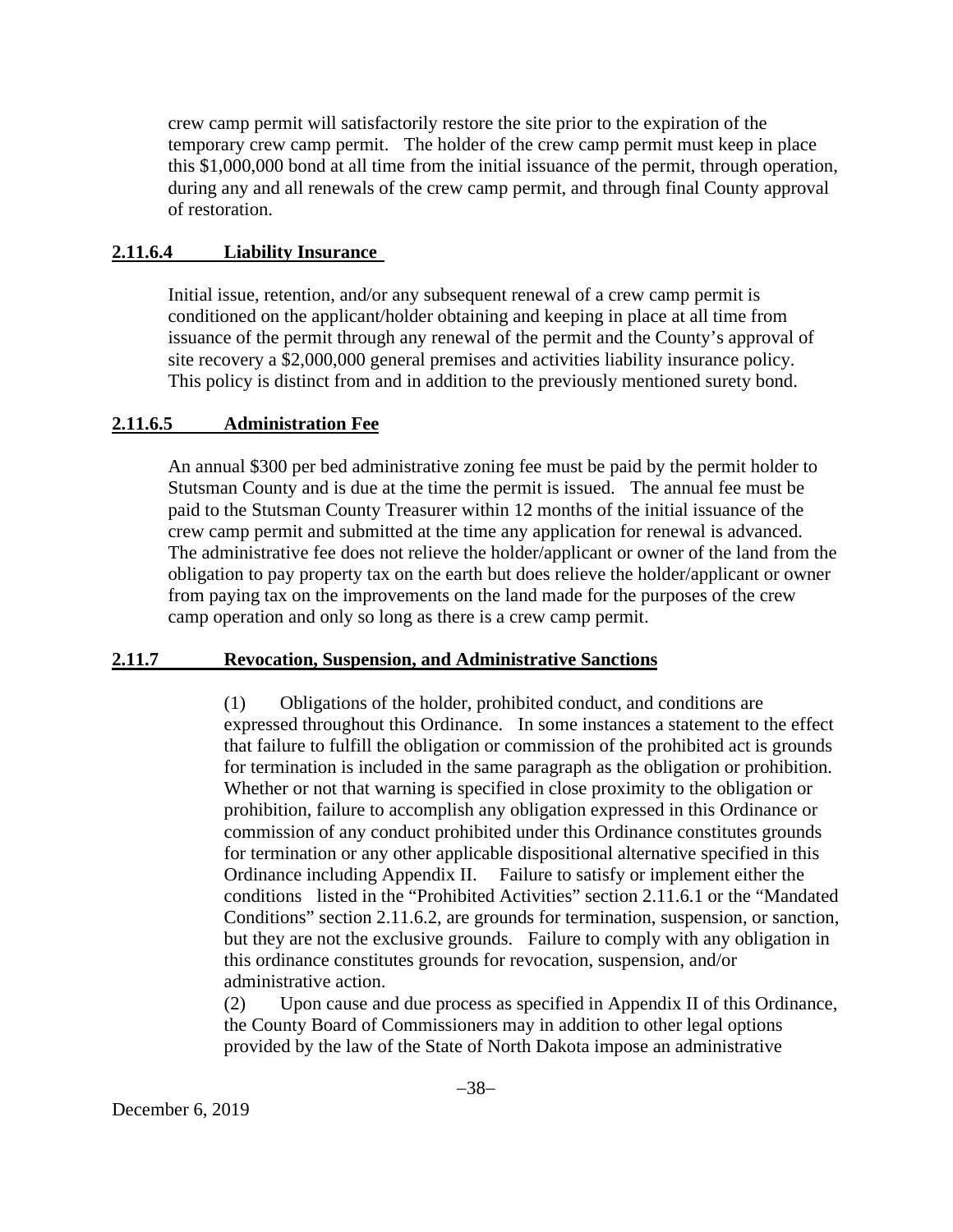sanction on the holder, and/or suspend or revoke the crew camp permit. The \$10,000 ceiling on administrative sanctions specified in Appendix II is hereby expressly increased to \$50,000 for purposes of crew camp violations.

(3) When any permit is revoked or suspended for any reason, no portion of the permit fee shall be returned to the applicant.

(4) The surety bond must remain in place until the site is recovered, even if the permit is revoked, suspended, expires, or is not renewed.

# **SECTION 3.1 ZONING DISTRICTS ESTABLISHED**

Stutsman County is hereby divided into zoning districts for purposes of controlling the use of lands and structures as authorized by Section 11-03-02 of the NDCC. Said districts shall be known as:

> A - Agricultural Zone RR - Rural Residential Zone RC - Residential Community Zone C - Commercial Zone I - Industrial Zone R/O - Recreation/Open Space Zone

The zoning districts as described in this ordinance shall be mapped. Said maps shall be known as the Stutsman County Zoning Map, shall have attached or be filed with all materials necessary for the interpretation of the maps, shall have date of adoption and date of each amendment to the map printed on the map and shall be on file in the office of the County Auditor.

# **SECTION 3.2 AGRICULTURAL DISTRICT (A)**

The intent and purpose of the A Zone is to allow and encourage the use of land so designated for agricultural purposes and to discourage those uses that might interfere with or be detrimental to carrying out agricultural practices. Further, the provisions of this district are set forth to provide for other low density uses which do not place unreasonable demands upon rural public services and are in consonance with the orderly and efficient development of the social, economic and physical environs of Stutsman County.

Permitted Uses

- 1. All types of farming and ranching operations including the raising of livestock and the raising, harvesting and selling of crops, forest products, dairy products, poultry and poultry products;
- 2. Truck gardening, apiaries, greenhouses, fur farming and the sale of only those garden, apiary, greenhouse and fur products which have been grown on the premises;

December 6, 2019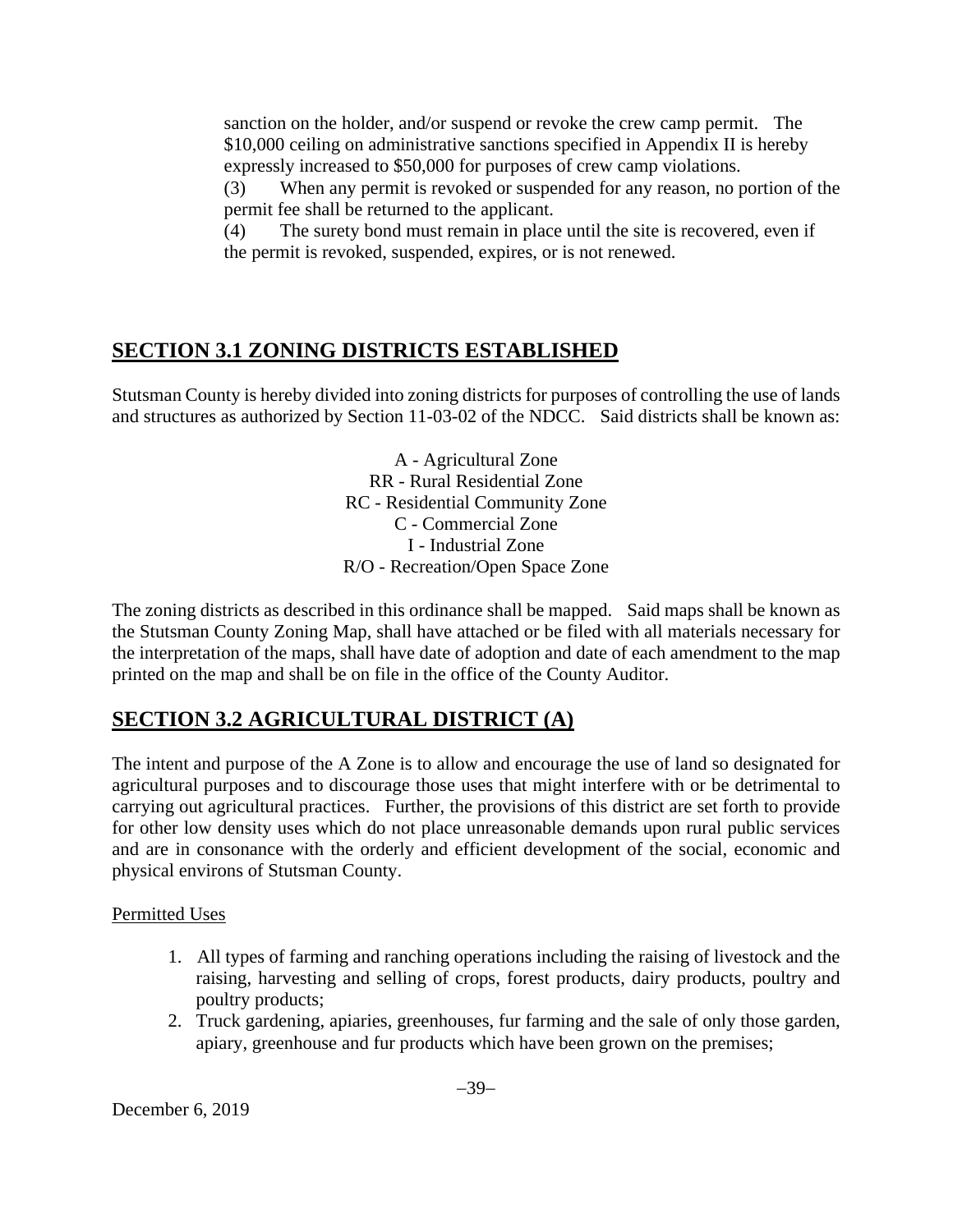- 3. Public and private conservation/recreation areas;
- 4. Churches, cemeteries, public, private and parochial schools, subject to the setback requirements detailed below;
- 5. Animal hospitals or clinics;
- 6. Single-family non-farm residences on lots being subject to the requirements detailed in the A Zoning District Regulations presented below;
- 7. Community halls(publicly owned);
- 8. Communication towers, lines and equipment;
- 9. Commercial surface and subsurface mineral extraction, including sand, gravel, fill, and preparation activities, used in the construction or maintenance of public roads.

#### Conditional Uses

The following uses may be permitted in the A Zone subject to the granting of the Conditional Use Permit:

- 1. Livestock sales arenas, livestock feedlots and slaughterhouses as previously defined, provided that: no livestock sales arenas, feedlot or slaughterhouse shall be located within 2,640 feet of any natural surface water body that contains water on an average of more than two months of any given year;
- 2. Commercial dog kennels;
- 3. Commercial grain elevators;
- 4. Water treatment facilities, sewage lagoons and sediment ponds, provided that: written proof that all proposed water treatment facilities, sewage lagoons and sediment ponds meet or exceed the approval criteria set forth by any and all North Dakota state agencies or officials shall be required prior to approval of a Conditional Use Permit for such use. Said written proof shall be signed by the acting agency director or official or his/her authorized representative;
- 5. Sanitary landfills, solid waste disposal facilities and hazardous waste deposition and/or storage sites, provided that: solid waste disposal facilities as regulated by this section shall include all facilities for the incineration or disposal of solid waste or solid waste residue which are required to be permitted under statute or rule by the North Dakota Department of Health and Consolidated Laboratories. Hazardous waste deposition and/or storage facilities as regulated by this section shall include all facilities for the disposal or storage of hazardous waste which are required to be permitted under statute or rule by the North Dakota Department of Health and Consolidated Laboratories. Written proof that all proposed sanitary landfills solid waste disposal facilities and hazardous waste deposition and/or storage sites meet or exceed the approval criteria set forth by any and all North Dakota state agencies or officials shall be required prior to approval of a Conditional Use Permit for such use. Said written proof shall be signed by the acting agency director or official or his/her authorized representative. A solid waste disposal facility or a hazardous waste deposition and/or storage site may be allowed in any "A" Agricultural Zone as a conditional use provided:
	- a. It is located at least one-half  $(\frac{1}{2})$  mile from any residence or residentially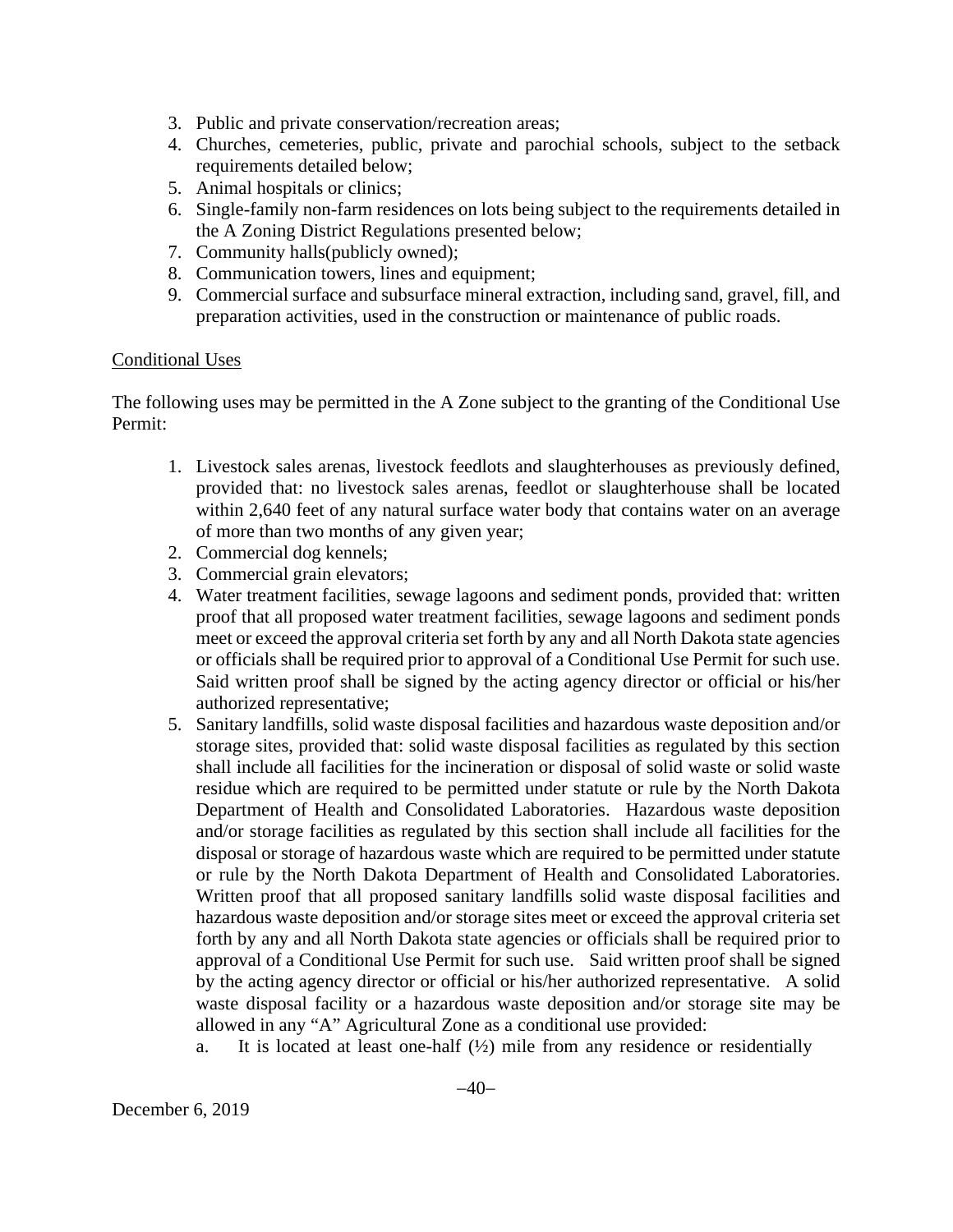zoned area unless written approval is obtained from the owner of any residence within this area.

- b. It is continuously licensed and approved by the State Health Department as to location and operation.
- c. There is no substantive evidence that the facility will endanger the public health or the environment.
- d. The Conditional Use Permit will be valid for a period of time set by the Board of County Commissioners. For the permit to be approved sixty percent  $(60\%)$  of all property owners within one-half  $(\frac{1}{2})$  mile of the proposed location must approve of the proposed facility.
- 6. Oil and/or gas production, extraction and drilling provided that: any lubricants, anticorrosives or other foreign substances used in or resulting from the drilling of oil and/or gas wells which are not consumed in the actual drilling process shall not be disposed of at nor near the drilling site. Said substances shall be disposed of in an existing approved sanitary landfill or retained by the driller. Any water emerging from subglacial-drift aquifers during drilling and/or extraction of oil and/or gas shall not be applied to surrounding land nor allowed to enter surface waters;
- 7. Governmental administrative, maintenance and research facilities;
- 8. Commercial surface and subsurface mineral extraction not used for public road projects.
- 9. Airports
- 10. Campgrounds, seasonal recreational camps, commercial stables, gun clubs, and recreational resorts;
- 11. Wrecking, junk, and salvage yards;

A Zone District Regulations

1. Single family non-farm residences shall be located on lots of not less than five acres and no more than one such lot or residence may be situated on any legal quarter-quarter section located in the A Zone;

2. Minimum setback of non-farm structure shall be 100 feet from any public road rightof-way and 50 feet from any lot line of any lot of record;

3. Minimum setback of any non-farm vegetation exceeding 48 inches in height which is left standing after November 1<sup>st</sup> of any year shall be 100 feet from any public right-of-way.

4. For commercial surface and subsurface mineral extraction, including sand, gravel, fill, and preparation activities, the following regulations are required prior to issuance of a zoning permit:

- It is required to have all road haul agreements in place with the appropriate jurisdictions, if required by those jurisdictions.
- Dust control measures must be used around structures that are legally inhabited or in use at the time the permit application is submitted.
- Minimum setback of one half  $(1/2)$  mile from any structures that are legally inhabited or in use at the time the permit application is submitted. For any structures within the  $\frac{1}{2}$  mile setback, a waiver from the property owner(s) and/or leaseholder(s) will be required.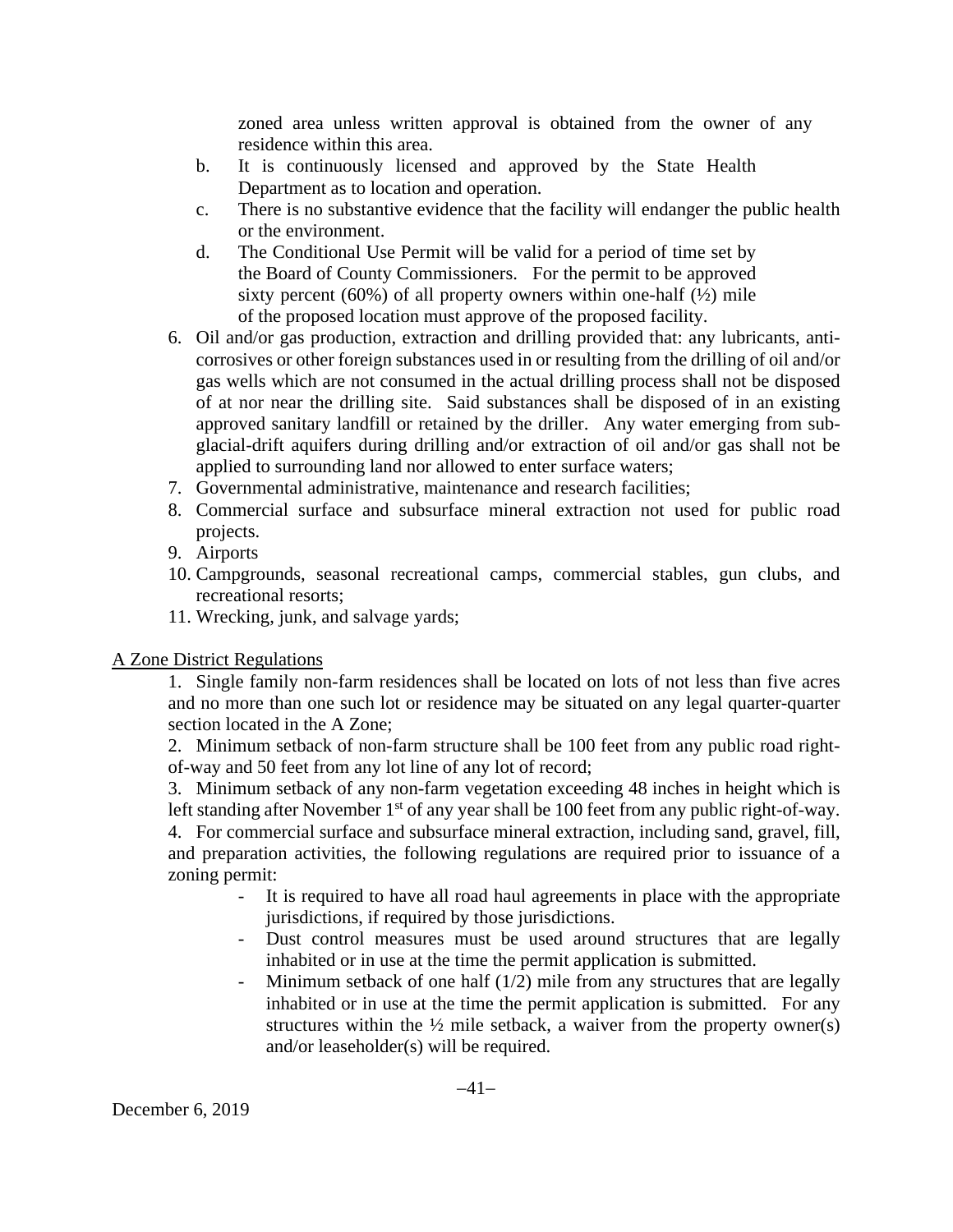# **SECTION 3.3 RURAL RESIDENTIAL (RR) ZONE**

The intent and purpose of the RR Zone is to allow the development of moderate-density residential areas in a manner that does not interfere with normal farming and business activities and is not unduly destructive to the infrastructure or environment of Stutsman County.

#### Permitted Uses

- 1. Agricultural;
- 2. One and two family residences;
- 3. Schools, churches and cemeteries;
- 4. Public parks, playgrounds and open spaces;
- 5. Community meeting halls.

## Conditional Uses

- 1. Medical care facilities and nursing homes;
- 2. Mobile home courts, provided that the provisions of Section 2.3 are met;
- 3. Animal hospitals or clinics;
- 4. Commercial dog kennels;
- 5. Government administrative, maintenance or research facilities;
- 6. Campgrounds;
- 7. Water treatment facilities, sewage lagoons and sediment ponds provided that: written proof that all water treatment facilities, sewage lagoons and sediment ponds meet or exceed the approval criteria set forth by any and all North Dakota State agencies or officials shall be required prior to approval of a Conditional Use Permit for such use. Said written proof shall be signed by the acting agency director or official or his/her authorized representative.

## RR Zone District Regulations

- 1. The minimum size of a RR District shall be 10 acres;
- 2. Minimum lot size shall be 20,000 square feet for lots served by public water or sewer and 1 acre for lots not served by public water or sewer;
- 3. Minimum setback of any structure shall be: 100 feet from any right-of-way & 50 feet from any lot line;
- 4. Any structure exceeding 35 feet in height shall require a Conditional Use Permit, with the exception of metal towers such as windmills and antennas;
- 5. The maximum intensity of buildings or other structures on any lot shall be 30% of the lot area;
- 6. Any two family residential structures shall include off-street parking space for at least two full size automobiles;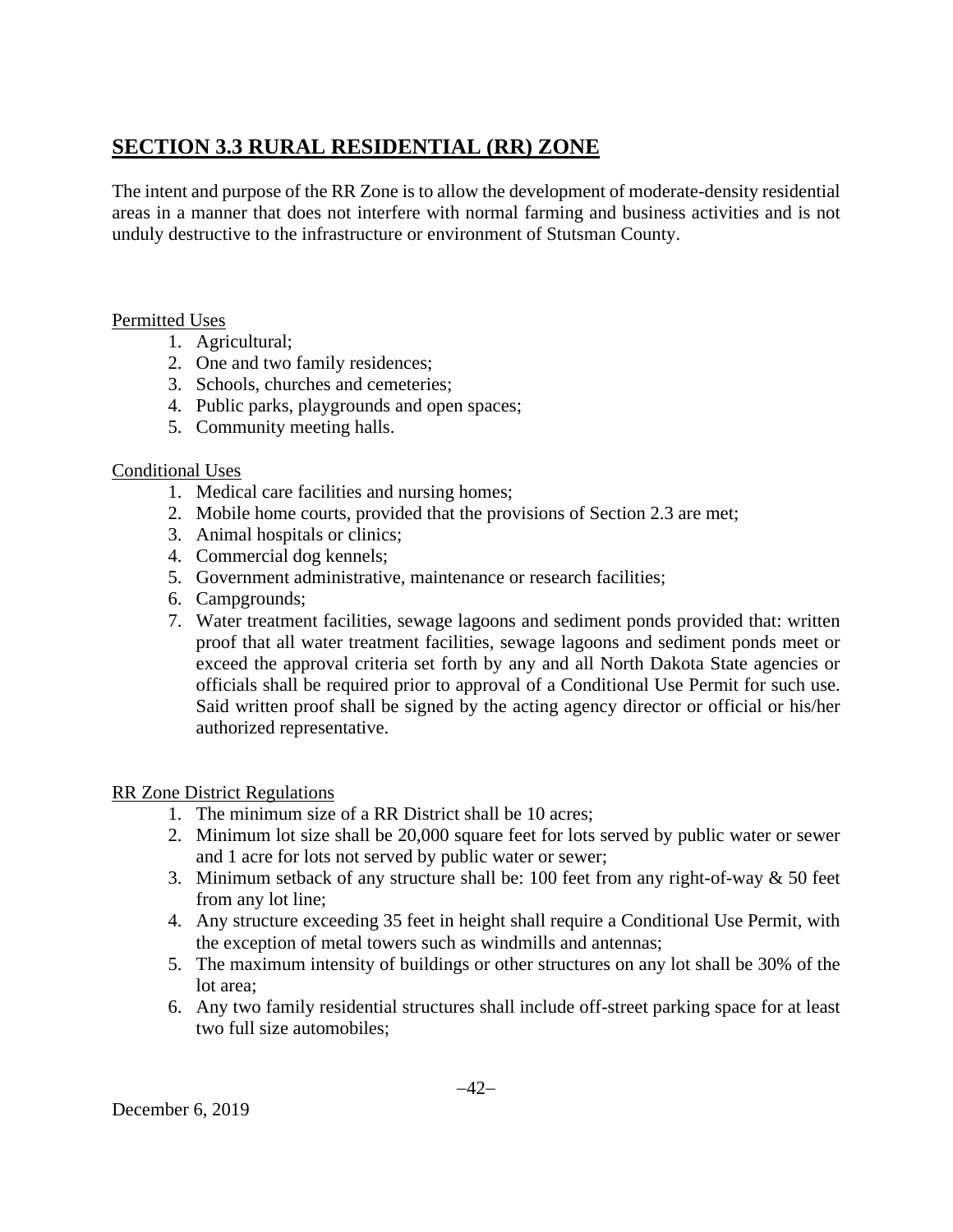- 7. Points of ingress and egress from any public road shall be limited to one per 1/4 mile in or from any RR Zone properties. A frontage road shall be constructed as necessary to allow access to public roads via the allowable points of ingress and egress;
- 8. Minimum setback of any non-farm vegetation exceeding 48 inches in height which is left standing after November  $1<sup>st</sup>$  of any year shall be 100 feet from any public right-ofway.

# **SECTION 3.4 RESIDENTIAL COMMUNITY ZONE (R-C)**

The intent and purpose of the R-C Zone is to preserve the integrity and character of rural residential areas and incorporated or unincorporated cities and small towns in Stutsman County.

## Permitted Uses

- 1. Agriculture, excluding the keeping of livestock;
- 2. Single -family residences;
- 3. Multi-family residences containing four units or less;
- 4. Schools, churches, cemeteries;
- 5. Public parks, playgrounds and open spaces;
- 6. Community and meeting halls;
- 7. Medical care facilities and nursing homes;
- 8. Mobile home courts, provided the provisions of Section 2.3 are met.

#### Conditional Uses

- 1. Campgrounds;
- 2. Keeping of livestock on lots of 30,000 square feet or more;
- 3. Water treatment facilities, sewage lagoons and sediment ponds provided that: written proof that all proposed water treatment facilities, sewage lagoons and sediment ponds meet or exceed the approval criteria set forth by any or all North Dakota State agencies or officials shall be required prior to approval of a Conditional Use Permit for such use. Said written proof shall be signed by the acting agency director or official or his/her authorized representative.

#### R/C Zone District Regulations

- 1. The minimum size of an R/C District shall be 40 acres;
- 2. Minimum lot size shall be 5,000 square feet for lots served by public water or sewer and 20,000 square feet for lots not served by public water or sewer;
- 3. Minimum setback of any structure shall be: 25 feet from any public right-of-way, 10 feet from any lot line;
- 4. Any structure exceeding 35 feet in height shall require a Conditional Use Permit with the exception of metal towers such as windmills and antennas;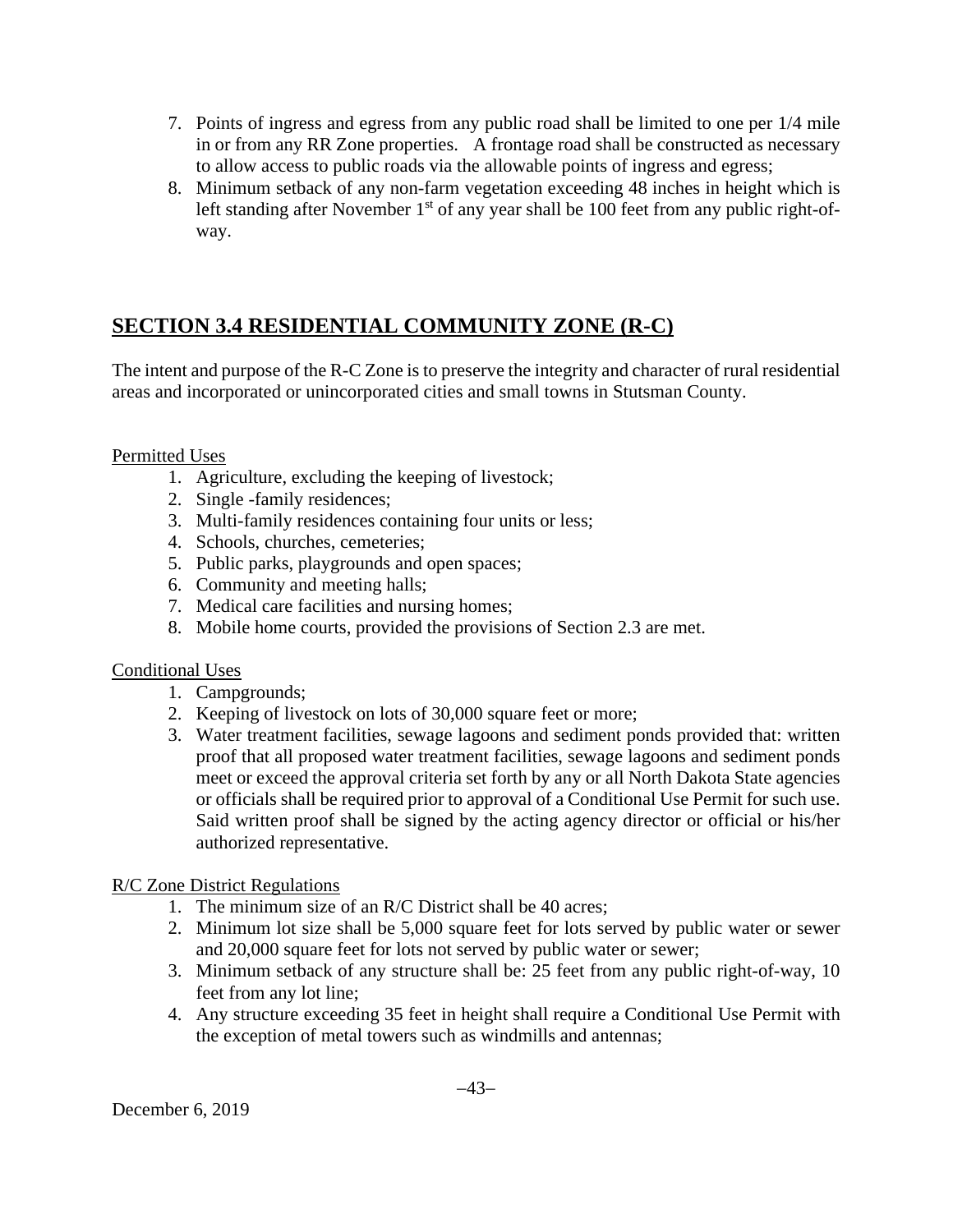- 5. The maximum intensity of buildings or other structures on any lot shall be 40% of the lot area;
- 6. Any two or more family residential structures shall include off-street parking space for at least one full-size automobile per housing unit.

## **SECTION 3.5 COMMERCIAL (C) ZONE:**

The intent and purpose of the C Zone is to provide areas in the county in which commercial sales and service establishments may be situated such that they compliment the surrounding land uses, economy and social structure.

#### Permitted Uses

- 1. Agriculture, including any permitted use in an A Zone, as listed in Section 3.2;
- 2. Retail business;
- 3. Auction houses or stores, excluding livestock sales;
- 4. Automobile, motorized vehicle, boat, motor home and implement sales, including repair and storage facilities;
- 5. Business, professional and government offices;
- 6. Repair shops, upholstery shops, auto body shops and equipment retail shops;
- 7. Hotels, motels and seasonal campgrounds less than one acre in size;
- 8. Lodges, clubs, fraternal and community meeting halls;
- 9. Warehousing, not to include any outside storage;
- 10. Fabrication and manufacturing enterprises occupying not more than 100,000 square feet of floor space;
- 11. Commercial eating and drinking establishments;
- 12. Race tracks, drive-in theaters, movie houses, gun clubs, carnivals, circuses and other similar entertainment enterprises;
- 13. Animal hospitals or clinics;
- 14. Governmental research or maintenance facilities;
- 15. Communication towers, lines, equipment, maintenance facilities and offices.

## Conditional Uses

- 1. Residential dwellings of not more than four housing units;
- 2. Commercial dog kennels;
- 3. Medical care facilities and nursing homes;
- 4. Water treatment facilities, sewage lagoons and sediment ponds provided that: written proof that all water treatment facilities, sewage lagoons and sediment ponds meet or exceed the approval criteria set forth by any and all North Dakota state agencies or officials shall be required prior to approval of a Conditional Use Permit for such use. Said written proof shall be signed by the acting agency director or official or his/her authorized representative.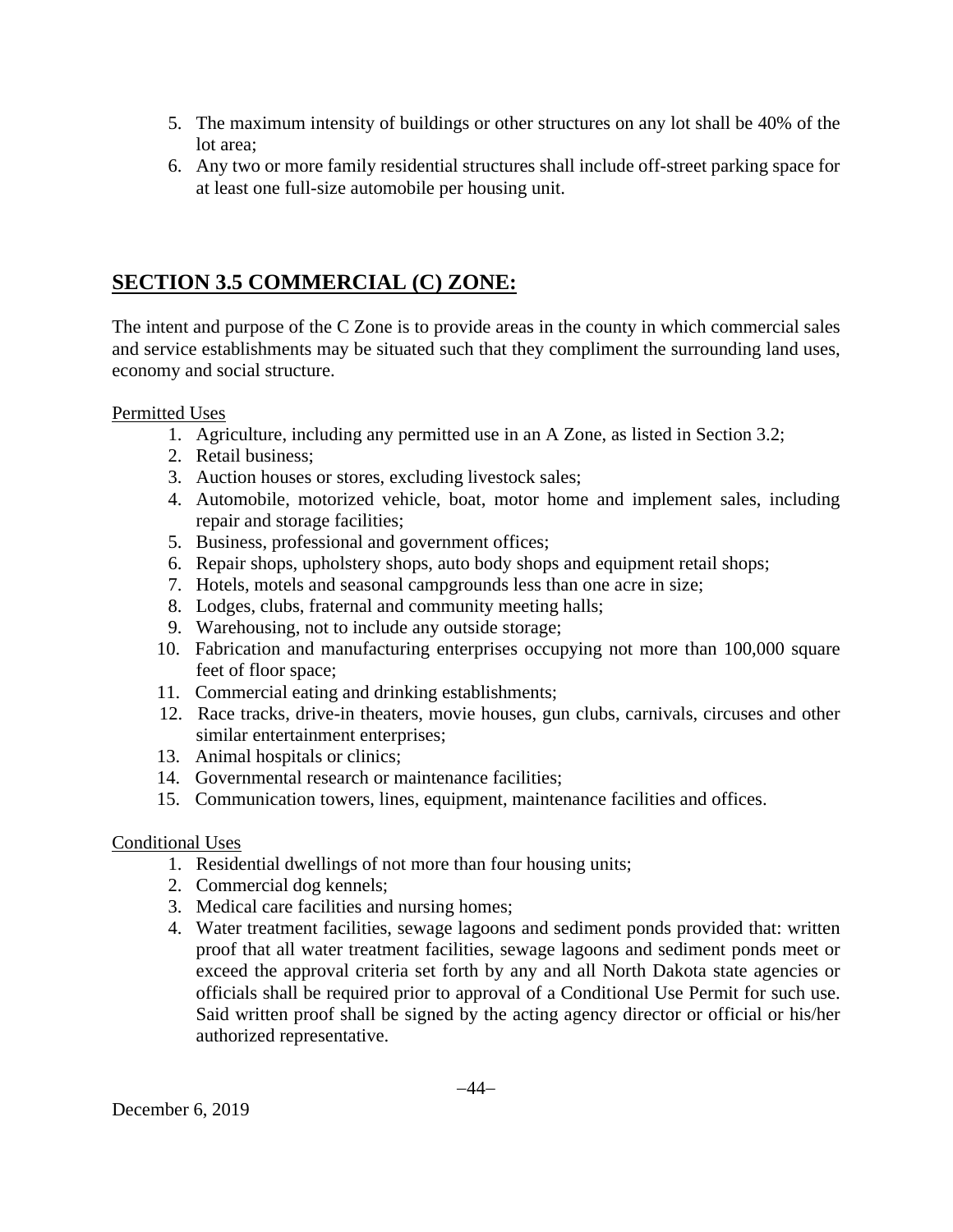#### C Zone District Regulations

- 1. Minimum lot size shall be 20,000 square feet for lots served by public water and sewer and 1 acre for lots not served by public water and sewer;
- 2. Minimum setback of any structure shall be 100 feet from any public road right-of-way and 10 feet from any lot line;
- 3. Any structure exceeding 35 feet in height shall require a Conditional Use Permit, with the exception of metal towers such as windmills and antennas;
- 4. Off-street parking shall be provided at the minimum rate of 2 spaces per management employee on the premises;
- 5. All loading docks, truck bays, etc., shall be located in such a manner that no public right-of-way is wholly or partially blocked during normal cargo loading or unloading procedures;
- 6. Minimum setback of any non-farm vegetation exceeding 48 inches in height which is left standing after November  $1<sup>st</sup>$  of any year shall be 100 feet from any public road right-of-way.

# **SECTION 3.6 INDUSTRIAL (I) ZONE**

The intent and purpose of the I Zone is to allocate specific locations for large-scale manufacturing, processing and/or related enterprises where such enterprises may utilize natural and manmade resources to their benefit while imposing minimal adverse effects on surrounding uses.

## Permitted Uses

- 1. Agriculture;
- 2. Processing of food, fiber, agricultural products, petroleum and mineral resources;
- 3. Manufacturing and fabrication enterprises;
- 4. Railroad yards, including maintenance, storage, repair facilities, and offices;
- 5. Communication towers, lines, equipment, maintenance facilities, and offices;
- 6. Water treatment facilities, sewage lagoons and sediment ponds, provided that: written proof that all water treatment facilities, sewage lagoons and sediment ponds meet or exceed that approval criteria set forth by any and all North Dakota state agencies or officials shall be required prior to approval of a Conditional Use Permit for such use. Said written proof shall be signed by the acting agency director or official or his/her authorized representative;
- 7. Rock, sand or gravel excavation, crushing and handling;
- 8. Truck and freight terminals, warehousing, bulk terminals involving dry, liquid and gaseous substances;
- 9. Concrete and concrete product plants.

#### Conditional Uses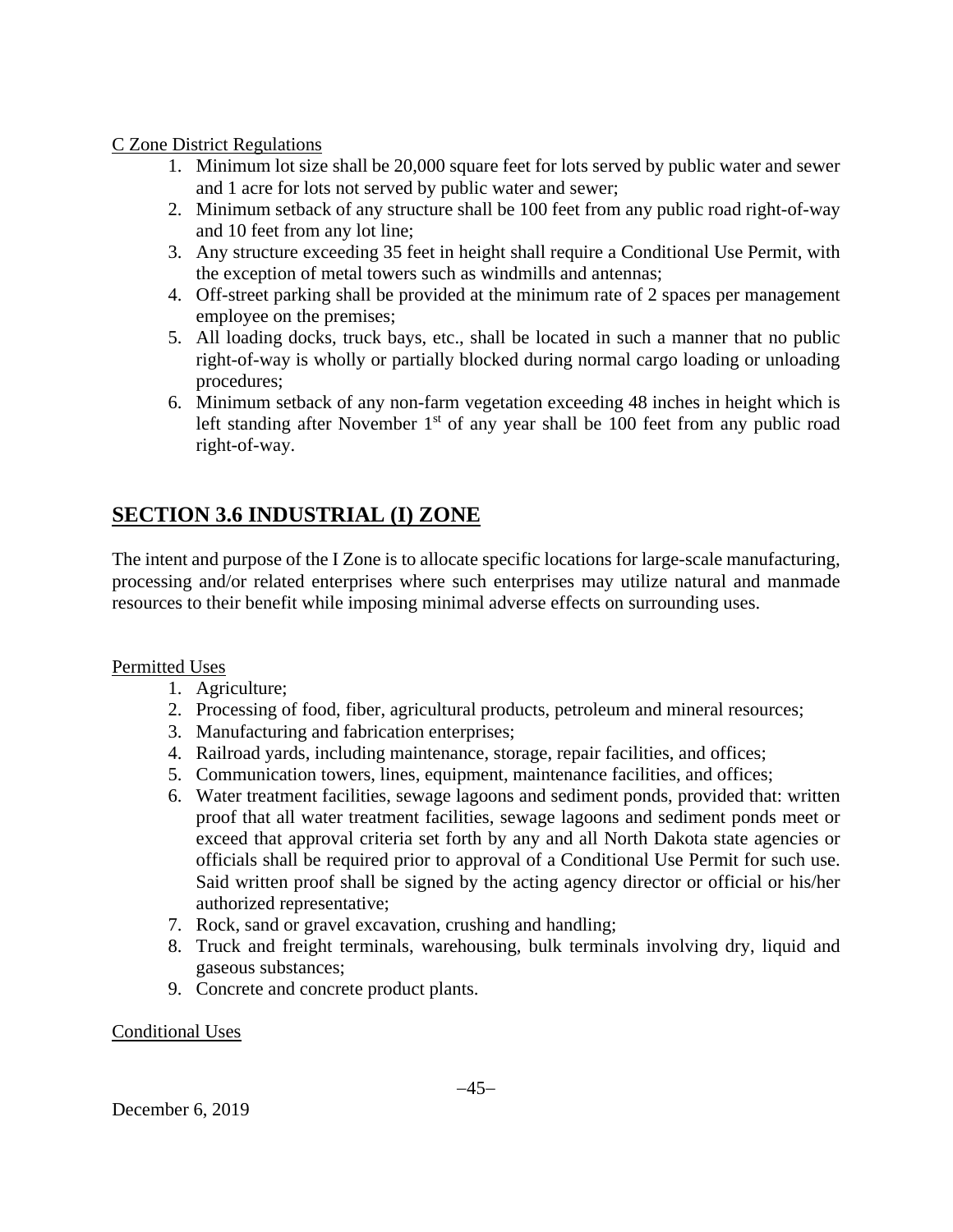- 1. Single-family residential dwellings;
- 2. Temporary work camps, provided that: such camps shall provide occupancy only for those persons directly involved in the construction of industrial facilities during such construction. No such camp shall be in existence for more than 18 months. All such camps must be approved prior to occupancy by the County Sanitarian;
- 3. Electrical generation facilities with greater than five megawatts (5 MW) rate output;
- 4. Livestock slaughter and meat processing operations, provided that: written proof shall be provided to the Stutsman County Planning and Zoning Commission that any livestock slaughter and/or meat processing operations meet or exceed State Health Department standards and are approved by the County Sanitarian shall be furnished prior to commencement of any such operations;
- 5. Wrecking, junk and salvage yards.

## I Zone District Regulations

- 1. All enterprises in the I Zone shall comply with all regulatory and legislative requirements set forth by any and all federal, state and local government agencies and offices. Written verification of such compliance shall be submitted to the Stutsman County Planning and Zoning Commission prior to commencement of operations in an I Zone.
- 2. Minimum lot size in I Zone shall be 25,000 square feet;
- 3. Minimum setback shall be 50 feet from any lot line and 100 feet from any public road right-of-way;
- 4. Minimum setback of any non-farm vegetation exceeding 48 inches in height which is left standing after November  $1<sup>st</sup>$  of any year shall be 100 feet from any public road right-of-way.

# **SECTION 3.7 RECREATION/OPEN SPACE (R/O) ZONE**

The intent and purpose of the R/O Zone is to encourage the conservation of public and private lands to be used for outdoor recreation and to preserve natural features and wildlife habitat.

## Permitted Uses

- 1. Agriculture;
- 2. Harvesting of natural crops;
- 3. Raising of game animals, fowl and fish;
- 4. Public parks, recreation areas, playgrounds, picnic areas and natural preserves;
- 5. Flood water management structures;
- 6. Historical structures and monuments;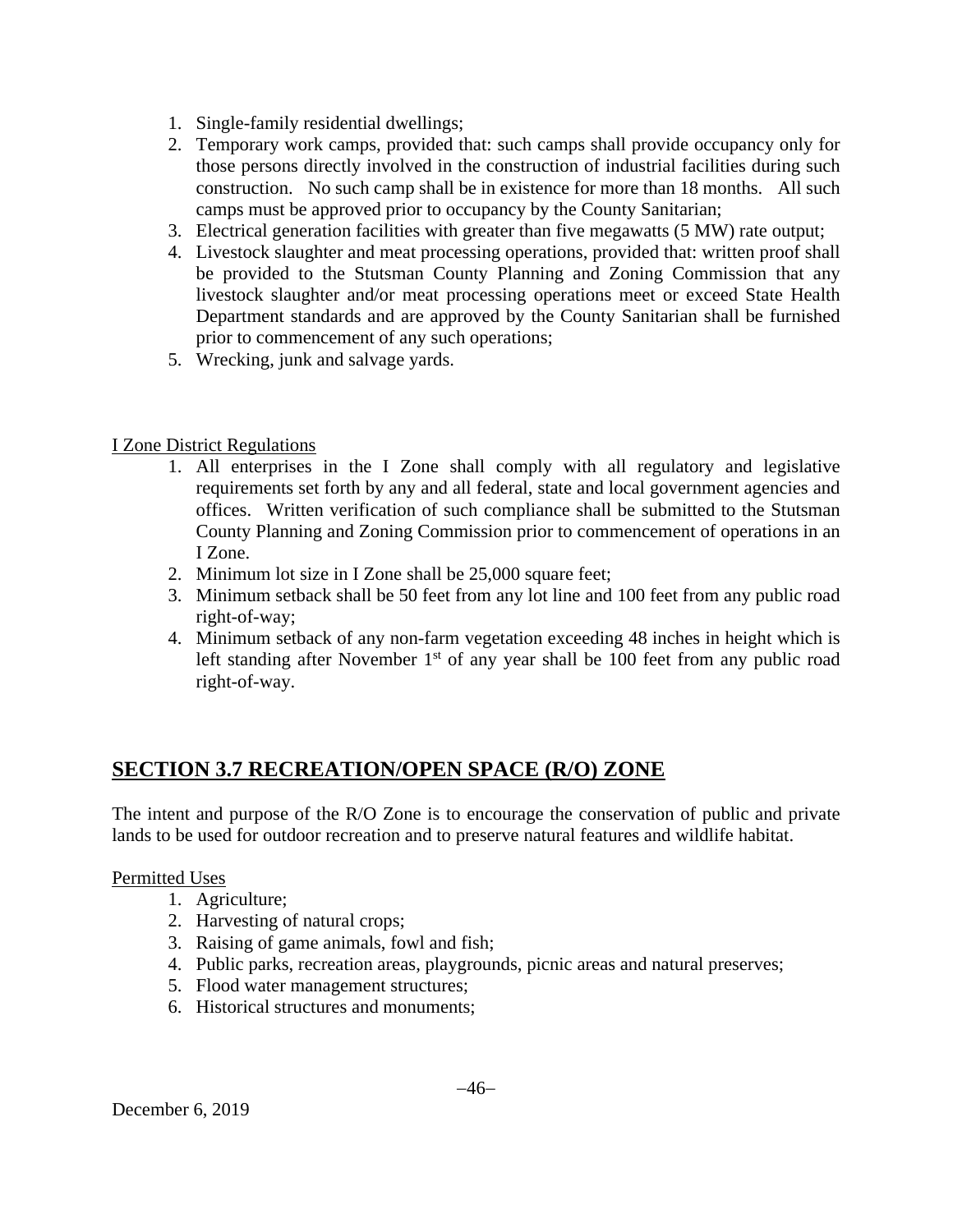7. Structures and facilities used directly for the administration and/or management of lands in the R/O district.

#### Conditional Uses

- 1. Residential dwellings, either seasonal or permanent;
- 2. Commercial retail businesses related to recreation, such as marinas, bait shops and souvenir shops;
- 3. Private docks, ramps and boat houses;
- 4. Campgrounds.

## **SECTION 4.1 DESIGNATION OF ADMINISTRATIVE OFFICIALS**

Administration of this ordinance shall be assigned to the County Zoning Administrator appointed by the Planning and Zoning Commission. Said administrator shall carry out the duties and directives of and be responsible to the commission.

## **SECTION 4.2 BOARD OF ADJUSTMENT AND APPEALS**

The Board of County Commissioners shall act as a Board of Adjustment and Appeals. The Board of Adjustment and Appeals shall hear appeals from any person, party, firm or organization aggrieved by the actions or decisions of the Planning and Zoning Commission. The Board of Adjustment and Appeals may by resolution affirm, reverse or modify in whole or in part any decision, determination or requirements of the Planning and Zoning Commission. The Board of Adjustment and Appeals shall, before granting any appeal which was denied by the commission or before changing any of the conditions imposed by a condition of the Conditional Use Permit granted by the Commission, make written findings of fact setting forth wherein the Commission findings were in error.

## **SECTION 4.3 DETERMINATION OF ZONE BOUNDARIES**

Where uncertainty exists as to the boundaries of any zone as shown on any zoning map or part thereof, the following rules shall apply:

- 1. Where such boundaries are indicated as approximately following street lines, alley lines or lot lines, such lines shall be construed to be such boundaries.
- 2. In the case of unsubdivided property and where a zone boundary divides a lot, the location of such boundaries, unless the same are indicated by dimensions, shall be determined by the use of the scale appearing on such zoning map.
- 3. Where a public street or alley is officially vacated, the zoning regulation applicable to abutting property on each side of the center line shall apply up to the center line of such vacated street or alley on each respective side thereof;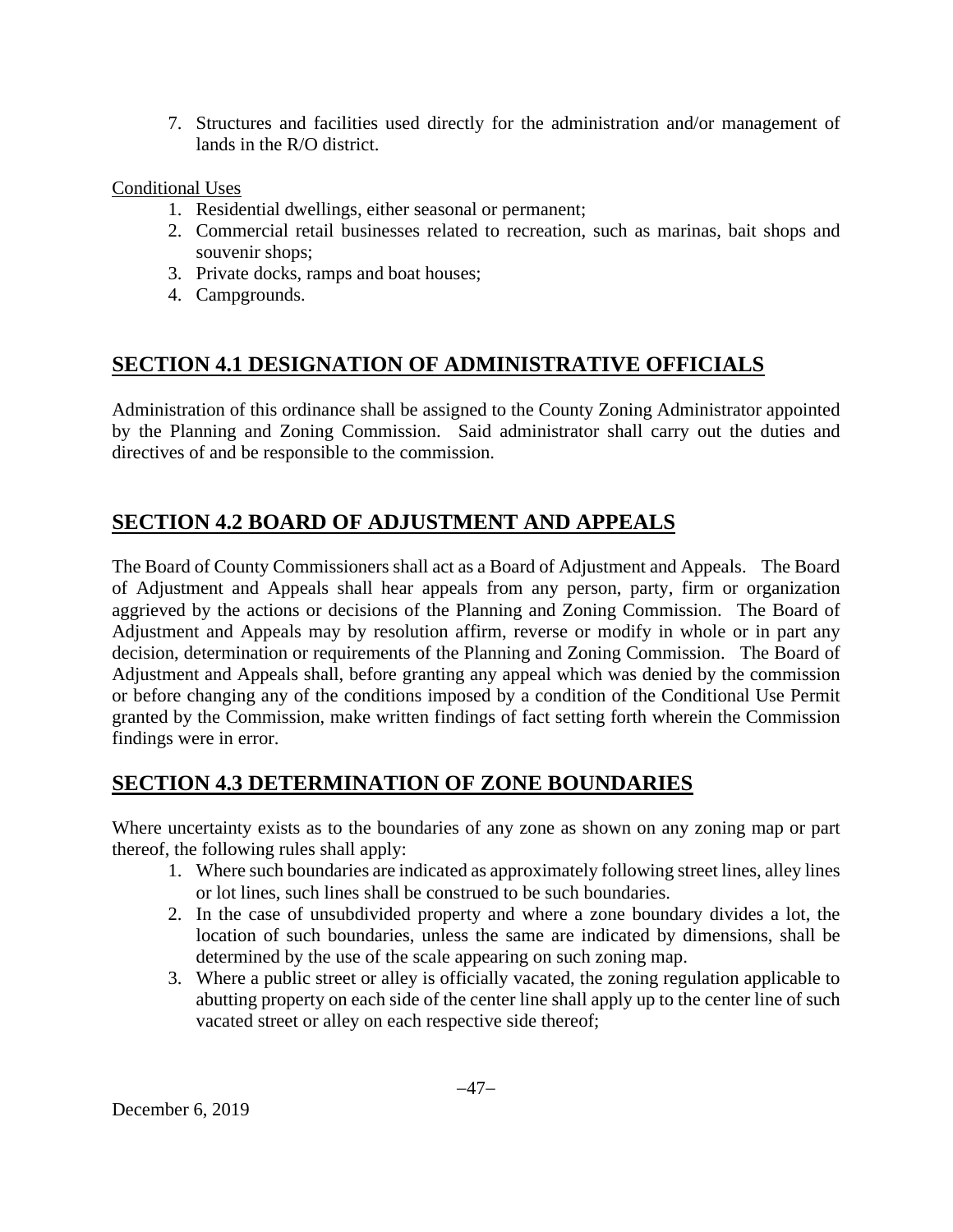4. Areas of dedicated streets or alleys and railroad right-of-ways, other than those designated on the zoning map as being classified in one of the zones provided in this Article, shall be deemed to be unclassified.

## **SECTION 4.4 BUILDING PERMIT REQUIRED**

No person, firm or corporation shall erect, construct, make structural changes or move any structure, excluding agricultural buildings without first obtaining a Building Permit. Application for a building permit shall be made to the County Auditor, who may issue said permit and who shall inform the Zoning Administrator and Planning and Zoning Commission of said application. No building permit shall be issued if the actions described in the application would constitute a violation of this ordinance.

If, for any reason, a building permit is initially denied, the Zoning Administrator shall so inform the applicant within seven days of the date of application. The applicant may then request a hearing before the Planning and Zoning Commission to appeal for a reversal of such denial or may reapply after making whatever changes in the application deemed necessary by the Zoning Administrator.

Refer to Stutsman County Fee Schedule for current building permit fees.

# **SECTION 4.5 VARIANCE PROCEDURE**

Application for a variance (as defined on page of this ordinance) shall be made to the Planning and Zoning Commission. Application may be made by a property owner or his/her authorized agent. Upon receiving application for a variance, the Planning and Zoning Commission shall direct the Zoning Administrator to notify the owners of all property within 660 feet of that property to which the application applies as to the specific requests included in the application. Such notification shall be by certified mail within two weeks (14 days) from the date of application. Said notification shall include the solicitation of comments in regard to the variance application, and any such comments returned shall be forwarded to the Planning and Zoning Commission. The Planning and Zoning Commission shall, after consideration of comments received and within 30 days of the date of application, act to either grant or to deny a variance. No variance shall be effective until eight days after its approval by the Planning and Zoning Commission.

If either the applicant or the owner of the property within 660 feet of that property to which the proposed variance applies wishes to appeal the decision of the Planning and Zoning Commission, they may do so to the Board of Adjustment and Appeals within 7 days of said decision. Said appeal shall be filed with the County Clerk and no variance shall be effective until final resolution of any appeal applying thereto.

Refer to Stutsman County Fee Schedule for current variance fees.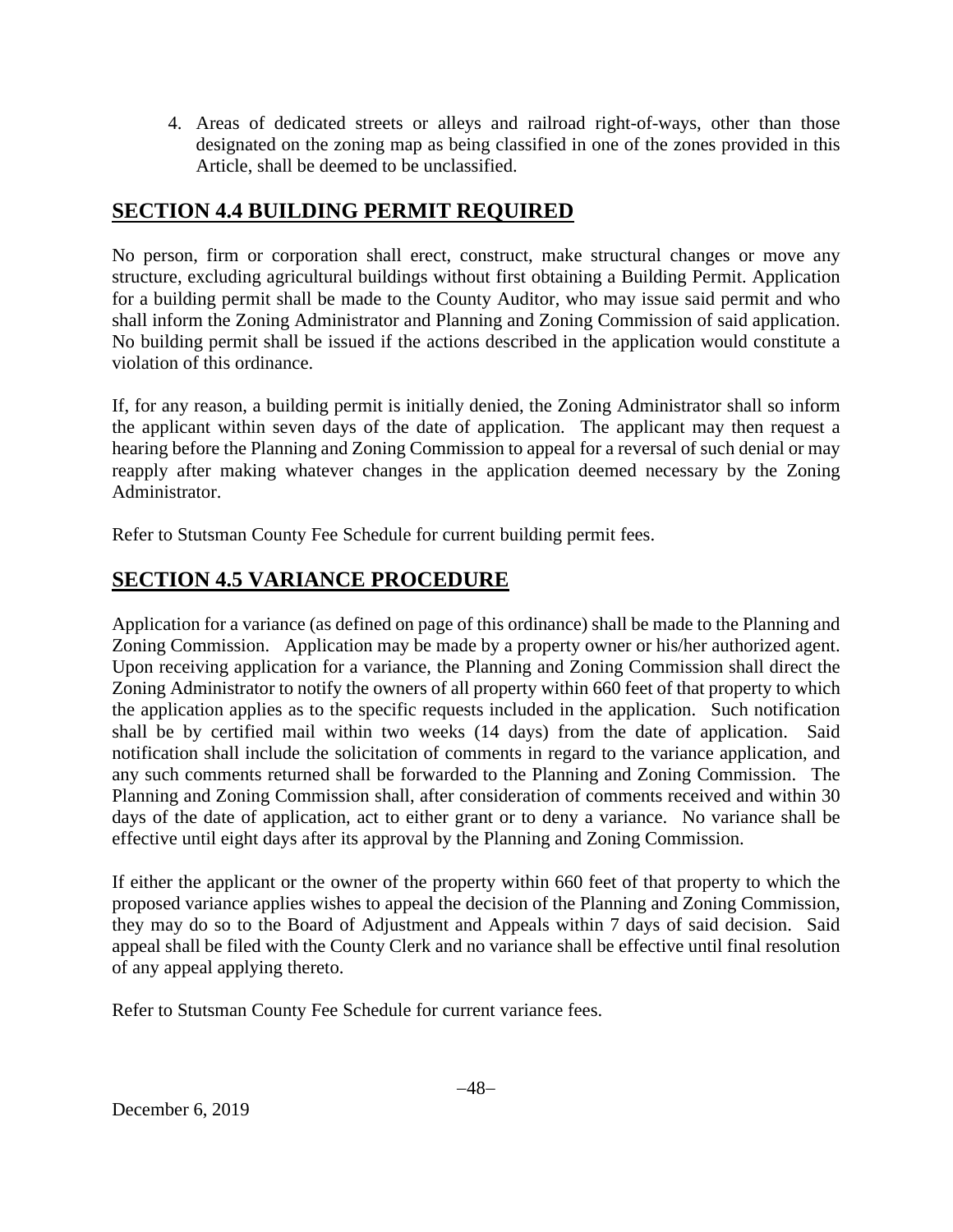# **SECTION 4.6 CONDITIONAL USE PERMIT PURPOSE, REQUIREMENT and PROCEDURES**

Special consideration by the Planning and Zoning Commission shall be given to uses other than those specifically listed as a permitted use. The location and operation of a conditional use shall be subject to review and issuance of a Conditional Use Permit. The purpose of review shall be to determine that the characteristics of any such use shall not be unreasonably incompatible with types of uses permitted in surrounding areas, and for the further purpose of stipulating such conditions as may be reasonable so that a conditional use does not adversely affect surrounding uses.

No building permit may be issued when a Conditional Use Permit is required by the terms of this ordinance unless a Conditional Use Permit has been granted, and then only in accordance with the terms and conditions of the Conditional Use Permit.

Application for issuance of a Conditional Use Permit may be made to the Zoning Administrator. Applications for a Conditional Use Permit shall be made by the owner of the affected property or his/her authorized agent, on a form prescribed by the Zoning Administrator and shall be accompanied by reasonably accurate drawings of the site and building plans, drawings and elevations and operational data as may be required to enable the pertinent information to be applied to the proposal.

A public hearing on the Conditional Use Permit shall be held following proper notice pursuant to NDCC Section 11-33-08. The notice shall include a description of actions and location as described in the application in sufficient detail for concerned parties to determine the possible impact of the Conditional Use.

Following the public hearing, the Planning and Zoning Commission may grant or deny the issuance of a Conditional Use Permit (by the Board of Appeals or by the County Clerk). The Planning and Zoning Commission shall not be required to issue a Conditional Use Permit despite the meeting of criteria set forth in Article III of this ordinance. No Conditional Use Permit shall become effective until ten (10) days after the date said permit is acted upon by the Board of Appeals. During the ten day period following the Planning and Zoning Commission's action upon a Conditional Use Permit, written appeals of said action may be submitted to the Board of County Commissioners (County Clerk) by the applicant or by other interested parties. In the event of an appeal of Planning and Zoning Commission action, the Conditional Use Permit shall not become effective until the termination of any appeal pending against it.

Action by the Board of County Commissioners on an appeal shall be decided by the majority of members present at the meeting where such appeal is considered.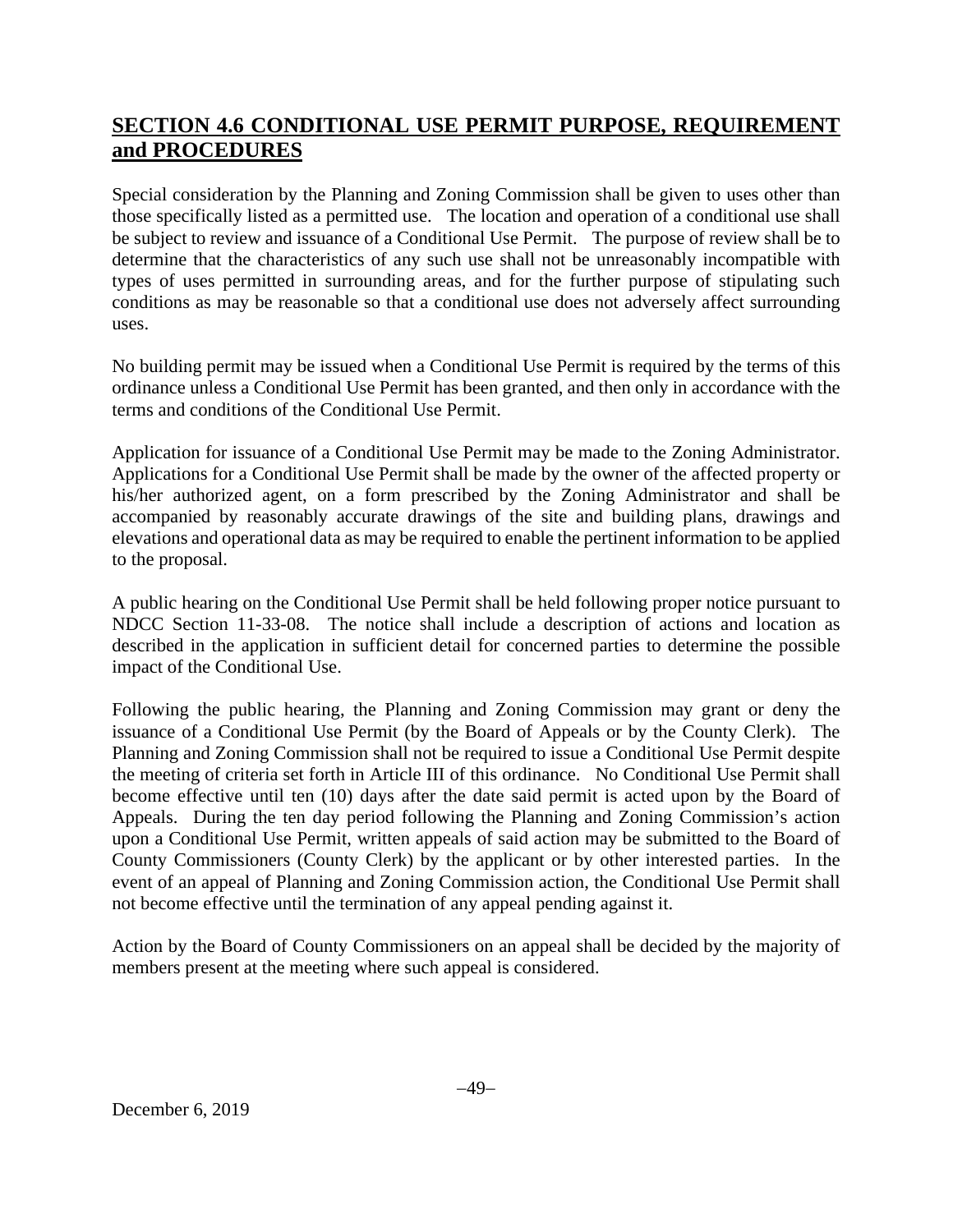In the event of an appeal of Board of Adjustment and Appeals action, the Board of County Commissioners, at the next duly held meeting, shall set a date for a public hearing on the appeal and notify those concerned.

Said public hearing shall be held within (15) days of the findings of the Board of Adjustment and Appeals by said Board or its authorized representative. The Board of County Commissioners shall within 31 days affirm, reverse or modify in whole or in part any action taken by the Board of Adjustment and Appeals.

Discontinuance of any conditional use for a period of 18 months shall be regarded as forfeiture of the Conditional Use Permit allowing said uses to exist. A new Conditional Use Permit shall be required before a Conditional Use may again be permitted.

Refer to Stutsman County Fee Schedule for current conditional use permit fees.

## **SECTION 4.7 AMENDMENTS**

Amendments to this ordinance may be made in the manner prescribed by law pursuant to Chapter 11-33 of the NDCC. The Stutsman County Commission, Planning and Zoning Commission, any person, persons, firm or corporation may initiate amendments to this ordinance.

Applications for amendments shall be filed with the County Auditor. The Application shall include:

- 1. Name and address of applicant;
- 2. Date of application;
- 3. The applicant's statement of interest;
- 4. A description and map of the area and its relationship to surrounding land use;
- 5. The present zoning district designation and proposed designation.

Upon receipt of an application for amendment, the County Auditor shall present such to the Planning and Zoning Commision , which shall set a date for a public hearing on the proposed amendment. The County Auditor shall notify the applicant of the date of the hearing at least one week (7 days) prior to such hearing. The Zoning Administrator shall cause notice of the hearing to be published once a week for two consecutive weeks in the official newspaper of the county and in such other newspapers as the Board of County Commissioners deems necessary. Notice shall include the time, place and purpose of the hearing. Proof of such publication shall be filed in the office of the County Auditor.

Following the public hearing, the Planning and Zoning Commission shall submit its recommendations to the Board of County Commissioners for a decision. The Board of County Commissioners shall hold a public hearing on the proposed amendment following notification to be given by similar means and procedure to that stated above.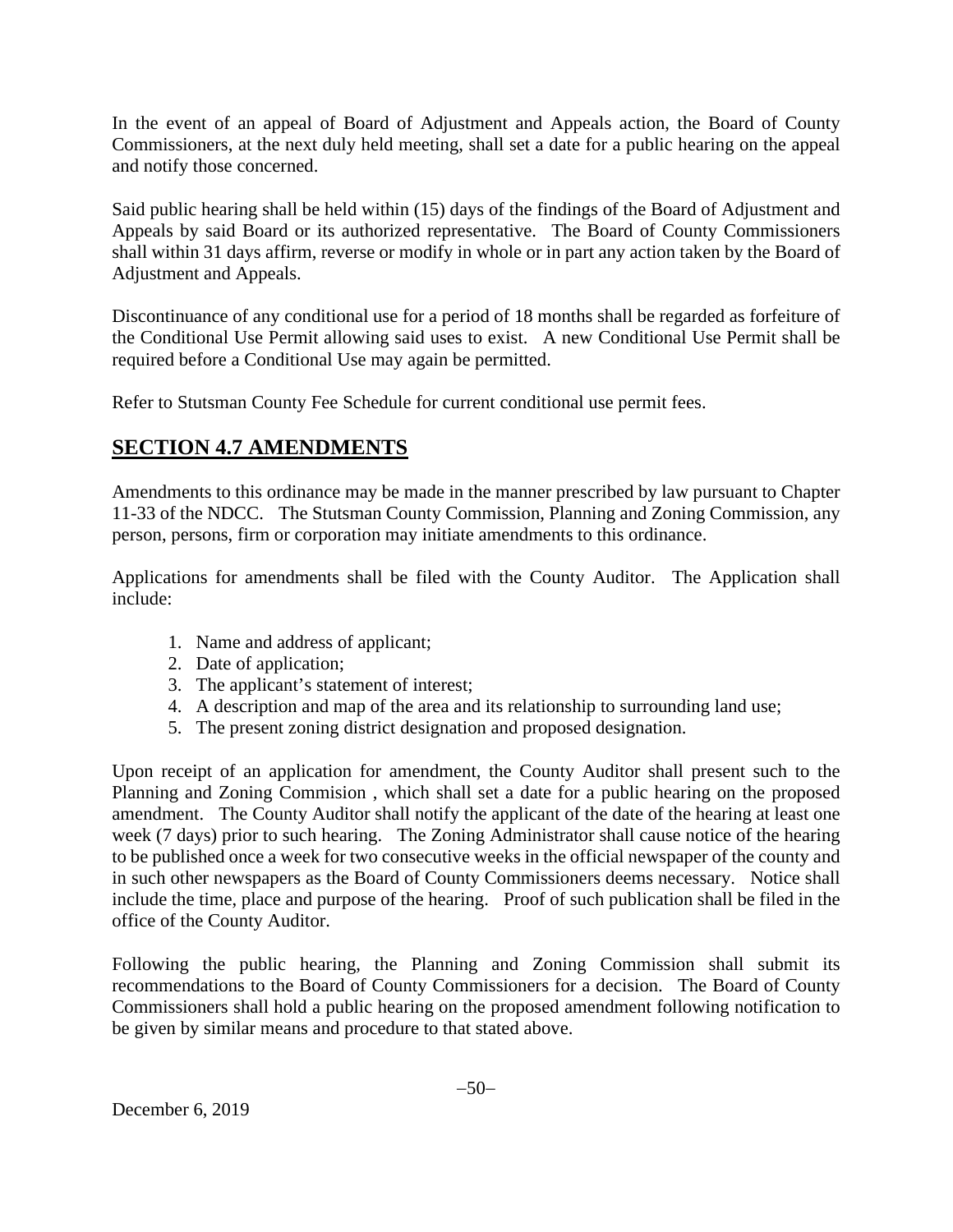Publication of amendment - Effective date. Following public hearing, the Board of County Commissioners may adopt the proposed amendments thereto, with such changes as it may deem advisable. Upon adoption of any amendment, the County Auditor shall file a certified copy thereof with the County Recorder. Immediately after the adoption of any amendment, the County Auditor shall cause notice of the same to be published for two successive weeks in the official newspaper of the county and in such other newspapers published in the county as the Board of County Commissioners may deem necessary. Said notice shall describe the nature, scope and purpose of the adopted amendment and shall state the times at which it will be available to the public for inspection and copying at the office of the County Auditor. If petition for a separate hearing is filed pursuant to Section 11-33-10, the amendment shall not take effect until the Board of County Commissioners have affirmed such amendment in accordance with the procedures of Section 11-33-10, NDCC, as noted below:

11-33-10. Separate hearings. Any person aggrieved by any provision of a resolution adopted hereunder, or any amendment thereto may, within thirty days after the first publication of such resolution or amendment, petition for a separate hearing thereon before the Board of County Commissioners. The petition shall be in writing and shall specify in detail the ground of the objections. The petition shall be filed with the County Auditor. A hearing thereon shall be held by the board no sooner than seven days, nor longer than thirty days after the filing of the petition with the County Auditor, who shall notify the petitioner of the time and place of the hearing. At this hearing the Board of County Commissioners shall consider the matter complained of and shall notify the petitioner, by registered or certified mail, what action, if any, it proposes to take thereon. The Board of County Commissioners, at their next regular meeting, shall either rescind or affirm such resolution or amendment. The provisions of this section shall not operate to curtail or exclude the exercise of any other rights or powers of the Board of County Commissioners or any citizens.

Refer to Stutsman County Fee Schedule for current zoning amendment fees.

# **SECTION 4.8 PENALTIES FOR VIOLATIONS**

Violations of this ordinance may be reported to the Zoning Administrator. Complaints referring to such violations shall be filed in written form and shall state fully the causes and basis thereof. The Zoning Administrator shall record properly said complaint, notify the Planning and Zoning Commission, and make an inspection of the affected site.

Remedies for violations shall be in accordance with Chapters 11-33-17 and 11-33-21, NDCC, as follows: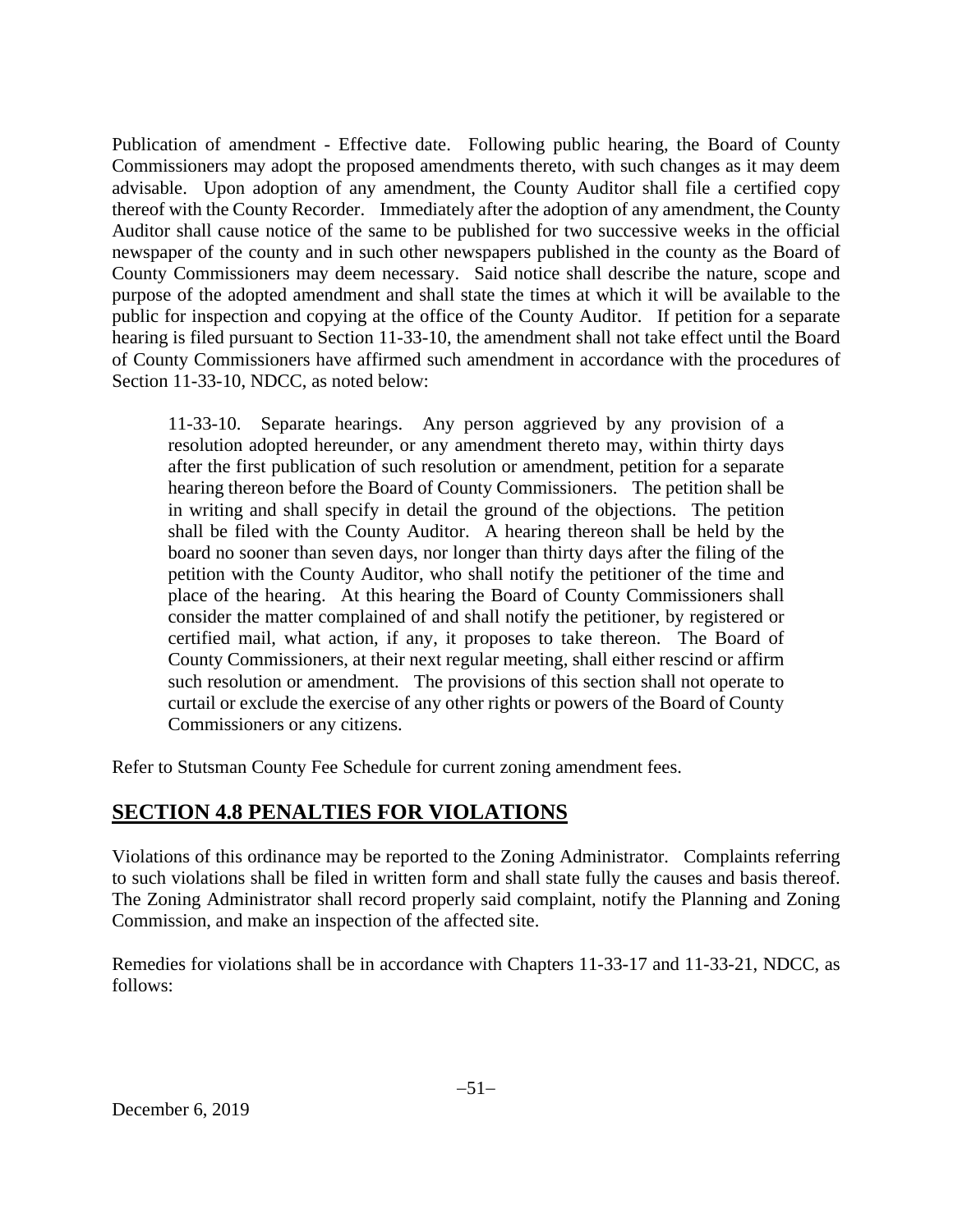11-33-17. Violation of zoning regulations and restrictions - remedies. If any building or structure is erected, constructed, reconstructed, altered, repaired, converted or maintained, or if any building, structure or land is used in violation of this chapter, the proper county authorities or any affected citizen or property owner, in addition to other remedies may institute any appropriate action or proceedings.

- 1. To prevent such unlawful erection, construction, reconstruction, alteration, repair, conversion, maintenance or use.
- 2. To restrain, correct or abate such violations.
- 3. To prevent the occupancy of the building, structure or land.
- 4. To prevent any illegal act, conduct, business or use in or about such premises.

11-33-21. General penalties for violation of zoning regulation and restriction. A violation of any provision of this chapter or the regulations and restrictions made thereunder shall constitute the maintenance of a public nuisance and shall be a Class B misdemeanor.

Each day that a violation of this ordinance exists may be considered as a separate offense.

In relation to feed lot zoning, the County Board may impose, in accord with Appendix II (attached) the following sanctions set out in Appendix II, a temporary suspension of a permit and/or civil fees in the form of monetary sanctions.

# **SECTION 4.9 CERTIFICATE OF COMPLIANCE**

Every application for a building permit shall be deemed to also be an application for certificate of compliance. No structure or addition thereto which is subject to the need for a building permit shall be occupied or used for any purpose until a Certificate of Compliance has been issued by the Zoning Administrator and the Tax Assessor shall be notified of the issuance of said Certificate.

# **SECTION 5.0 FLOOD DAMAGE PREVENTION ORDINANCE**

## **5.1 Statutory Authorization**

The Legislature of the State of North Dakota has in North Dakota Century Code Chapters 11-33, delegated responsibility to local governmental units to adopt regulations designed to promote the public health, safety, and general welfare of its citizenry.

Therefore, the Board of County Commissioners of Stutsman County, North Dakota does ordain as

December 6, 2019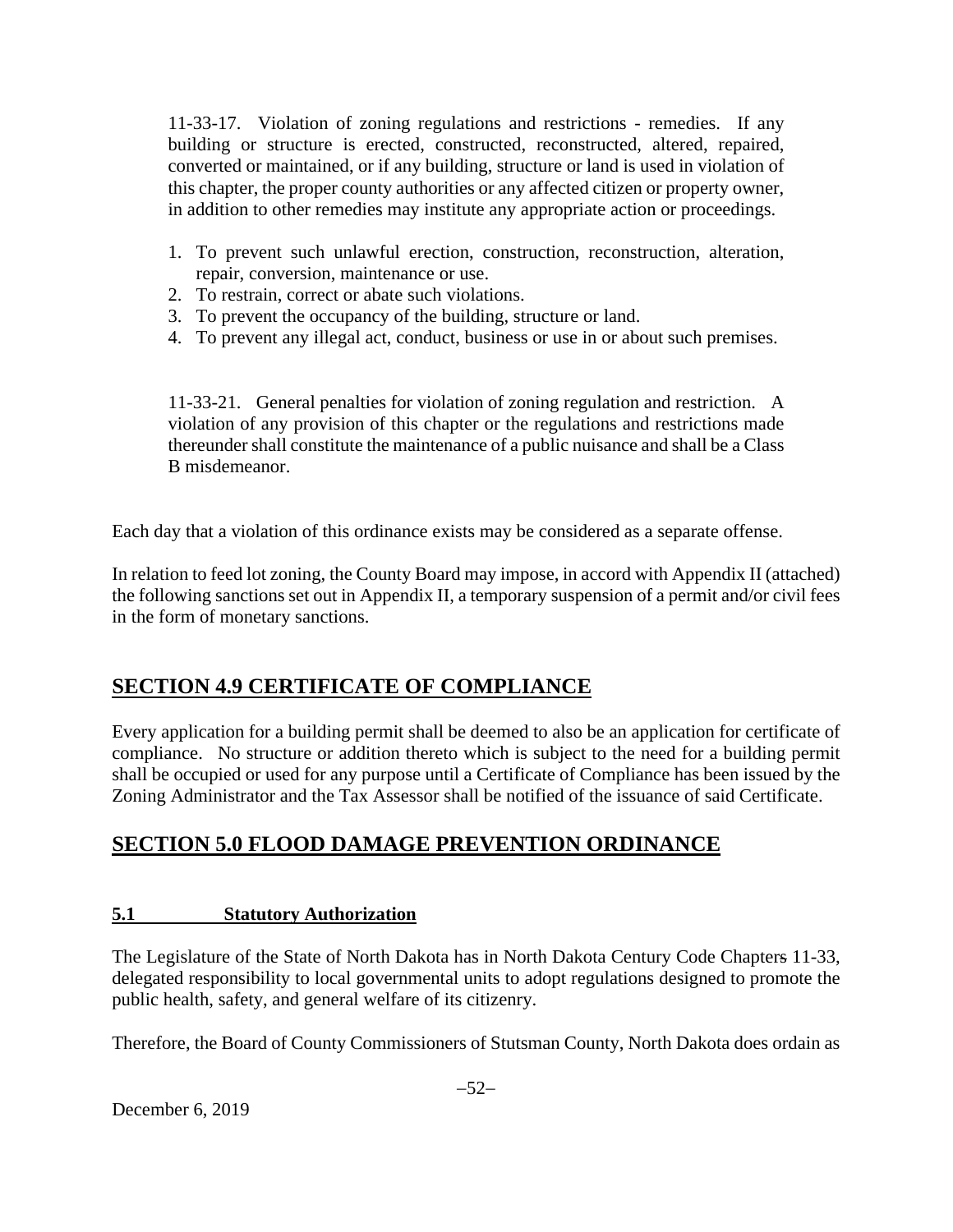follows:

## **5.2 Findings of Fact**

(1) The flood hazard areas of Stutsman County are subject to periodic inundation which can endanger life, result in loss of property, create health and safety hazards, disrupt commerce and governmental services, cause extraordinary public expenditures for flood protection and relief, and impair the tax base, all of which adversely affect the public health, safety and general welfare.

(2) Flood losses caused by the cumulative effect of obstructions in the special flood hazard areas cause increases in flood heights and velocities. Inadequately floodproofed, elevated or otherwise unprotected structures also contribute to the flood loss.

## **5.3 Statement of Purpose**

It is the purpose of this ordinance to promote the public health, safety, and general welfare, and to minimize public and private losses due to flood conditions in specific areas by provisions designed:

- (1) To protect human life and health;
- (2) To minimize expenditure of public money for costly flood control projects;
- (3) To minimize the need for rescue and relief efforts associated with flooding, and generally undertaken at the expense of the general public;
- (4) To minimize prolonged business interruptions;
- (5) To minimize damage to public facilities and utilities such as water and gas mains, electric, telephone, and sewer lines, streets, and bridges located in special flood hazard areas;
- (6) To help maintain a stable tax base by providing for the second use and development of special flood hazard areas so as to minimize future flood blight areas;
- (7) To ensure that potential buyers are notified that property is in a special flood hazard area; and,
- (8) To ensure that those who occupy the special flood hazard areas assume responsibility for their actions.

## **5.4 Methods of Reducing Flood Losses**

In order to accomplish its purposes, this ordinance includes methods and provisions for:

(1) Restricting or prohibiting uses which are dangerous to health, safety, and property due to

December 6, 2019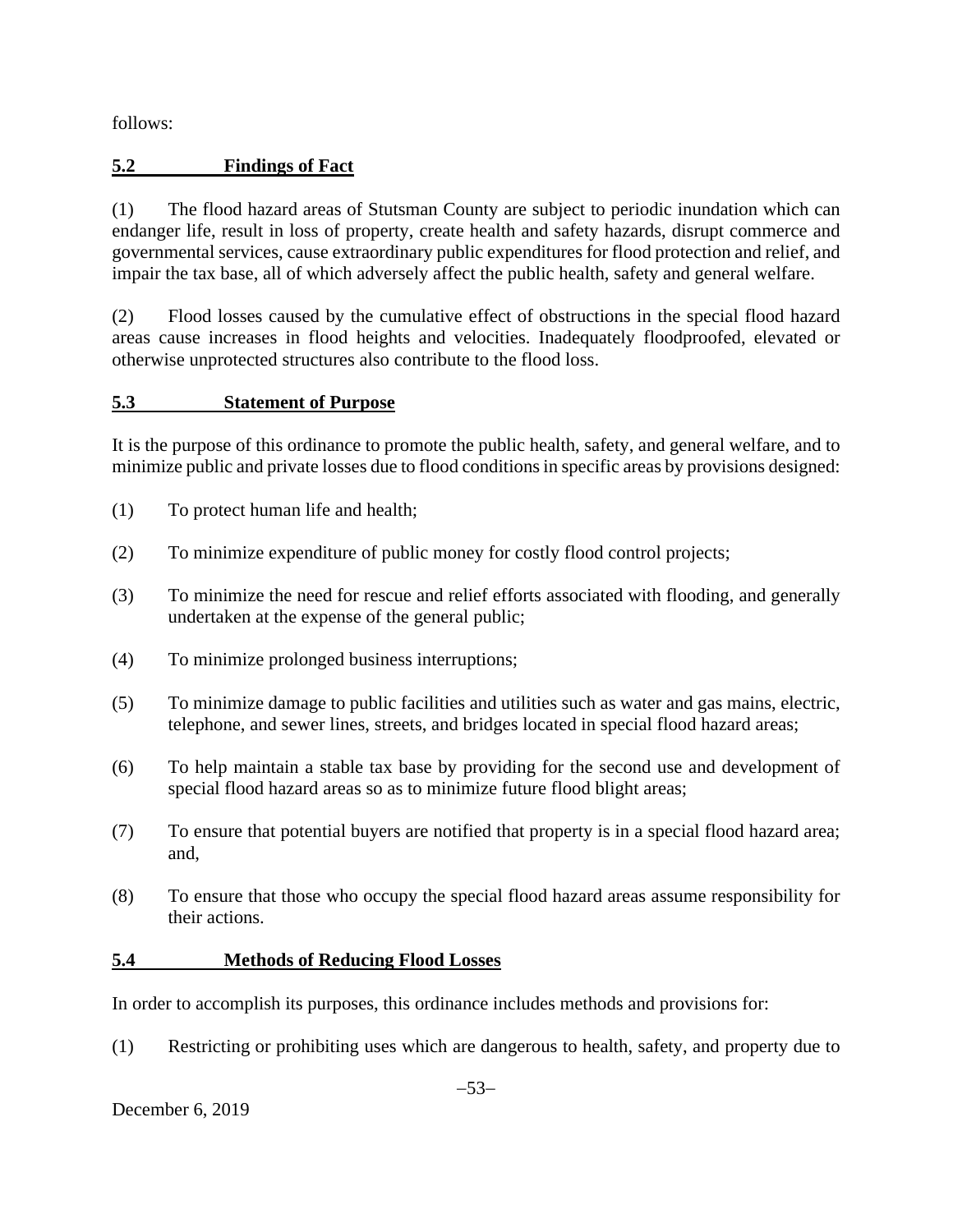water or erosion hazards, or which result in damaging increases in erosion or in flood heights or velocities;

- (2) Requiring that uses vulnerable to floods, including facilities which serve such uses, be protected against flood damage at the time of initial construction;
- (3) Controlling the alteration of natural floodplains, stream channels, and natural protective barriers, which help accommodate or channel flood waters;
- (4) Controlling filling, grading, dredging, and other development which may increase flood damage; and
- (5) Preventing or regulating the construction of flood barriers which will unnaturally divert flood waters or which may increase flood hazards in other areas.

#### **SECTION 5.5 DEFINITIONS**

Unless specifically defined below, words or phrases used in this ordinance shall be interpreted so as to give them the meaning they have in common usage and to give this ordinance its most reasonable application.

**"Appeal"** means a request for a review of the floodplain administrator's interpretation of any provision of this ordinance or a request for a variance.

**"Base flood or 100-year flood"** means the flood having a one percent chance of being equaled or exceeded in any given year.

**"Base Flood Elevation" (BFE**) means the height of the base flood or 100-year flood usually in feet above mean sea level.

**"Basement"** means any area of the building having its floor subgrade (below ground level) on all sides.

**"Best Available Data" (BAD)** means water elevation information from any source used to estimate or determine a base flood elevation (i.e. high water mark).

**"Conveyance or hydraulic conveyance"** means a geometric characteristic of a river or watercourse at a given point that determines the flow-carrying capacity at that point.

**"Development"** means any man-made change to improved or unimproved real estate, including but not limited to buildings or other structures, mining, dredging, filling, grading, paving, excavation or drilling operations located within the special flood hazard area.

**"Flood Insurance Rate Map" (FIRM)** means the official map issued by the Federal Emergency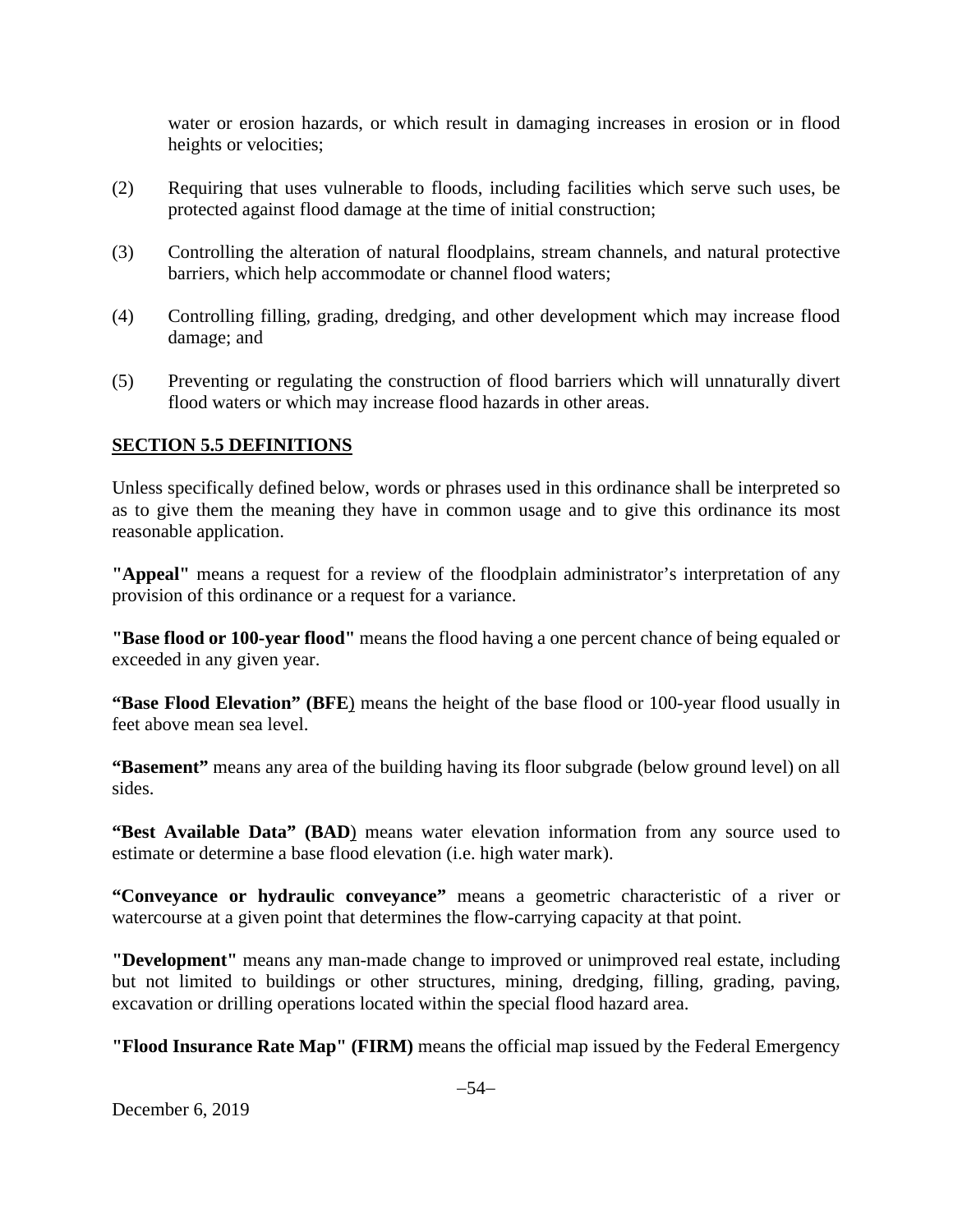Management Agency where special flood hazard areas are designated as Zone A, AE, AO, AH, A1-A30 or A-99.

**"Flood Insurance Study" (FIS)** means the official report provided by the Federal Emergency Management Agency that includes flood profiles, the Flood Insurance Rate Map, and the water surface elevation of the base flood.

**"Flood" or "flooding"** means a general and temporary condition of partial or complete inundation of normally dry land areas from the overflow of inland or tidal waters and/or; from the unusual and rapid accumulation or runoff of surface waters from any source.

**"Flood proofing" (Dry)** means protection provided a structure, together with attendant utilities and sanitary facilities, which is watertight two feet above the base flood elevation with walls that are substantially impermeable to the passage of water.

**"Floodway or regulatory floodway"** means the channel of a river or other watercourse and the adjacent land areas that must be reserved in order to discharge the base flood without cumulatively increasing the water surface elevation more than one foot.

**"Lowest floor"** means the lowest floor of a structure including the basement.

**"Manufactured home"** means a structure, transportable in one or more sections, which is built on a permanent chassis and is designed for use with or without a permanent foundation when connected to the required utilities. The term "manufactured home" does not include a "recreational vehicle", but does include "mobile home".

**"Manufactured Home Park or Subdivision"** means a parcel (or contiguous parcels) of land divided into two or more manufactured home lots for rent or sale.

**"New construction"** means structures for which the "start of construction" commenced on or after the effective date of this ordinance.

**"Reasonably safe from flooding"** means base flood waters will not inundate the land or damage structures to be removed from the special flood hazard area, and that any subsurface waters related to the base flood will not damage existing or proposed buildings.

**"Recreational vehicle"** means a vehicle which is:

- (a) built on a single chassis;
- (b) 400 square feet or less when measured at the largest horizontal projection;
- (c) designed to be self-propelled or permanently towable by a light duty truck;
- (d) designed primarily not for use as a permanent dwelling but as temporary living quarters for recreational camping, travel, or seasonal use; including, but not limited to;
- (e) travel trailers, trailers on wheels, park-model trailers, and other similar vehicles

December 6, 2019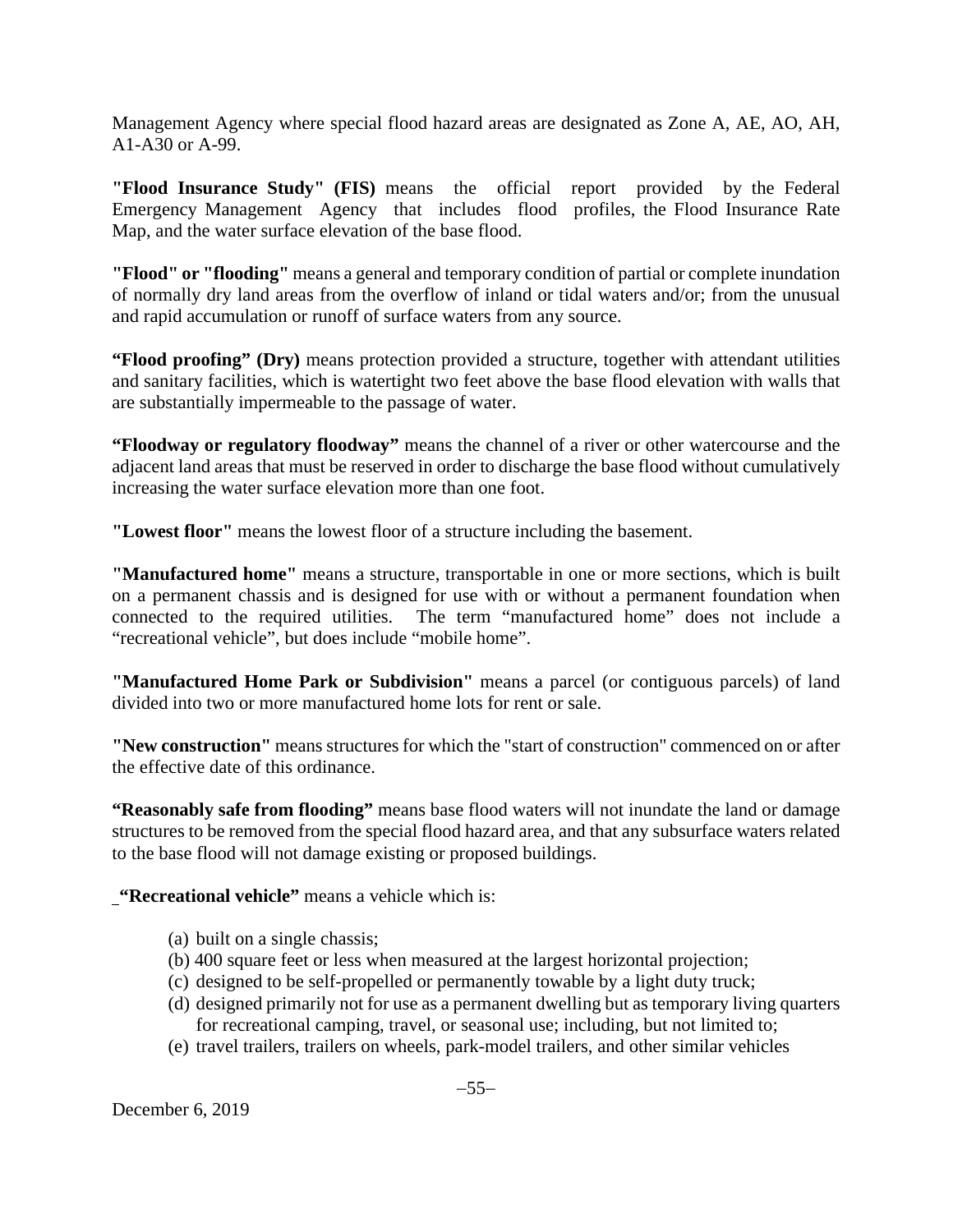**"Special Flood Hazard Area" (SFHA**) means an area of land that would be inundated by a flood having a one percent chance of being equaled or exceeded in any given year.

**"Start of construction"** includes substantial improvement, and means the date the building permit was issued, provided the actual start of construction, repair, reconstruction, placement, or other improvement was within 180 days of the permit date. The actual start means the first placement of permanent construction of a structure on a site, such as the pouring of slab or footings, the installation of piles, the construction of columns, or any work beyond the stage of excavation or the placement of a manufactured home on a foundation. Permanent construction does not include land preparation, such as clearing, grading and filling; nor does it include the installation of streets and/or walkways; nor does it include excavation for a basement, footings, piers, or foundations or the erection of temporary forms; nor does it include the installation on the property of accessory buildings, such as garages or sheds not occupied as dwelling units or not part of the main structure.

**"Structure"** means a walled and roofed building, including manufactured homes and gas or liquid above-ground storage tanks.

**"Substantial damage"** means damage of any origin sustained by a structure whereby the cost of restoring the building to its pre-damaged condition would equal or exceed 50 percent of the market value of the structure before the damage occurred.

**"Substantial improvement"** means any repair, reconstruction, or improvement of a structure, the cost of which equals or exceeds 50 percent of the market value of the structure either:

- 1) Before the improvement or repair is started; or
- 2) If the structure has been damaged and is being restored, before the damage occurred. For the purposes of this definition "substantial improvement" is considered to occur when the first alteration of any wall, ceiling, floor, or other structural part of the building commences, whether or not that alteration affects the external dimensions of the structure.

The term does not, however, include either:

- (1) Any project for improvement of a structure to comply with existing state or local health, sanitary, or safety code specifications which are solely necessary to assure safe living conditions; or
- (2) Any alteration of a structure listed on the National Register of Historic Places or a State Inventory of Historic Places.

**"Variance"** means a grant of relief from the requirements of this ordinance which permits construction in a manner that would otherwise be prohibited by this ordinance.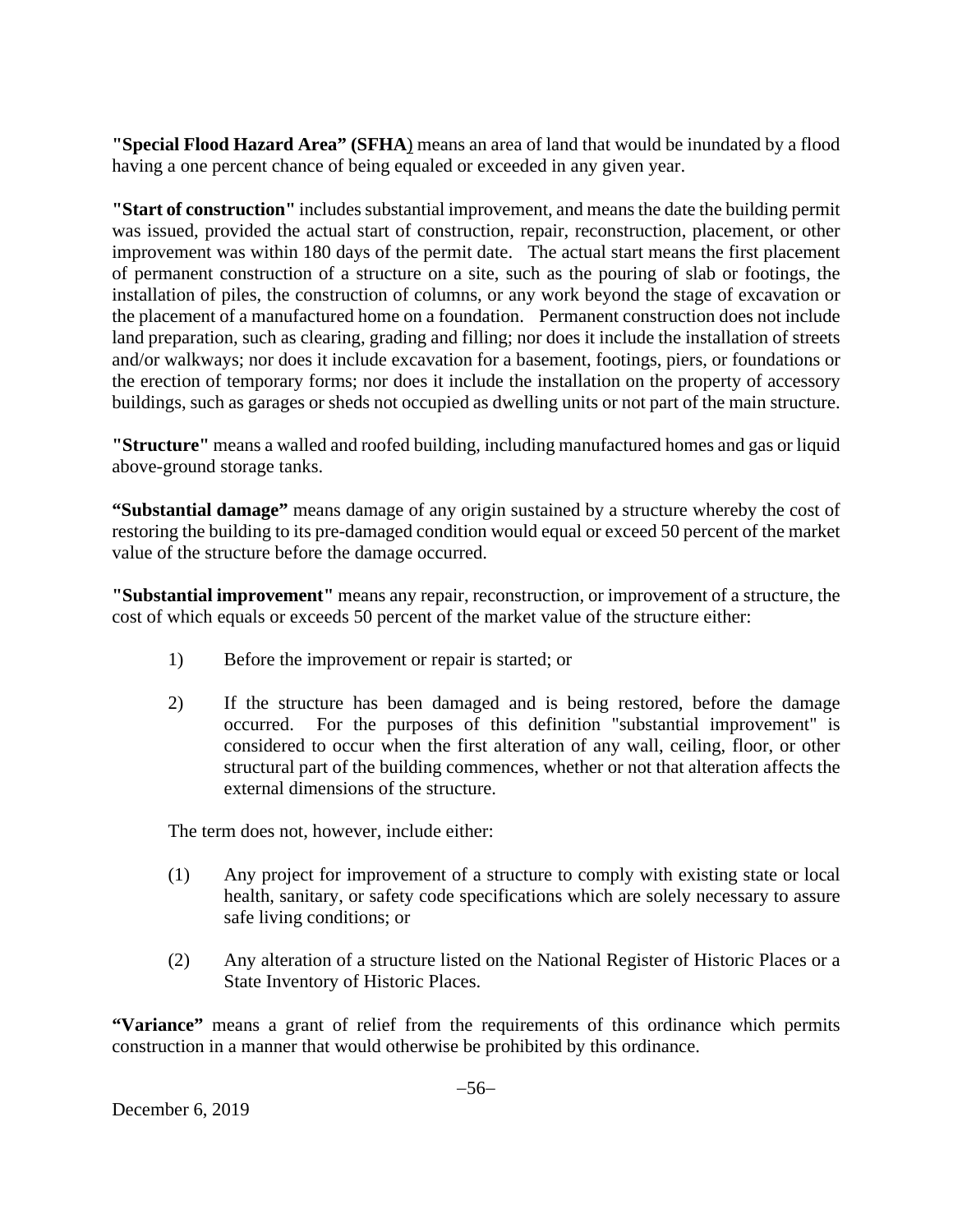## **SECTION 5.6 GENERAL PROVISIONS**

## **5.6.1 Lands to Which This Ordinance Applies**

This ordinance shall apply to all special flood hazard areas within the jurisdiction of Stutsman County.

## **5.6.2 Basis for Establishing the Special Flood Hazard Areas**

The special flood hazard areas identified by the Federal Emergency Management Agency in a scientific and engineering report entitled "The Flood Insurance Study for Stutsman County, dated May 24, 2011," with an accompanying Flood Insurance Rate Map and all subsequent revisions thereto is hereby adopted by reference and declared to be a part of this ordinance. The Flood Insurance Study is on file at the Stutsman County Emergency Management Office located at 205 6<sup>th</sup> Street SE, Jamestown, ND 58401.

## **5.6.3 Compliance**

No structure or land shall hereafter be constructed, located, extended, converted, or altered without full compliance with the terms of this ordinance and other applicable regulations.

## **5.6.4 Greater Restrictions**

This ordinance is not intended to repeal, remedy, or impair any existing easements, covenants, or deed restrictions. However, where this ordinance and another ordinance, easement, covenant, or deed restriction conflict or overlap, whichever imposes the more stringent restrictions shall prevail.

## **5.6.5 Interpretation**

In the interpretation and application of this ordinance, all provisions shall be:

- (1) Considered as minimum requirements;
- (2) Liberally construed in favor of the governing body; and,
- (3) Deemed neither to limit nor repeal any other powers granted under state statutes.

## **5.6.6 Warning and Disclaimer of Liability**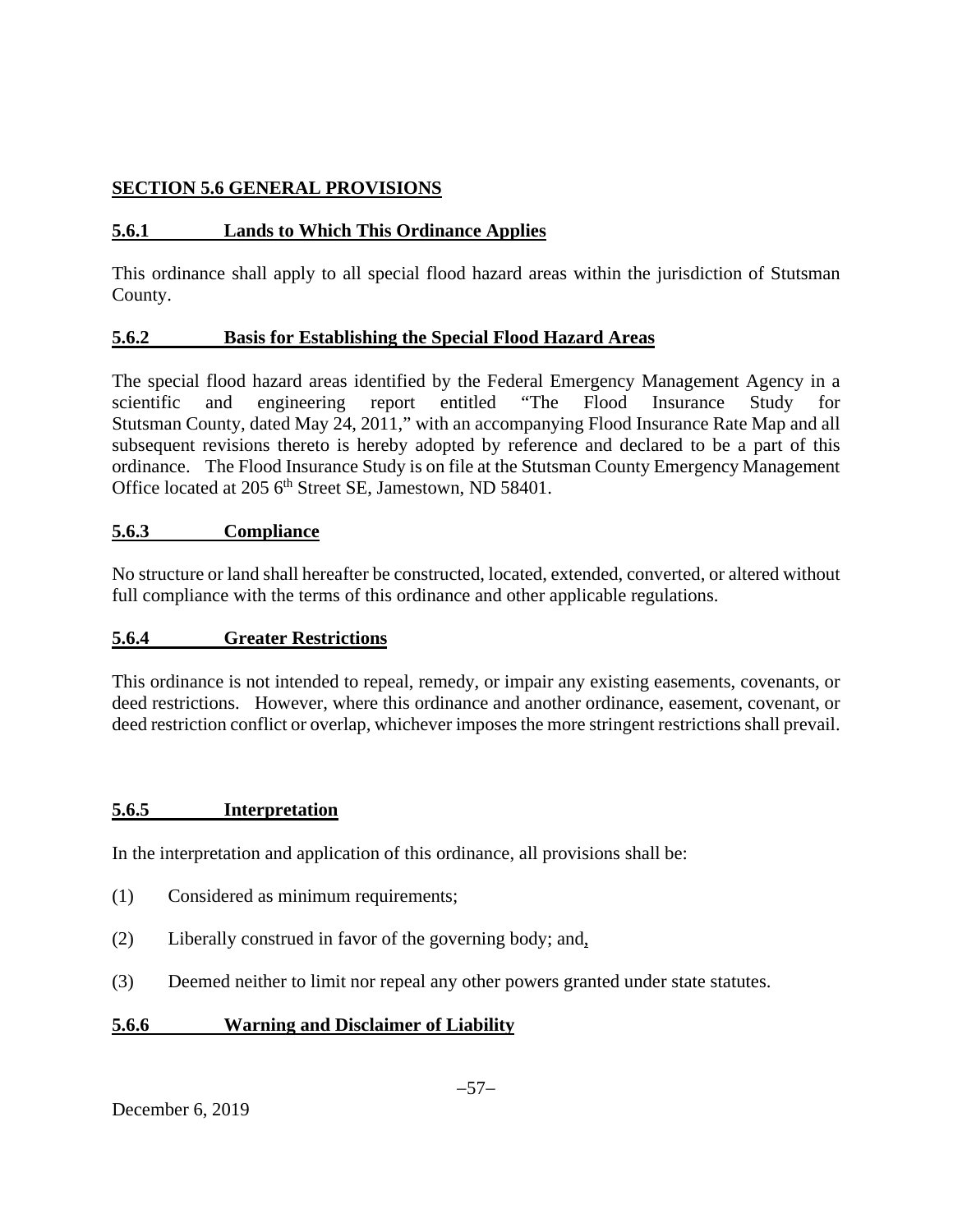The degree of flood protection required by this ordinance is considered reasonable for regulatory purposes and is based on scientific and engineering considerations. Larger floods can and will occur on rare occasions. Flood heights may be increased by manmade or natural causes. This ordinance does not imply that land outside the special flood hazard areas or uses permitted within such areas will be free from flooding or flood damages. This ordinance shall not create liability on the part of Stutsman County, any officer or employee thereof, or the Federal Emergency Management Agency, for any flood damages that result from reliance on this ordinance or any administrative decision lawfully made thereunder.

## **SECTION 5.7 ADMINISTRATION**

## **5.7.1 Establishment of Development Permit**

A development permit shall be obtained before construction or development begins within any special flood hazard area established in Section 3.2. Application for a development permit shall be made on forms furnished by floodplain administrator and may include, but not be limited to: plans in duplicate drawn to scale showing the nature, location, dimensions, and elevations of the area in question; existing or proposed structures, fill storage materials, drainage facilities; and the location of the foregoing. Specifically, the following information is required:

- (1) Elevation in relation to mean sea level, of the lowest floor of all structures;
- (2) Elevation in relation to mean sea level to which any structure has been floodproofed;
- (3) Certification by a registered professional engineer or architect that the floodproofing methods for any non-residential structure meet the floodproofing criteria in Section 5.2-2; and,
- (4) Description of the extent to which any watercourse will be altered or relocated as a result of proposed development.

#### **5.7.2 Designation of the Floodplain Administrator**

The Stutsman County Emergency Management Office is hereby appointed to administer and implement this ordinance by granting or denying development permit applications in accordance with its provisions.

#### **5.7.3 Duties and Responsibilities of the Floodplain Administrator**

Duties of the floodplain administrator shall include, but not be limited to:

#### **5.7.3A Permit Review**

(1) Review all development permits to determine that the permit requirements of this

December 6, 2019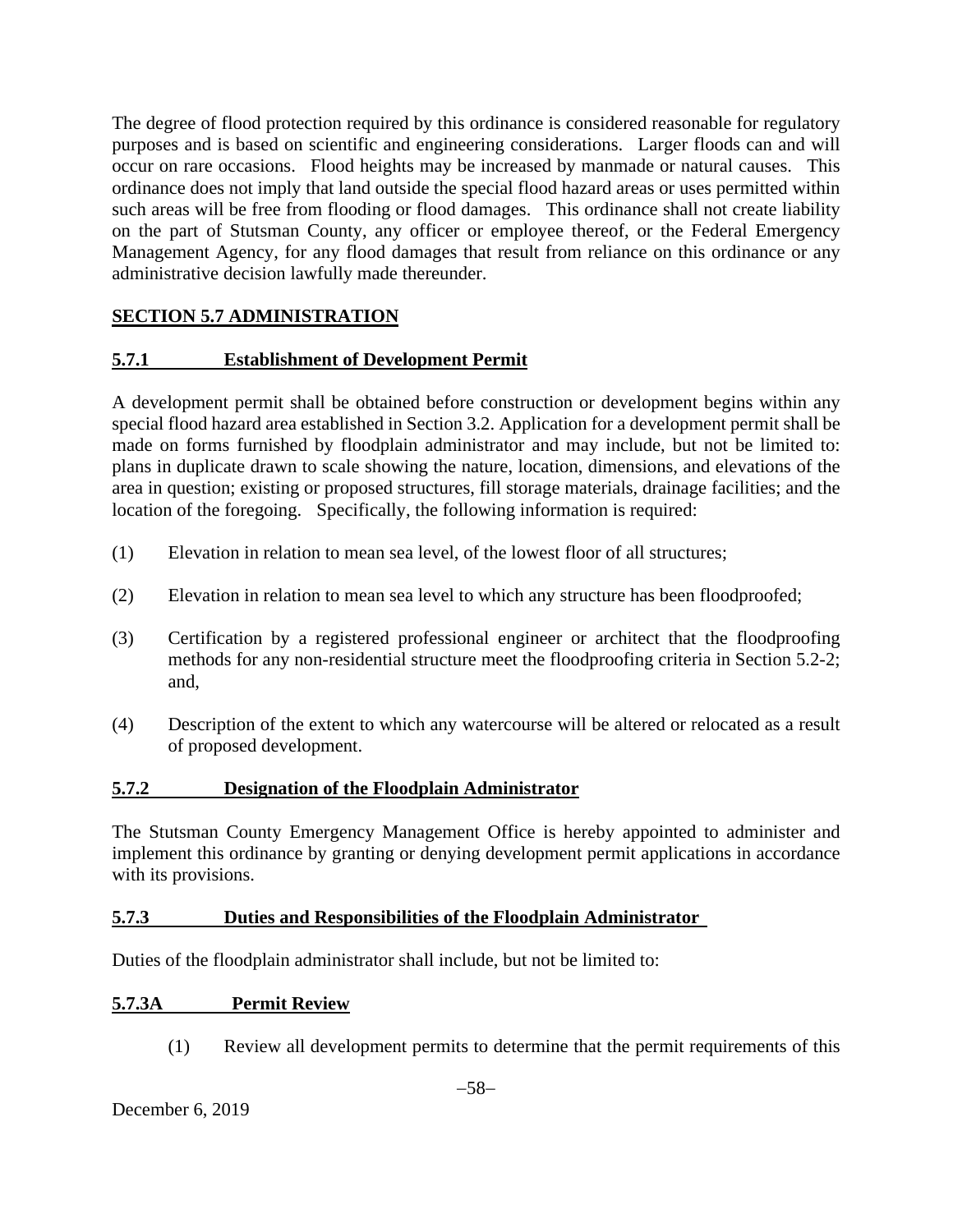ordinance have been satisfied.

- (2) Review all development permits to determine that all necessary permits have been obtained from those federal, state, or local governmental agencies from which prior approval is required.
- (3) Review all development permits to determine if the proposed development is located in the floodway. If located in the floodway, assure that the encroachment provisions of Section 5.3(1) are met.

## **5.7.3B Use of Other Base Flood Data**

When base flood elevation data has not been provided in accordance with Section 3.2, BASIS FOR ESTABLISHING THE SPECIAL FLOOD HAZARD AREAS, the floodplain administrator shall obtain, review, and reasonably utilize any base flood elevation data and floodway data available (known as best available data) from a federal, state, or other source, as criteria for requiring that new construction, substantial improvements, or other development in the floodplain are administered in accordance with Section 5.2, SPECIFIC STANDARDS.

## **5.7.3C Information to be Obtained and Maintained**

- (1) Obtain and record the actual elevation (in relation to mean sea level) of the lowest floor (including basement) of all new or substantially improved structures, and whether or not the structure contains a basement.
- (2) For all new or substantially improved floodproofed structures:
	- (i) obtain and record the actual elevation (in relation to mean sea level) to which the structure has been floodproofed;
	- (ii) maintain the flood proofing certifications required in Section 4.1(3).
- (3) Maintain for public inspection all records pertaining to the provisions of this ordinance.

## **5.7.3D Alteration of Watercourses**

The floodplain administrator shall:

(1) Notify nearby communities, water resource districts, and the North Dakota State Engineer, as necessary, prior to any alteration or relocation of a watercourse, and submit evidence of such notification to the Federal Emergency Management Agency.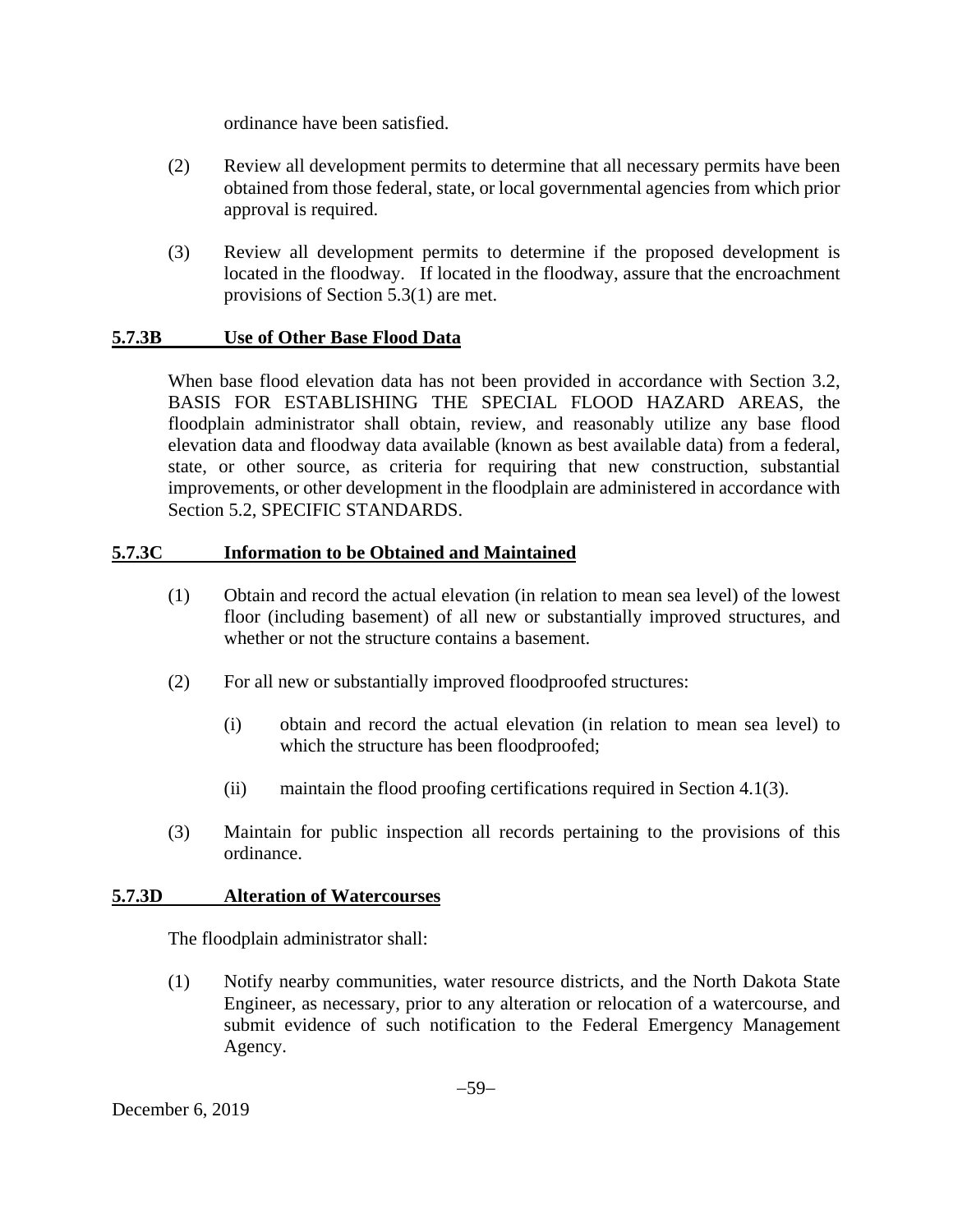- (2) Require that maintenance is provided within the altered or relocated portion of said watercourse so that the flood carrying capacity is not diminished; and,
- (3) Notify the appropriate water resource district prior to removal or placement of fill within two hundred feet of the bank of a body of water during normal flow or stage.

#### **5.7.3E Interpretation of Flood Insurance Rate Map (FIRM) Boundaries**

Make interpretation where needed, as to the exact location of the boundaries of the special flood hazard areas (for example, where there appears to be a conflict between a mapped boundary and actual field conditions). The person contesting the location of the boundary shall be given a reasonable opportunity to appeal the interpretation as provided in Section 4.4.

## **5.7.4 VARIANCE PROCEDURE**

#### **5.7.4A Appeal Board**

- (1) The Stutsman County Planning and Zoning Commission as established by Board of County Commissioners shall hear and decide appeals and requests for variances from the requirements of this ordinance.
- (2) The Stutsman County Planning and Zoning Commission shall hear and decide appeals when it is alleged there is an error in any requirement, decision, or determination made by the floodplain administrator in the enforcement or administration of this ordinance.
- (3) Those aggrieved by the decision of the Stutsman County Planning and Zoning Commission, or any taxpayer, may appeal such decision to the Southeast Judicial District Court, provided in NDCC 11-33-12.
- (4) In passing upon such applications, the Stutsman County Planning and Zoning Commission shall consider all technical evaluations, all relevant factors, standards specified in other sections of this ordinance; and:

 (i) the danger that materials may be swept onto other lands to the injury of others;

(ii) the danger to life and property due to flooding or erosion damage;

 (iii) the susceptibility of the proposed facility and its contents to flood damage and the effect of such damage on the individual owner;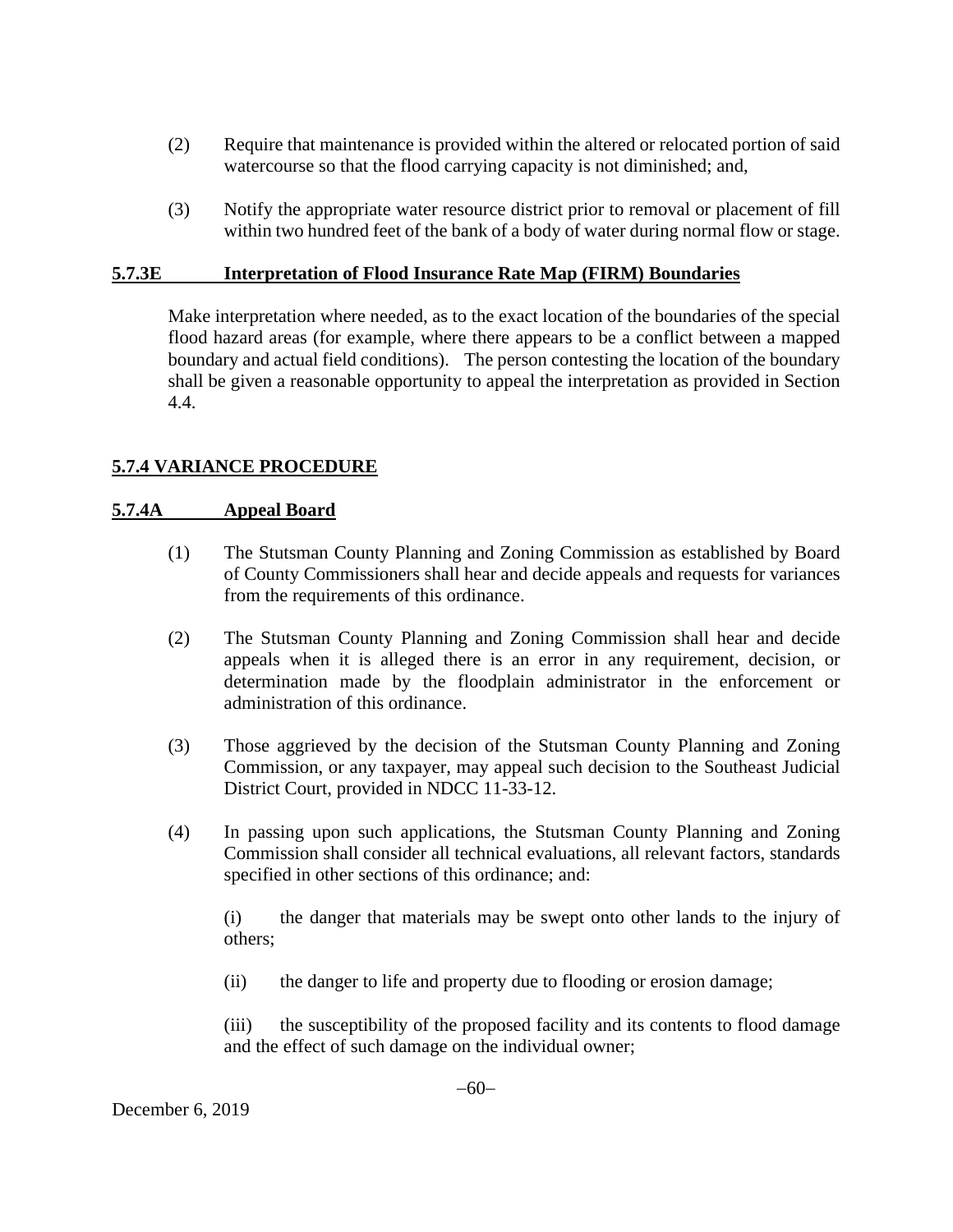(iv) the importance of the services provided by the proposed facility to the community;

(v) the necessity to the facility of a waterfront location, where applicable;

 (vi) the availability of alternative locations, for the proposed use which are not subject to flooding or erosion damage;

 (vii) the compatibility of the proposed use with existing and anticipated development;

 (viii) the relationship of the proposed use to the comprehensive plan and floodplain management program for that area;

 (ix) the safety of access to the property in times of flood for ordinary and emergency vehicles;

(x) the expected heights, velocity, duration, rate of rise, and sediment transport of the floodwaters and the effects of wave action, if applicable, expected at the site; and

 (xi) the costs of providing governmental services during and after flood conditions, including maintenance and repair of public utilities and facilities such as sewer, gas, electrical, and water systems, and streets and bridges.

- (5) Generally, variances may be issued for new construction and substantial improvements to be erected on a lot of one-half acre to less in size contiguous to and surrounded by lots with existing structures constructed below the base flood level, providing items (i-xi) in Section 4.4-1(4) have been fully considered. As the lot size increases beyond the one-half acre, the technical justification required for issuing the variance increases.
- (6) Upon consideration of the factors of Section 4.4-1(4) and the purposes of this ordinance, the Stutsman County Planning and Zoning Commission may attach such conditions to the granting of variances as it deems necessary to further the purposes of this ordinance.
- (7) The floodplain administrator shall maintain the records of all appeal actions and report any variances to the Federal Emergency Management Agency upon request.

#### **5.7.4B Conditions for Variances**

(1) Variances may be issued for the reconstruction, rehabilitation, or restoration of

December 6, 2019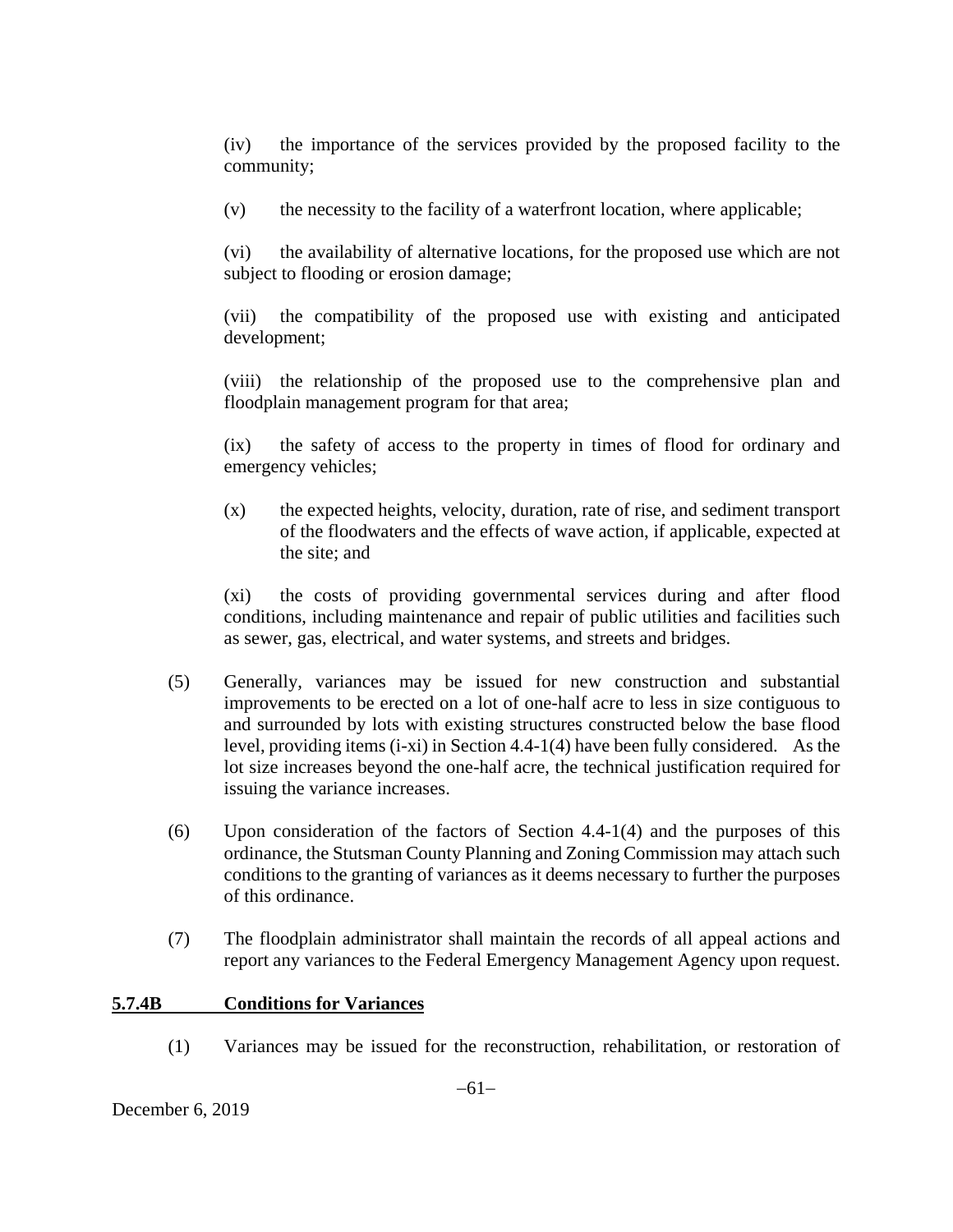structures listed on the National Register of Historic Places or the State Inventory of Historic Places, without regard to the procedures set forth in the remainder of this section.

- (2) Variances shall not be issued within the identified floodplain if any increase in flood levels during the base flood discharge would result.
- (3) Variances shall only be issued upon a determination that the variance is the minimum necessary, considering the flood hazard, to afford relief.
- (4) Variances shall only be issued upon:
	- (i) a showing of good and sufficient cause;
	- (ii) a determination that failure to grant the variance would result in exceptional hardship to the applicant; and,
	- (iii) a determination that the granting of a variance will not result in increased flood heights, additional threats to public safety, cause fraud on or victimization of the public as identified in Section 4.4-1(4), or conflict with existing local laws or ordinances.
- (5) Any applicant to whom a variance is granted shall be given written notice that the structure will be permitted to be built with a lowest floor elevation below the base flood elevation and that the cost of flood insurance will be commensurate with the increased risk resulting from the reduced lowest floor elevation.

## **SECTION 6.0 PROVISIONS FOR FLOOD HAZARD REDUCTION**

## **6.0.1 GENERAL STANDARDS**

In all special flood hazard areas the following standards are required:

#### **6.0.2 Anchoring**

- (1) All new construction and substantial improvements, including additions, shall be anchored to prevent flotation, collapse or lateral movement of the structure.
- (2) All manufactured homes must be elevated and anchored to resist flotation, collapse or lateral movement. Methods of anchoring may include, but are not limited to, use of over-the-top or frame ties to ground anchors. This requirement is in addition to applicable State and local anchoring requirements for resisting wind forces.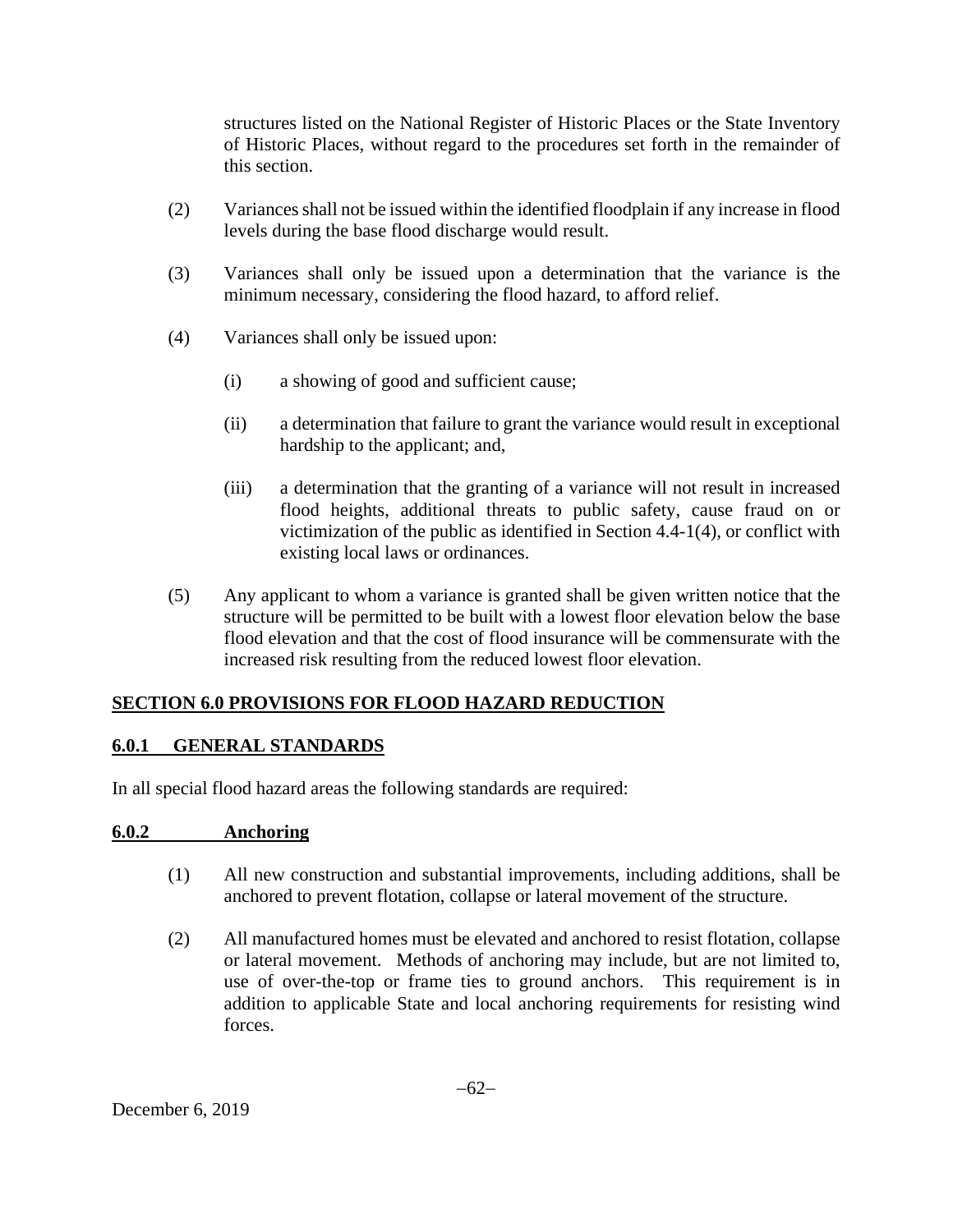#### **6.0.3 Construction Materials and Methods**

- (1) All new construction and substantial improvements shall be constructed with materials and utility equipment resistant to flood damage.
- (2) All new and substantial improvements shall be constructed using methods and practices that minimize flood damage.
- (3) All new construction and substantial improvements shall be constructed with electrical, heating, ventilation, plumbing and air conditioning equipment, and other service facilities that are designed and/or located so as to prevent water from entering or accumulating within the components during conditions of flooding.

#### **6.0.4 Utilities**

- (1) All new and replacement water supply systems shall be designed to minimize or eliminate infiltration of flood waters into the system.
- (2) New and replacement sanitary sewage systems shall be designed to minimize or eliminate infiltration of flood waters into the systems and discharge from the systems into flood waters; and,
- (3) On-site waste disposal systems shall be located to avoid impairment to them or contamination from them during flooding.

#### **6.0.5 Subdivision Proposals**

- (1) All subdivision proposals shall be consistent with the need to minimize flood damage;
- (2) All subdivision proposals shall have public utilities and facilities such as sewer, gas, electrical, and water systems located and constructed to minimize flood damage;
- (3) All subdivision proposals shall have adequate drainage provided to reduce exposure to flood damage; and,
- (4) Base flood elevation data shall be provided for subdivision proposals and other proposed development which contain at least 50 lots or 5 acres (whichever is less).

## **6.1 SPECIFIC STANDARDS**

In all special flood hazard areas where base flood elevation data have been provided as set forth in Section 3.2 BASIS FOR ESTABLISHING THE SPECIAL FLOOD HAZARD AREAS or Section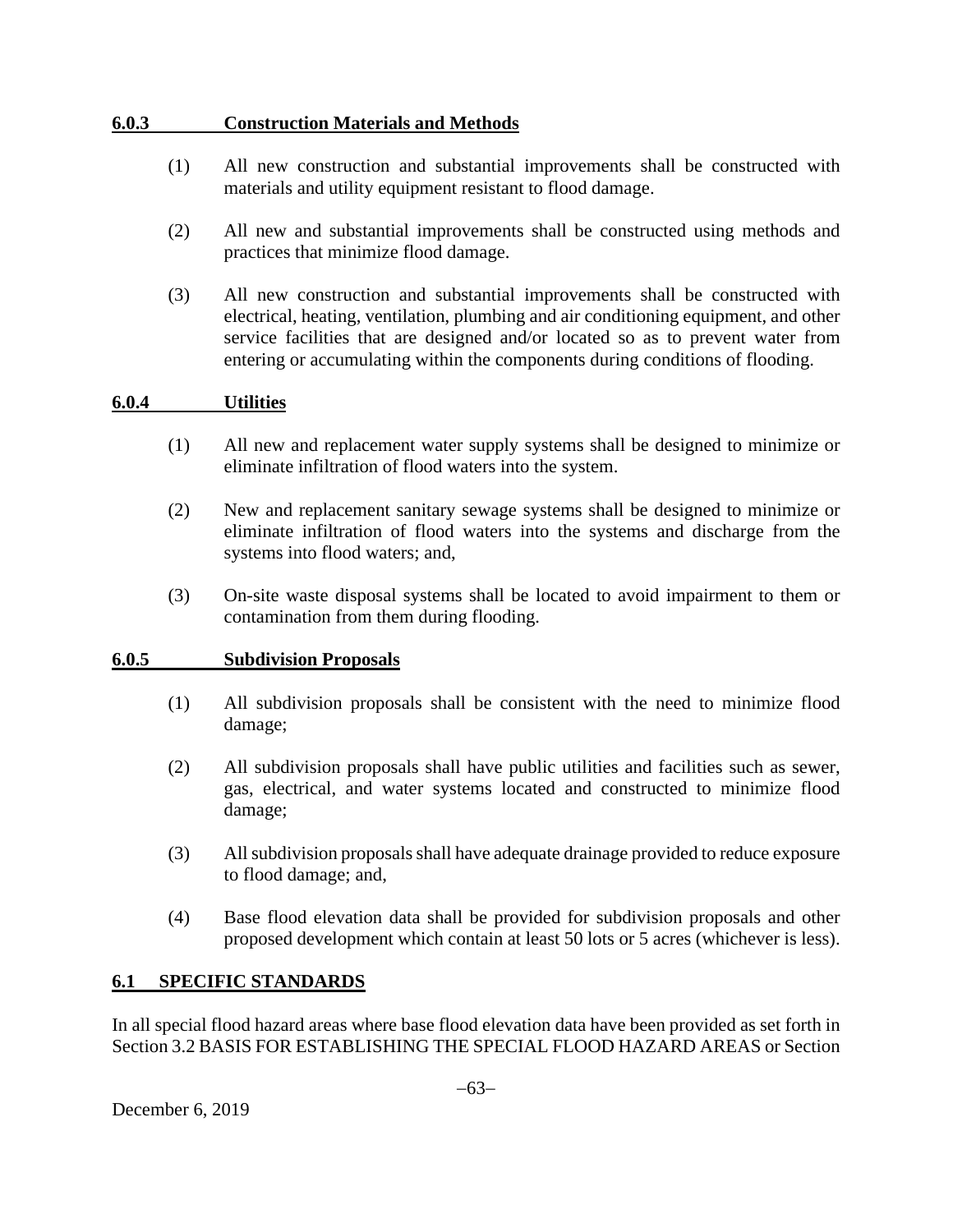4.3-2, Use of Other Base Flood Data, the following provisions are required:

## **6.1.1 Residential Construction**

New construction and substantial improvement of any residential structure shall have the lowest floor, including basement, elevated on fill to at least one foot above the base flood elevation.

## **6.1.2 Nonresidential Construction**

Construction and substantial improvement of any nonresidential structure shall either have the lowest floor, including basement, elevated on fill to at least one foot above the base flood elevation or, together with attendant utility and sanitary facilities shall:

- (1) Be flood proofed to at least two feet above the base flood elevation, so that below this elevation the structure is watertight with walls substantially impermeable to the passage of water.
- (2) Have structural components capable of resisting hydrostatic and hydrodynamic loads and effects of buoyancy.
- (3) Be certified by a registered professional engineer or architect that the standards of this subsection are satisfied. Such certification shall be provided to the official as set forth in Section 4.3-3(2).

## **6.1.3 Manufactured Homes**

- (1) Manufactured homes shall be anchored in accordance with Section 5.1-1(2).
- (2) All manufactured homes or those to be substantially improved shall be elevated on a permanent foundation such that the lowest floor of the manufactured home is elevated on fill to at least one foot above the base flood elevation, and is securely anchored to an adequately anchored foundation system.

## **6.2 FLOODWAYS**

Located within the special flood hazard areas established in Section 3.2 are areas designated as floodways. Since the floodway is an extremely hazardous area due to the velocity of flood waters which carry debris, potential projectiles, and erosion potential, the following provisions apply:

(1) Prohibit encroachments, including fill, new construction, substantial improvements, and other development unless certification by a registered professional engineer or architect is provided demonstrating that encroachments shall not result in any increase in flood levels during the occurrence of the base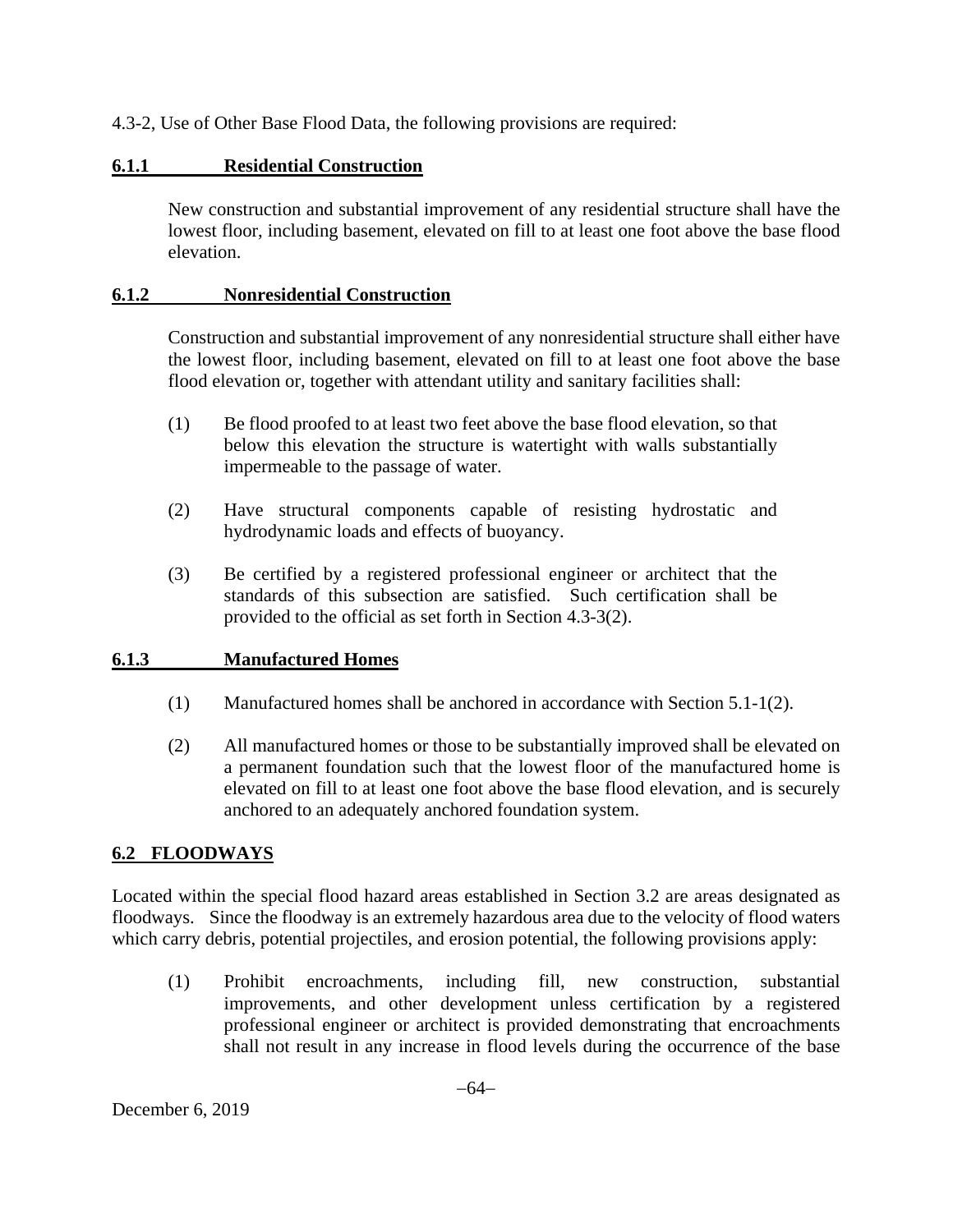flood discharge.

(2) If Section 5.3(1) is satisfied, all new construction and substantial improvements shall comply with all applicable flood hazard reduction provisions of Section 5.0 PROVISIONS FOR FLOOD HAZARD REDUCTION.

## **6.3 PENALTIES FOR VIOLATIONS**

- (1) Violation of the provisions of this ordinance or failure to comply with any of its requirements, including violations on conditions and safeguards established in connection with grants or variances or conditional uses, shall constitute a misdemeanor. Any person who violates this ordinance or fails to comply with any of its requirements shall upon conviction thereof be punished by a fine not exceeding \$500 or by imprisonment not to exceed 30 days or by both such fine and imprisonment for each such offense, and in addition shall pay costs and expenses involved in the case. Each day such violation continues shall be considered a separate offense.
- (2) Nothing herein contained shall prevent the Board of County Commissioners from taking such other lawful action as is necessary to prevent or remedy any violation.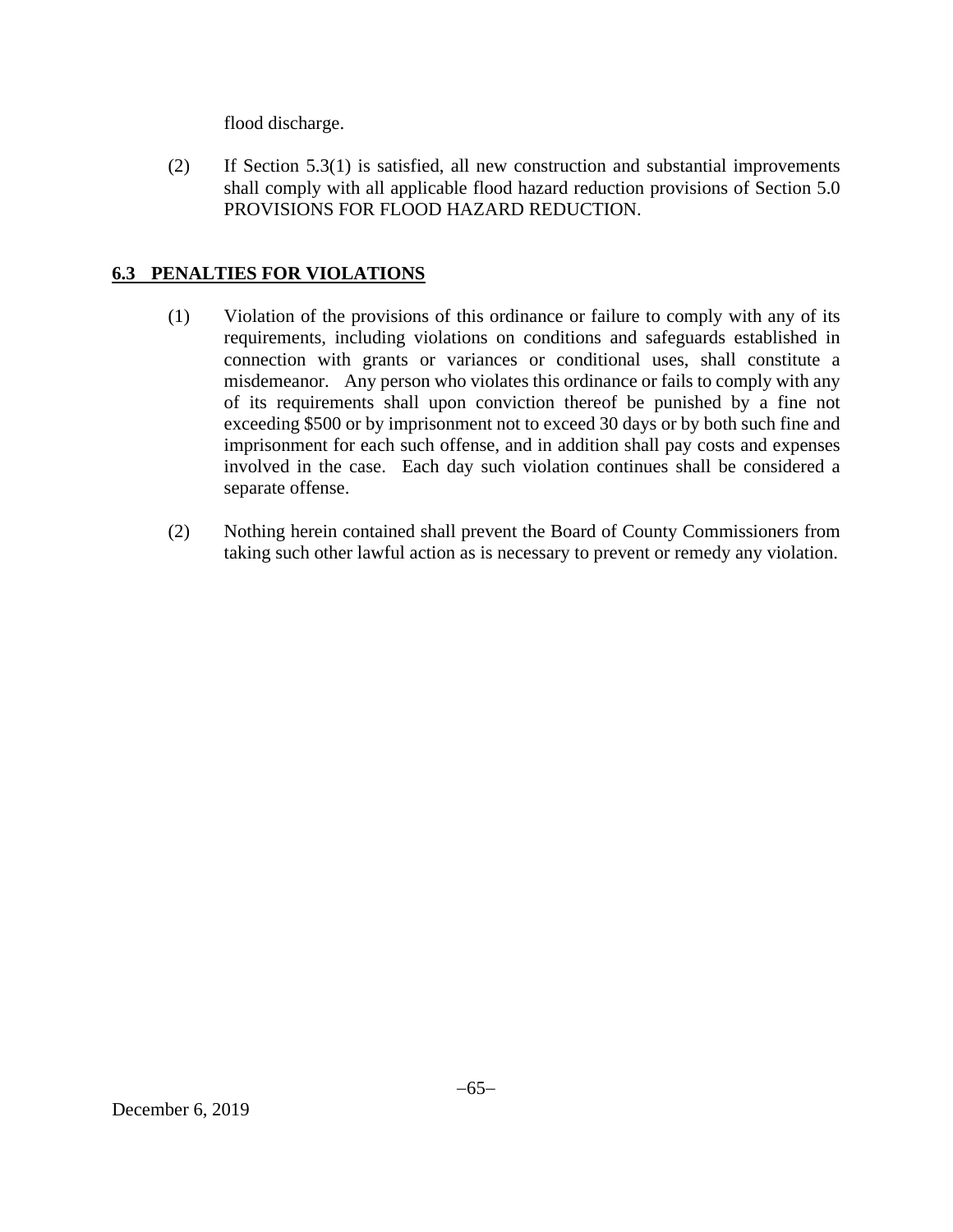## **APPENDIX I**

Geophysical Exploration Requirements

Chapter 38-08.1 of the North Dakota Century Code applies to geophysical exploration which means any method used in obtaining petroleum related surveys.

Some of the more important provisions of this chapter include:

- 1. Any person that is engaged in geophysical exploration or engaged as a subcontractor of a person engaged in geophysical exploration is required to comply with the provisions of this chapter.
- 2. Any out-of-state person that is engaged in geophysical exploration must file an authorization with the Secretary of Sate designating an in-state resident agent for the purpose of receiving legal process papers.
- 3. A person wanting to engage in geophysical exploration in North Dakota is required to file a surety bond with the Industrial Commission. The bond will provide security to all owners of property within the state against physical property damage resulting from geophysical exploration. This will be the only bond required of persons doing geophysical exploration within North Dakota and will supersede any bonds which may be required by individual counties. Upon filing the bond, the Industrial Commission will issue a certificate showing the bond has been filed and showing the name of the person designated as instate resident agent.
- 4. Any persons intending to carry out geophysical exploration must notify the County Commission in each county in which exploration is to be carried out. The notice of intention must include: the name and address of the person who intends to explore; the name and address of the resident agent; the date when exploration will begin; the township range, section and quarter section in which exploration is to take place; the estimated depth of the drill holes, if any.
- 5. Upon filing the nature of intention to explore and upon receiving the certificate issued by the Industrial Commission, the County Commission may issue a "geophysical exploration permit" subject to conditions or restrictions as may be provided by county ordinances. The permit shall show: the name of the person; the name and address of the resident agent; that a notice of intention to explore has been filed; that a sufficient surety bond has been filed. The permit must be signed by the chairman of the County Commission and bear the official county seal. A copy of the permit shall be carried at all times by a member of the exploration crew and shall be shown to the landowner, tenant, government official or respective surface owner upon demand.
- 6. The County Commission has the right to revoke the permit if it can be shown that county ordinances or other requirements pertaining to geophysical exploration have been violated. The County Commission may also suspend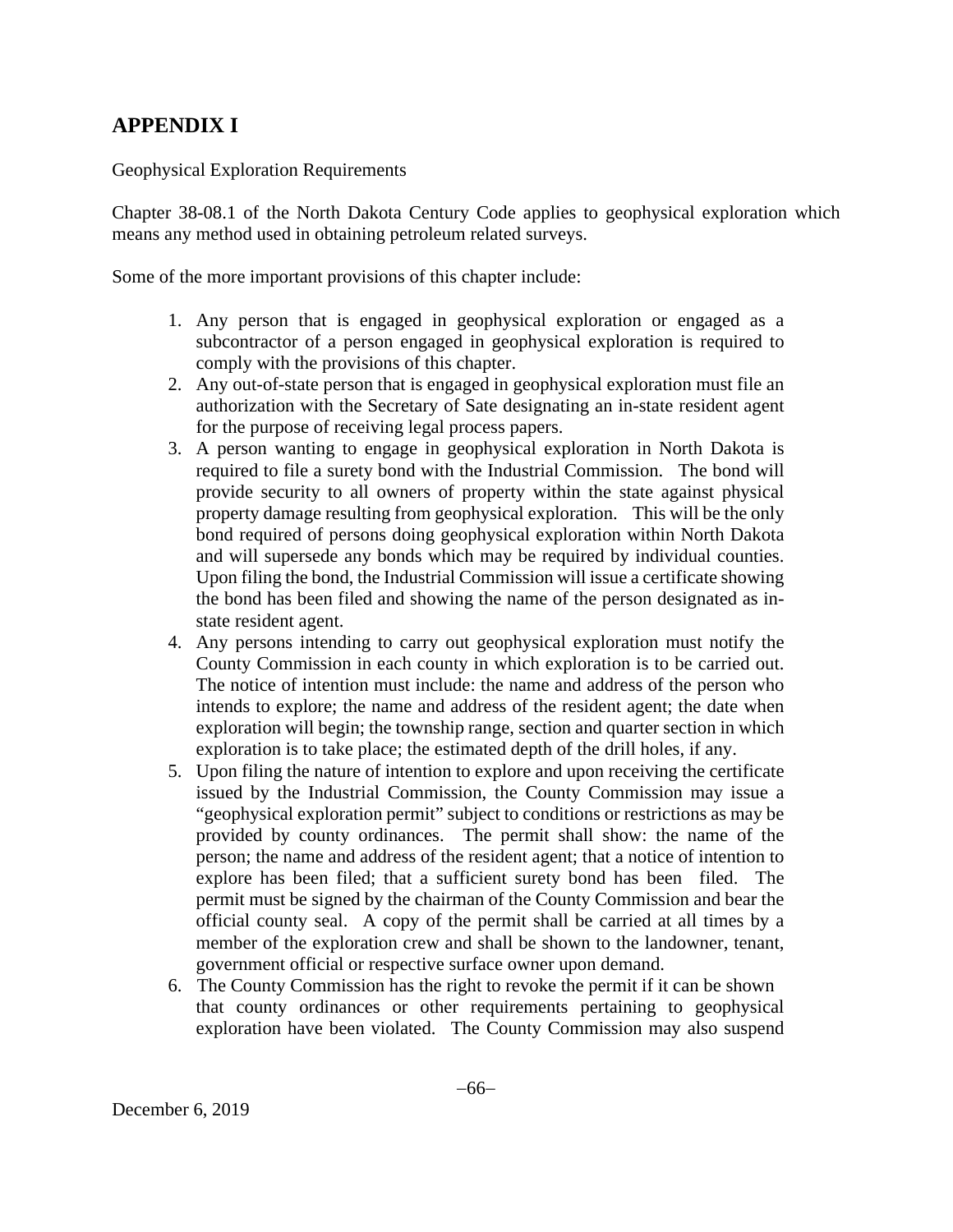the permit temporarily in cases where climate and physical conditions are such to cause harm or damages to roads, bridges, pastures, crops or similar factors that could cause undue stress to the normal physical well-being within the county.

7. A monthly report must be filed by the person conducting the geophysical exploration with the County Commission and with the owner or occupier of the land on which the exploration has taken place. The report must contain the

 location of exploration operations by township, range, section and quarter section and the date on which exploration was begun.

- 8. In the event that a property owner or occupier of the land believes that physical damage to the property has resulted from exploration activities, that person may file a written complaint requesting the person doing the exploration to furnish a record showing the date of exploration and a legal description of the work site. This record shall include the actual shot point locations and the amount of explosive charge, if any, in each drill hole. The record requested is to be furnished by the persons conducting the exploration within ten days of the receipt of the written request. The complaining person must indicate in his complaint the approximate date of the alleged damage.
- 9. All drill holes must be properly plugged and the surrounding surface must be restored as nearly as possible to its original condition by the person conducting the drilling unless he and the surface owner agree otherwise.
- 10. Any person who violates provisions of this chapter is guilty of a Class B misdemeanor and is subject to such penalties as provided by law.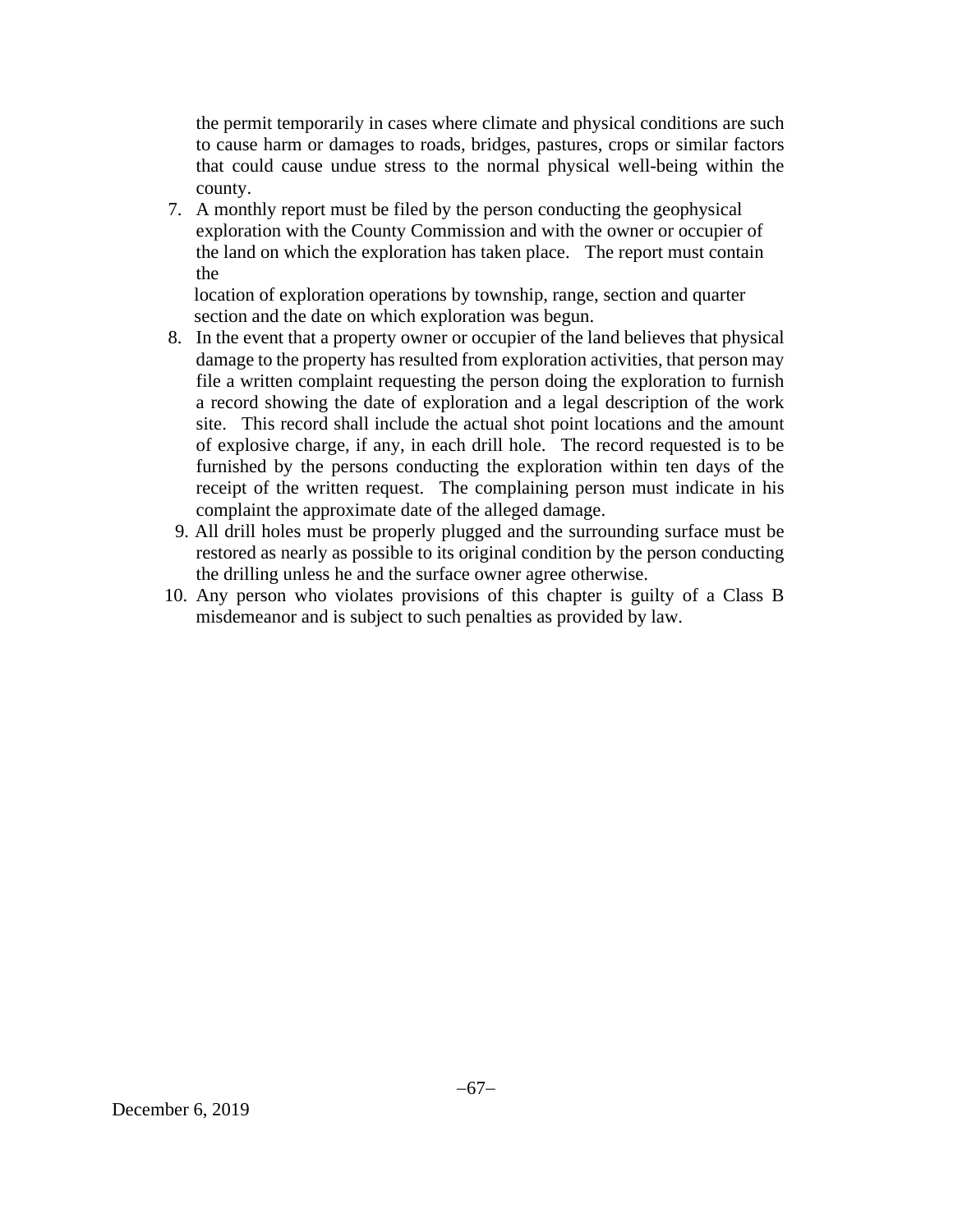## **SURFACE OWNERS(TENANTS)NOTICE RIGHTS OF DAMAGES-OIL & GAS DRILLING OPERATIONS**

North Dakota Geological Survey University Station Grand Forks ND

The 46<sup>th</sup> Legislative Assembly passed a law (codified as Chapter 38-11.1 of the North Dakota Century Code) which provides that all persons should be justly compensated for injury to their persons and property and interference with the use of their property occasioned by oil and gas drilling operations commenced after June 30, 1979 , and any production operations that follow. This letter is furnished to you so that you will be advised of your rights and options under this law.

The law provides that a "surface owner"(defined as "the person who has possession of the surface of the land either as an owner or as a tenant") shall be paid by the mineral developer a sum of money equal to the amount of damages sustained for loss of agricultural production and income, lost land value and lost value of improvements caused by drilling operations. These payments cover only land directly affected by drilling operations and are intended to compensate the person who is actually in possession of the land as an owner or tenant. Reservations or assignments of these payments to someone other than the person in possession of the surface estate is prohibited.

The amount of damages may be determined by any mutually agreeable formula. When determining damages, you may consider the period of time during which the loss occurs, and you may elect to be paid damages in annual installments over such period of time; except that you are entitled to be compensated for harm caused by exploration only by a single sum payment.

Except for certain exploration activities governed by other law(such as seismograph exploration) you are entitled to written notice of any contemplated drilling operations. This notice is given by obtaining your address from the land records of the appropriate County Recorder's Office. This form and the information disclosing the plan of work and operations contemplated by the mineral developer are intended to assist you in evaluating the effect such activity will have on the use of your property. You are responsible for negotiating the terms of any settlements. You should consult private counsel if you need advice or assistance in making a settlement.

Other provisions of this law provide that the mineral developer shall be responsible for damages to persons or property (real or personal) resulting from the mineral developer's "lack of ordinary care" or resulting from a "nuisance" caused by drilling operations. In the event any person (not just a "surface owner") suffers damage, notice of the damage sustained must be given to the mineral developer within two years after the damage occurs or should have been discovered. Unless a written agreement made between the mineral developer and injured person provides otherwise, a mineral developer has 60 days to offer to settle a claim for damages. If the injured person receives a written rejection from the mineral developer, rejects the offer of the mineral developer, or receives no reply from the mineral developer, a court action for damages may be commenced; if the injured person receives a court award greater than the offer of settlement made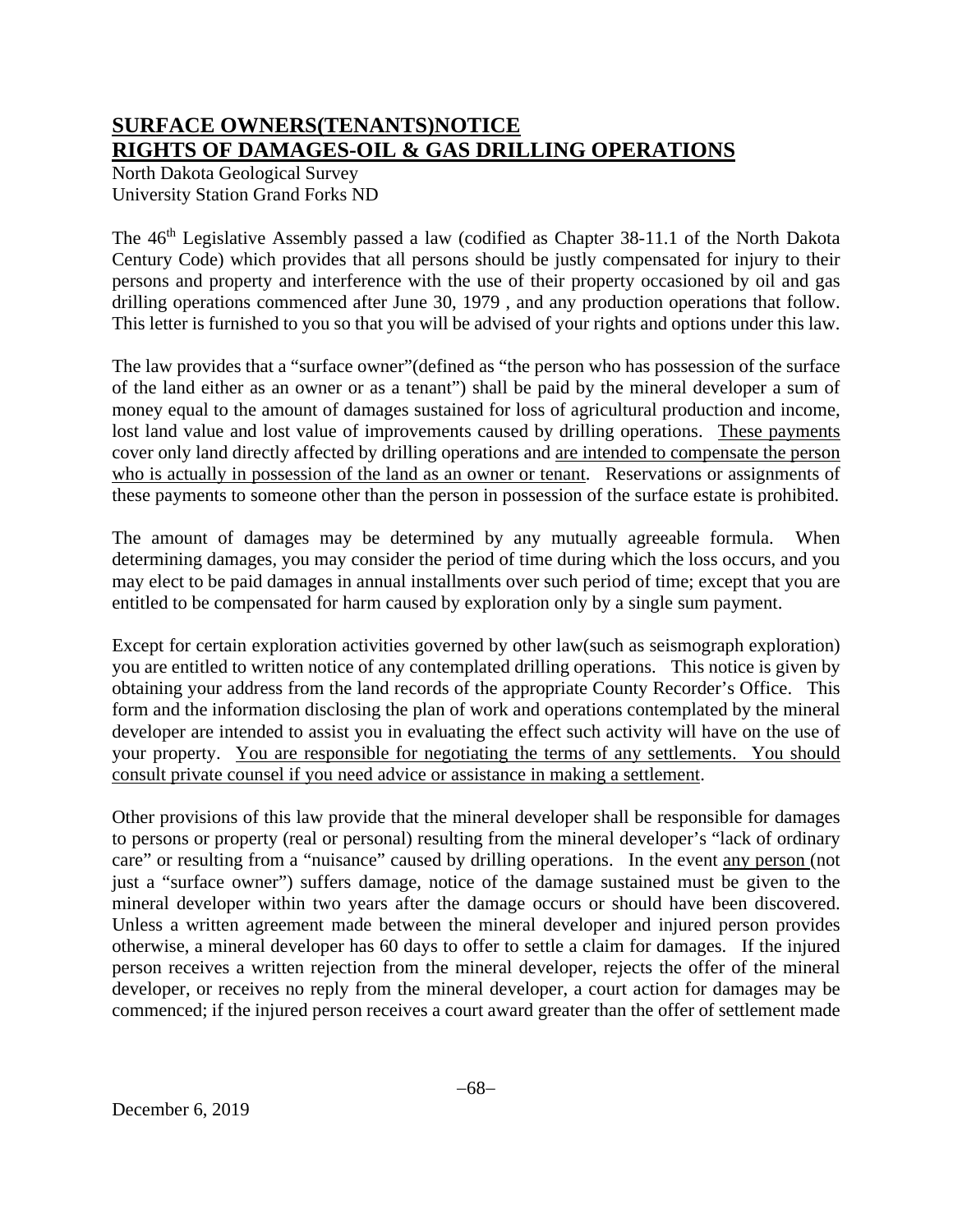by the mineral developer the court shall also award reasonable attorneys fees and any court costs in addition to the damage award.

The remedies provided by this law do not preclude seeking other legal remedies. This law, however, does not apply to damages resulting from the operation, maintenance or use of a motor vehicle on highways (e.g. public road rights-of-way).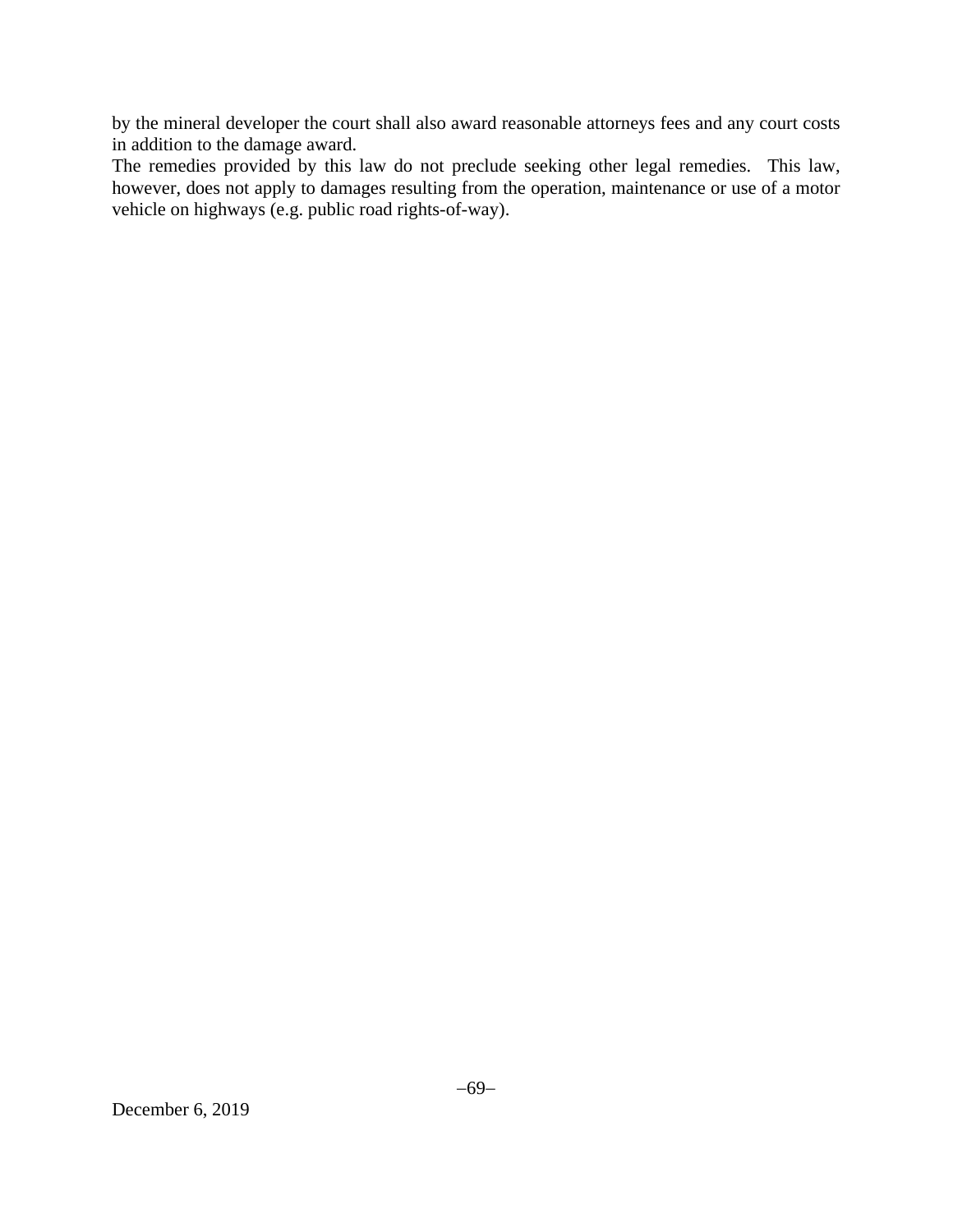The following summary of well spacing as regulated by the North Dakota Industrial Commission was provided by Erling A. Brostuen, North Dakota Geological Survey, University Station, Grand Forks, ND 58202.

# **Well Spacing**

The minimum spacing of a well is dependent upon whether it is a "wildcat" well or a development well and whether it is drilled for oil and for gas. A wildcat well is one that is located outside of an established field and pool. A development well is one that is located withing an established field and pool.

A wildcat well drilled for oil must be located within a governmental quarter quarter section or governmental lot containing at least thirty-six acres. The well may not be located closer than 500 feet to any boundary of the quarter quarter section or lot. It must not be closer than 1,000 feet to the nearest well that has been permitted to or is capable of producing oil from the pool or producing horizon to which the well is to be drilled.

A wildcat well that is drilled for gas must be located within a governmental quarter section which contains at least 145 acres. The well must not be located closer than 1,000 feet to any boundary of the quarter section. It must not be closer than 1,500 feet to a well that has been permitted to or is capable of producing gas from the pool or producing horizon to which the well is to be drilled.

A development well that is drilled for oil or gas must be located according to the spacing regulations that have been set by the Industrial Commission for the field and pool in which the well is to be drilled. When a wildcat well has been successfully completed as a producing well, the Industrial Commission is required to hold a hearing to determine the spacing and special operating rules for the newly discovered field and pool. During the hearing, the Commission receives testimony and evidence regarding the geology, the reservoir characteristics, and the economic characteristics of the pool. The commission then sets well spacing requirements and special field rules and boundaries for the new field and pool.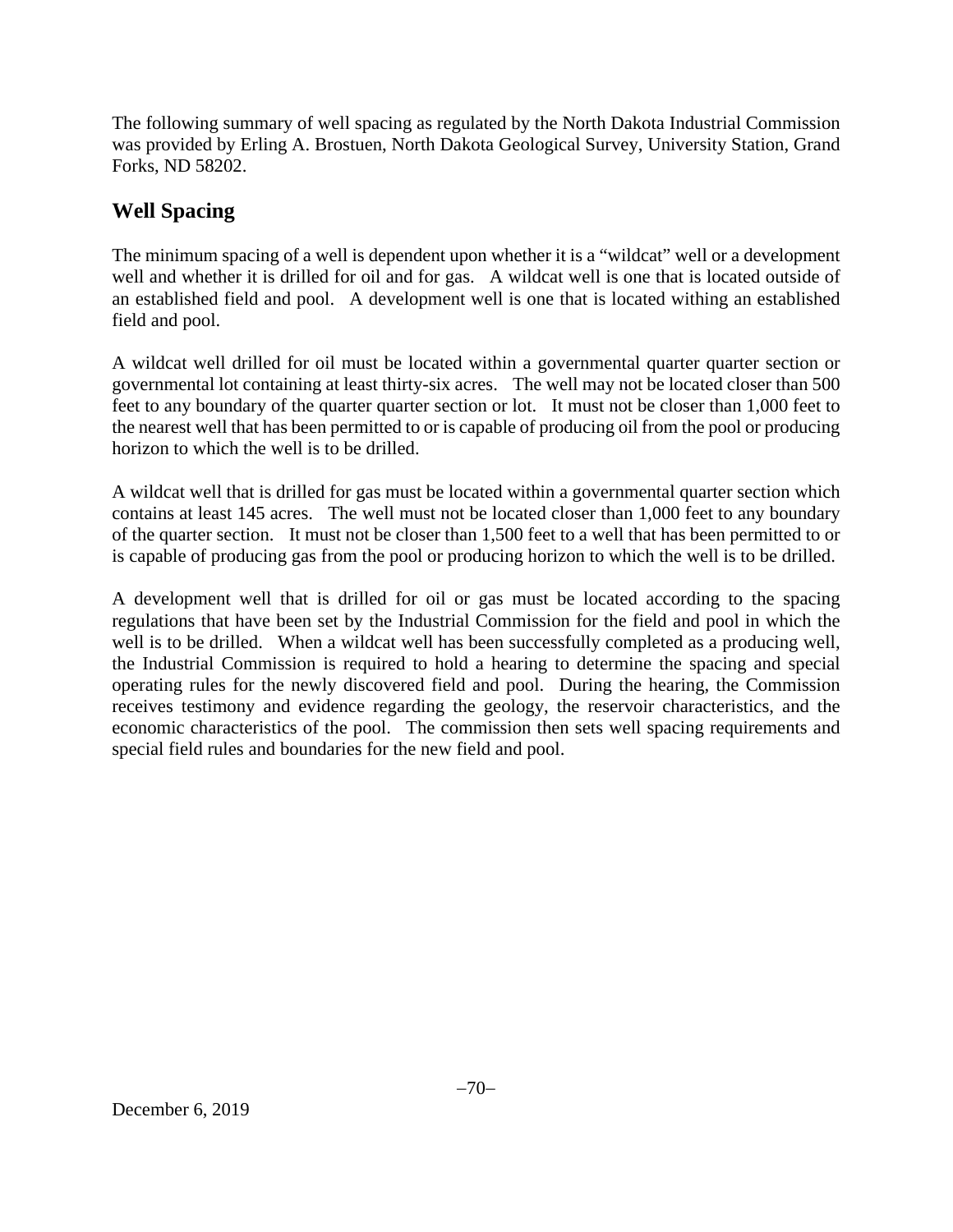#### **APPENDIX II**

#### HEARING PROCESS

- A. Reference in this section to **days or dates** by which an act must be conducted refer to calendar days; not business days.
- B. The Chairman of the County Board may **extend a deadline** if prior to the deadline sought to be extended a party or a board member files a written request for extension with the Auditor, and mails or faxes it to the opposing party, all County Board members, the Auditor, and the State's Attorney. The request must contain the basis for the requested extension. The Chairman may only extend a deadline for good cause and must provide written notice of the decision to extend, or the denial thereof, to all County Board members, the Auditor, the State's Attorney, and the owner and/or operator.
- C. The Chairman of the County Board may **continue a hearing** for good cause if prior to the hearing sought to be continued a party or a board member files a written request for a continuance with the Auditor, and mails or faxes it to the opposing party, all County Board members, the Auditor, and the State's Attorney. The request must contain the basis for the requested continuance. The Chairman may only continue a hearing for good cause and must provide written notice of the decision to extend, or the denial thereof, to all County Board members, the Auditor, the State's Attorney, and the owner and/or operator.
- D. NO INDEPENDENT INVESTIGATION OR DATA COLLECTION. Once a notice of termination has been mailed to an owner and/or operator, the independent activities of each and every County Board member are limited as follows. No Board member should base any decision pertaining to violation or disposition on information that has not been provided to every member of the Board, the owner and/or operator, and the State's Attorney in time to allow rebuttal. A County Board member is expressly prohibited from conducting any independent inquiry or investigation. County Board members are not to seek out information on their own. Every County Board member is forbidden from receiving unsolicited information offered to the County Board member. County Board members are expressly forbidden from discussing any case pending before the Board with any person besides the Auditor, another County Board member, or the State's Attorney. No County Board member will discuss the case with any other owner or operator, law enforcement officer, or citizen who wishes to offer an opinion or information on the case. Such persons will be directed by the County Board member to convey the information they have to the Sheriff or his designated Deputy. The Sheriff will ensure that any information the Sheriff collects will be presented to the County Zoning Administrator who shall promptly distribute it to every member of the Board, the owner and/or operator, and the State's Attorney. Any and all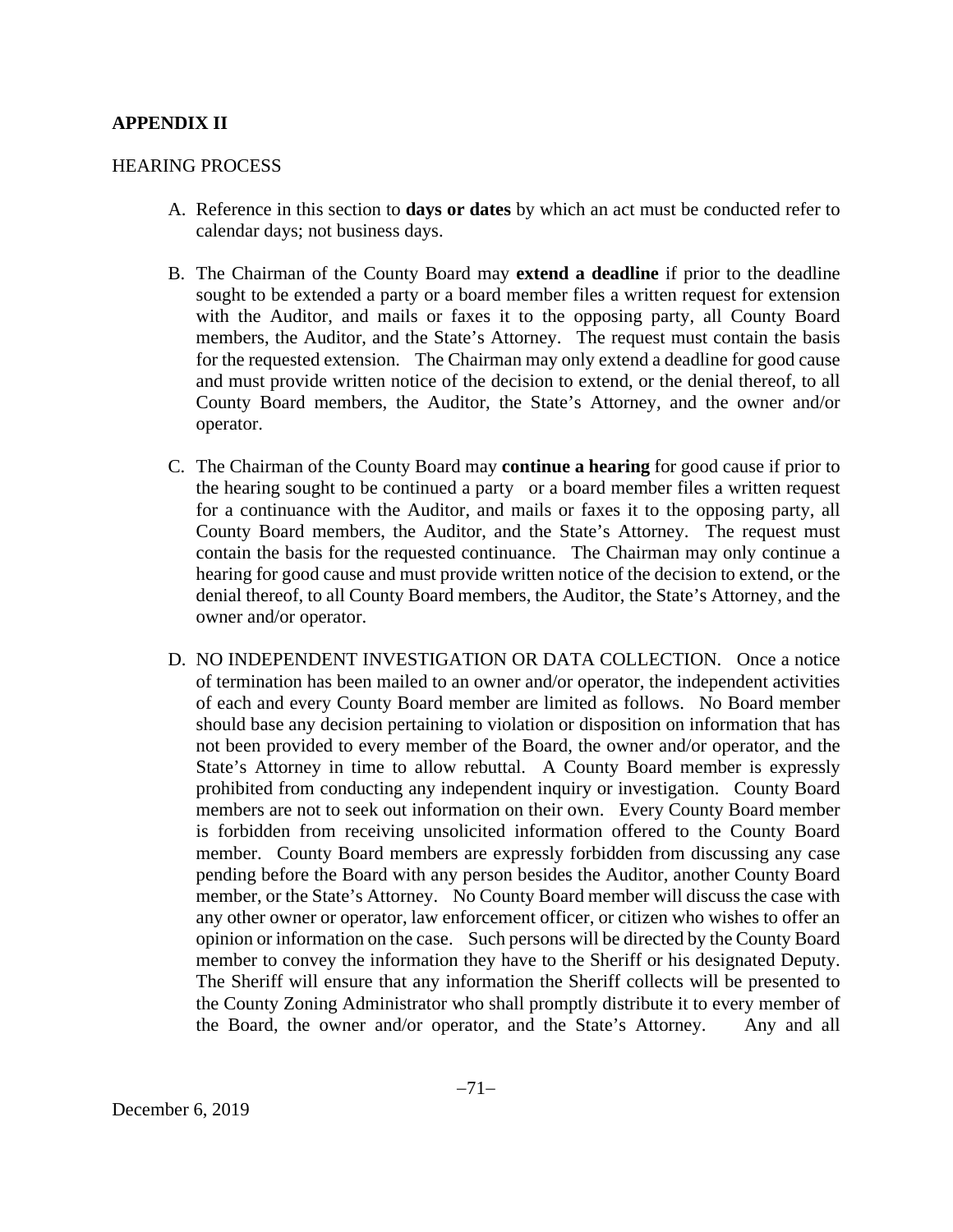information on the case considered by any Board Member should be published to both parties sufficiently prior to any hearing to allow reasonable time for rebuttal. The County Board may, by motion passed by a majority of the Board at an open meeting, instruct the Stutsman County Sheriff to investigate one or more specific issues. The results of that investigation will be submitted to the Board, the owner and/or operator, the County Zoning Administrator, and the State's Attorney in a written report. Every party with standing must be given a reasonable time to submit written rebuttal to any material disclosed to him.

- E. Upon probable cause to believe there has been a violation of this zoning ordinance or a regulation promulgated pursuant to this ordinance, the County Board may issue a notice to stop work and/or a notice of termination. Stop work orders are reserved for situations constituting a clear and present danger of substantial damage to the environment, property, or humans but do not allow time for a hearing. Any violation under this Ordinance or subordinate regulation may be addressed with a notice of termination.
- F. Decisions on whether to issue a stop work order and/or a notice of termination are preliminary decisions that would usually be made in a summary proceeding at a regularly scheduled or a special meeting of the County Board during which only the County Board's representative or associates would address the Board. At this summary proceeding, whether the operator or owner will be allowed to address the Board is up to the Chairman of the County Board. According to North Dakota Century Code section 44-04-20(2), if time and circumstances allow for listing the item in the agenda for the County Board meeting, the public notice will contain a reference to a preliminary determination regarding issuance of a stop work order or notice of termination of the conditional (or special) use permit.
- G. NOTICE OF TERMINATION. After the County Board makes a preliminary determination to issue a stop work order and/or a notice of termination, the County Zoning Administrator shall provide a written notice to the owner and if there is an operator, then to the operator in addition to the owner. Notice will specify whether the Board issued a stop work order, a notice of intent to terminate, or both, as the case may be. The notice will contain the following.
	- (1) Specific notice of the allegations including listing each and every condition or obligation of the Ordinance alleged to have been violated.
	- (2) Provision of specific notice that if the owner and/or operator wants a hearing on the allegation(s), the owner and/or operator must deliver a written request for a hearing to the County Zoning Administrator's office within 40 days of service of the County Board's notice.
	- (3) Provision of notice that failure to deliver a written request for a hearing to the County Zoning Administrator's office within 40 days of service of the notice of intent to terminate or the stop work order to the owner or operator (whichever is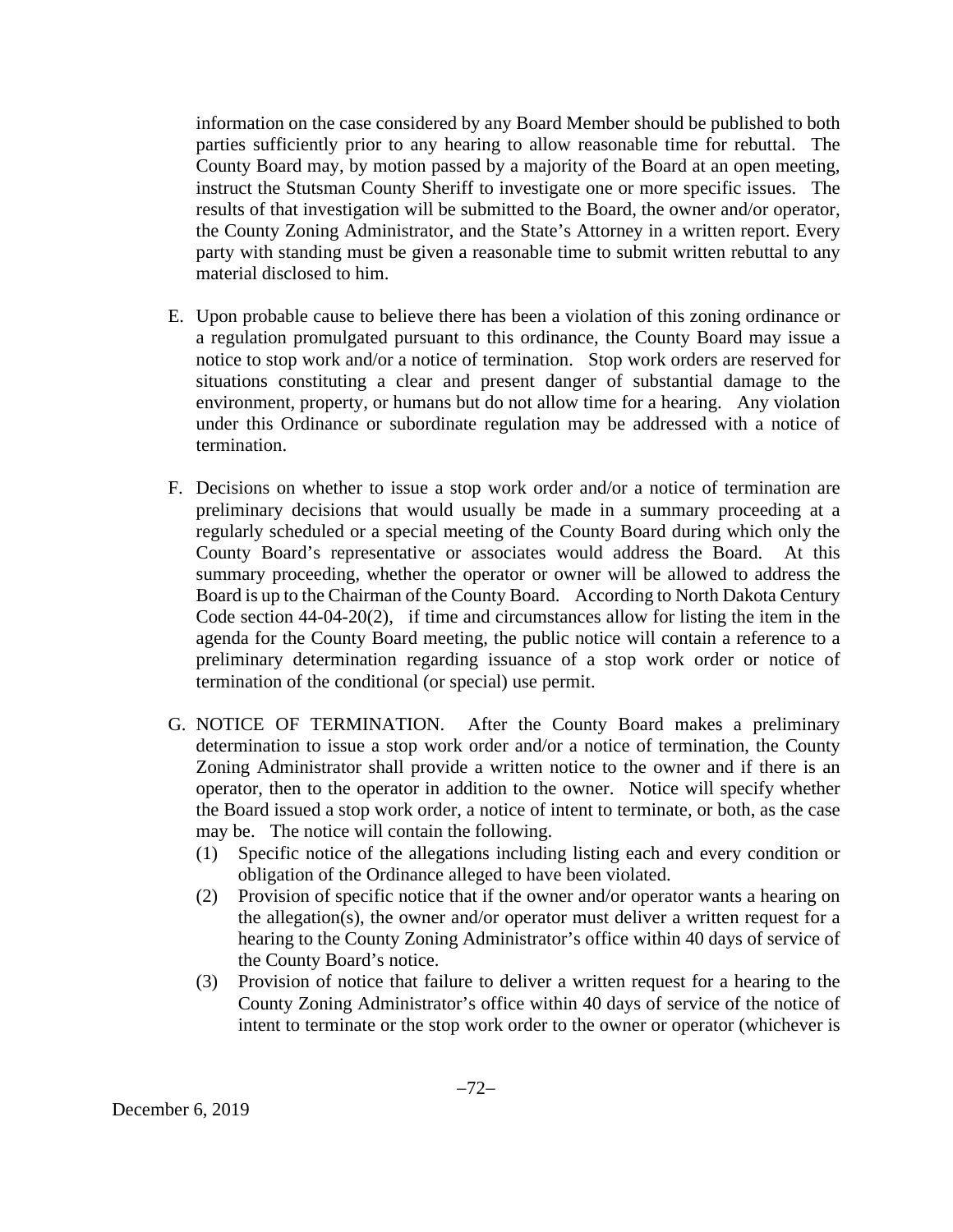accomplished first) constitutes waiver of the right to a hearing and admission of the allegations in the pre-termination notice.

- (4) Provision of notice of opportunity to cure for those violations which are amenable to cure and/or specification of any alleged violation that is not subject to cure. If there is an allegation of a violation that is amendable to cure, then the owner and/or operator will be informed that the owner and/or operator has 30 days from the date of the notice of the violation to cure the alleged violation(s). If there is an allegation of a violation that is amenable to cure, the owner and/or operator will be notified that the owner and/or operator has 40 days from the date on the notice of termination to file a request for a hearing.
- (5) Provision of notice that in cases of stop work orders, the owner and/or operator must immediately stop every portion of the operation that results in the alleged violation. The window for the opportunity to cure does not provide a window within which to continue operations that result in the alleged violation of the ordinance. The window of opportunity to cure creates a time frame within which the owner and/or operator can devise and implement a plan to ensure that when operations resume, the violation will not re-occur.
- (6) Provision of notice that all materials the owner and/or operator wishes the Board to consider must be presented to the Board with the owner and/or operator's initial response to the stop work order or notice of termination including but not limited to a list of witnesses by name, address and phone number and a summary of their testimony; and a list of exhibits and copies thereof.
- (7) Provision of notice that no material will be considered by the Board at the hearing on the stop work order or the termination if the material has not been disclosed in the owner and/or operator's initial reply to the notice of termination. Provision of notice that although the Chairman of the Board may allow leave to amend initial responses, there is not guarantee leave to amend will be granted.

# H. OWNER AND/OR OPERATOR'S RESPONSE TO NOTICE OF TERMINATION

The owner and operator must provide a written response within 40 days of the date on the notice of termination or make a written request for extension in accord with subparagraph b or c above. The owner and operator's response must contain the following. Obviously, if there is only an owner and not an operator as well, the response will come only from the owner.

- (1) If represented by legal counsel, the response must identify the lawyer.
- (2) A rebuttal to each of the allegations the owner and/or operator denies and an admission to each allegation the owner and/or operator does not deny.
- (3) A list of witnesses, by name, address, phone number, and summary of testimony for each witness.
- (4) A list of exhibits the owner and/or operator plans to offer and a copy of each exhibit.
- I. SETTING DATE FOR HEARING OR FINAL DISPOSITION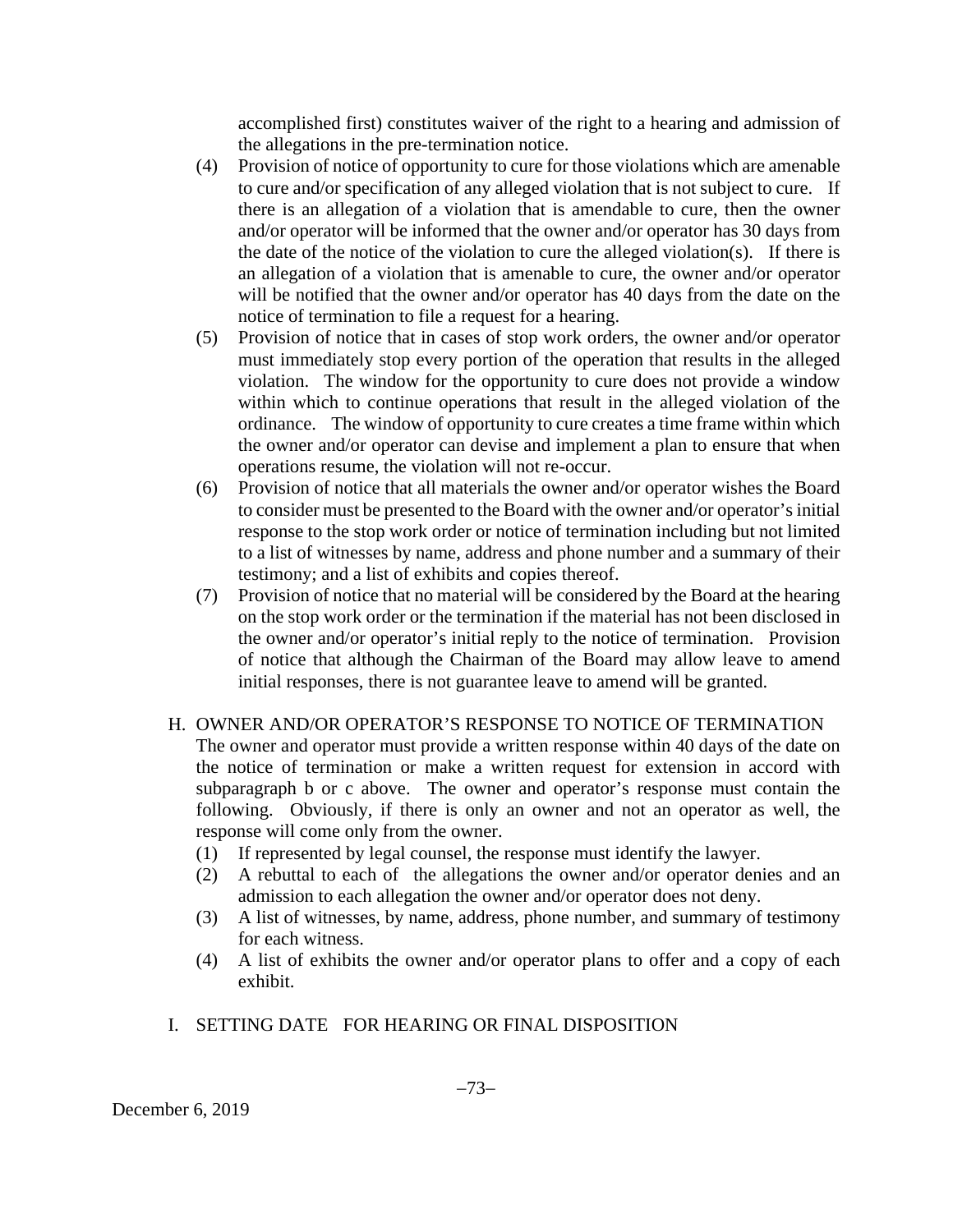- (1) If the parties served fail to deliver a written request for a hearing to the County Zoning Administrator within 40 days of the date of service of the stop work order and/or notice of termination, there will be no hearing on the issue of whether the violations were committed. The violations are deemed admitted by the failure to timely file a request for a hearing. Once the date for filing a request for hearing has passed, the County Zoning Administrator shall schedule the case for disposition at the next regularly scheduled meeting of the County Board. If the Chairman of the County Board determines the nature of the violation necessitates final disposition sooner than the next regularly scheduled County Board, the Chairman may direct the Auditor to schedule a special meeting of the County Board.
- (2) If the parties served deliver a request for a hearing to the Auditor within 40 days of the date on the notice of termination, the County Zoning Administrator will promptly furnish a copy of the owner and/or operator's response to each County Board member and the State's Attorney. The State's Attorney may, within 5 days of the owner and/or operator's filing of a response and in accord with the provisions of subparagraph C above, request leave of the Chairman of the County Board to amend the list of witnesses or list of exhibits. The Chairman will provide written notice of the decision granting or denying leave to amend to all County Board members, the Auditor, the State's Attorney, and the owner and/or operator. If leave to amend is granted the Chairman will specify a deadline for filing the amendments. If the State's Attorney does file amendments within the time allotted by the Chair, the owner and/or operator may in turn request leave to amend. If the owner and/or operator requests leave to amend, the Chair of the County Board will rule on the request and publish the ruling to each member of the County Board, the State's Attorney, and the owner and/or operator. If the owner and/or operator's request to amend is granted the Chairman's ruling must specify a date by which the amendments must be filed. Failure of either party to file amendments in time will result in exclusion of any material not timely filed. After each party has had one opportunity for leave to amend, no further requests for leave to amend will be entertained. No undisclosed witness, exhibit, or statement will be considered at the hearing. Within ten days of the Chair's last deadline for amendment, the County Zoning Administrator will schedule the allegations for hearing before the County Board.

#### J. HEARING ON ALLEGATIONS.

The hearing will be held at an open meeting of the County Board and recorded on audio tape. The Chairman of the County Board will preside over the hearing. The County Board may move to retain a private attorney from County funds to act as Referee at the hearing instead of the Chairman. If an attorney is hired to referee, the Referee's rulings on the admission of evidence will not be final. The State's Attorney or his designee will represent the County Board. The Permittee may be represented by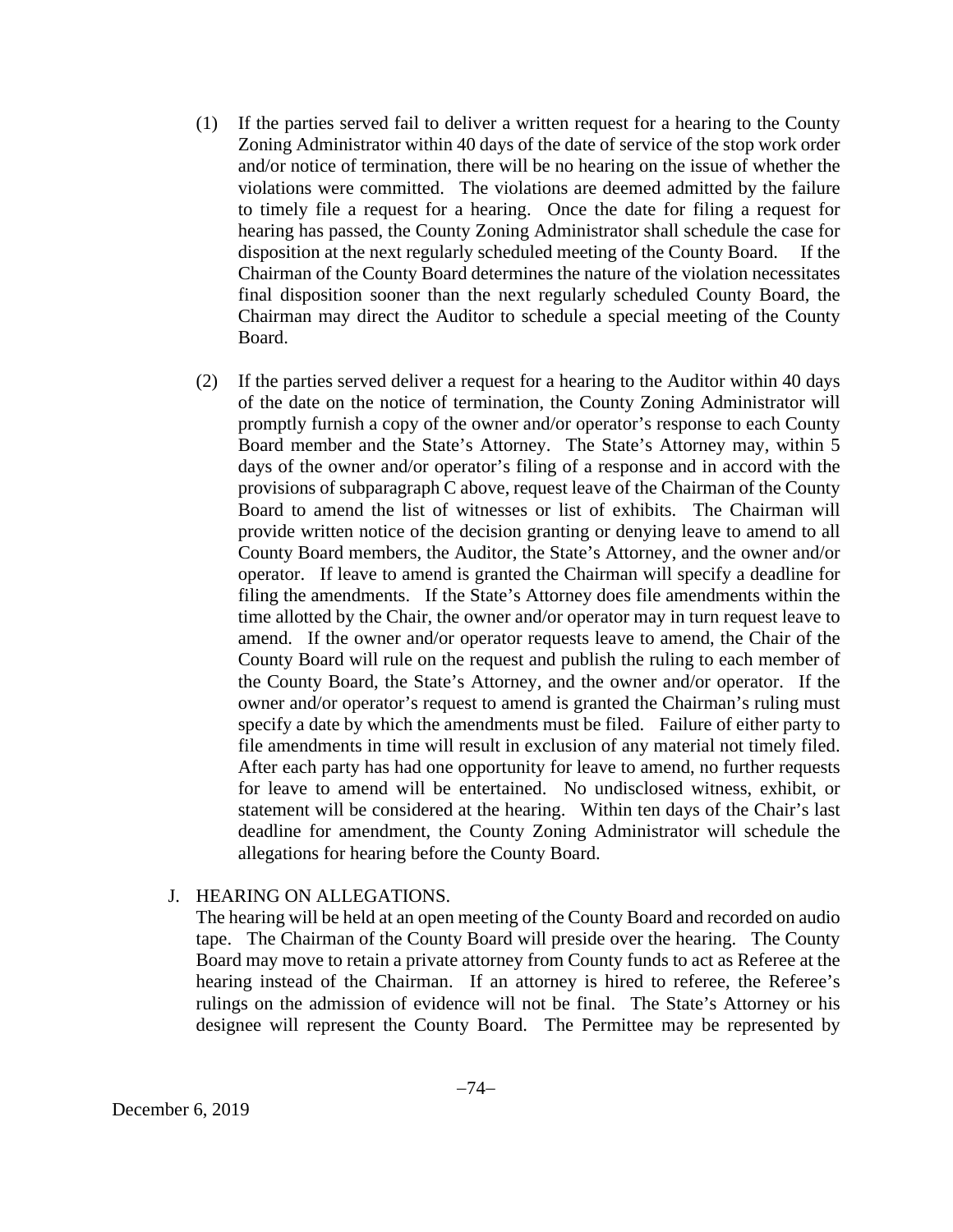counsel or represent him or herself. The burden of proving the allegations is on the County Board. The standard of proof is a preponderance of the evidence. The Chairman (or the Referee) will control the admission of testimony and exhibits. The Chairman may limit the State's Attorney and the owner and/or operator to a reasonable amount of time, witnesses, and exhibits on the basis of relevance and accumulation. The Chairman may allow opening and closing statements. The Chairman may request guidance from the State's Attorney regarding procedure and admission of evidence.

### K. FINDINGS.

Once presentation of evidence and closing statements (if any) are complete, the County Board will make a finding on each and every allegation regarding whether it was proven and why or why not. Findings must be based solely on evidence formally submitted to the board in the filings or at the hearing. The Board is free to judge weight and credibility of witnesses and evidence. For example, although hearsay may be admitted, the weight attributed to it is up to the Board. The findings will be noted in writing by the County Zoning Administrator. Once the findings have been made, noted, and published, the County Board will enter into the disposition phase.

# L. DISPOSITIONAL ALTERNATIVES

If the County Board finds that one or more of the allegations was supported by a preponderance of the evidence, the Board shall select from among the following alternatives for disposition. The Board and the owner and/or operator may agree upon a dispositional alternative not enumerated below provided it is not in contravention of the law.

- (1) Terminate the limited use (special use) permit.
- (2) If the owner/operator has come into compliance with the Ordinance, the Board may refrain from terminating the permit
- (3) If the owner/operator has come into compliance with the terms of the Ordinance, the Board may refrain from terminating the permit and impose an administrative monetary sanction. If the owner/operator has not come into compliance with the terms of the permit but it appears that the owner/operator has the will and capability to do so, the Board may suspend the permit and operations for a specified time sufficient to cure the deficiency. If the Board suspends with further opportunity to cure, the Board may impose an administrative monetary sanction. In any case where the Board chooses to impose an administrative monetary sanction, the sanction is limited to \$10,000 in addition to the expenses appurtenant to curing. The Board may require payment of the sanction in one lump sum or devise a reasonable payment plan. Any monetary sanction imposed shall be set out in writing and payment thereof shall become a condition for retaining the limited use (special use) permit. Failure to pay the sanction on time is grounds for termination. Any monetary sanction must be reasonably related to the violation committed. Factors that may be considered in determining the reasonable relation of the penalty to the infraction include but are not limited to